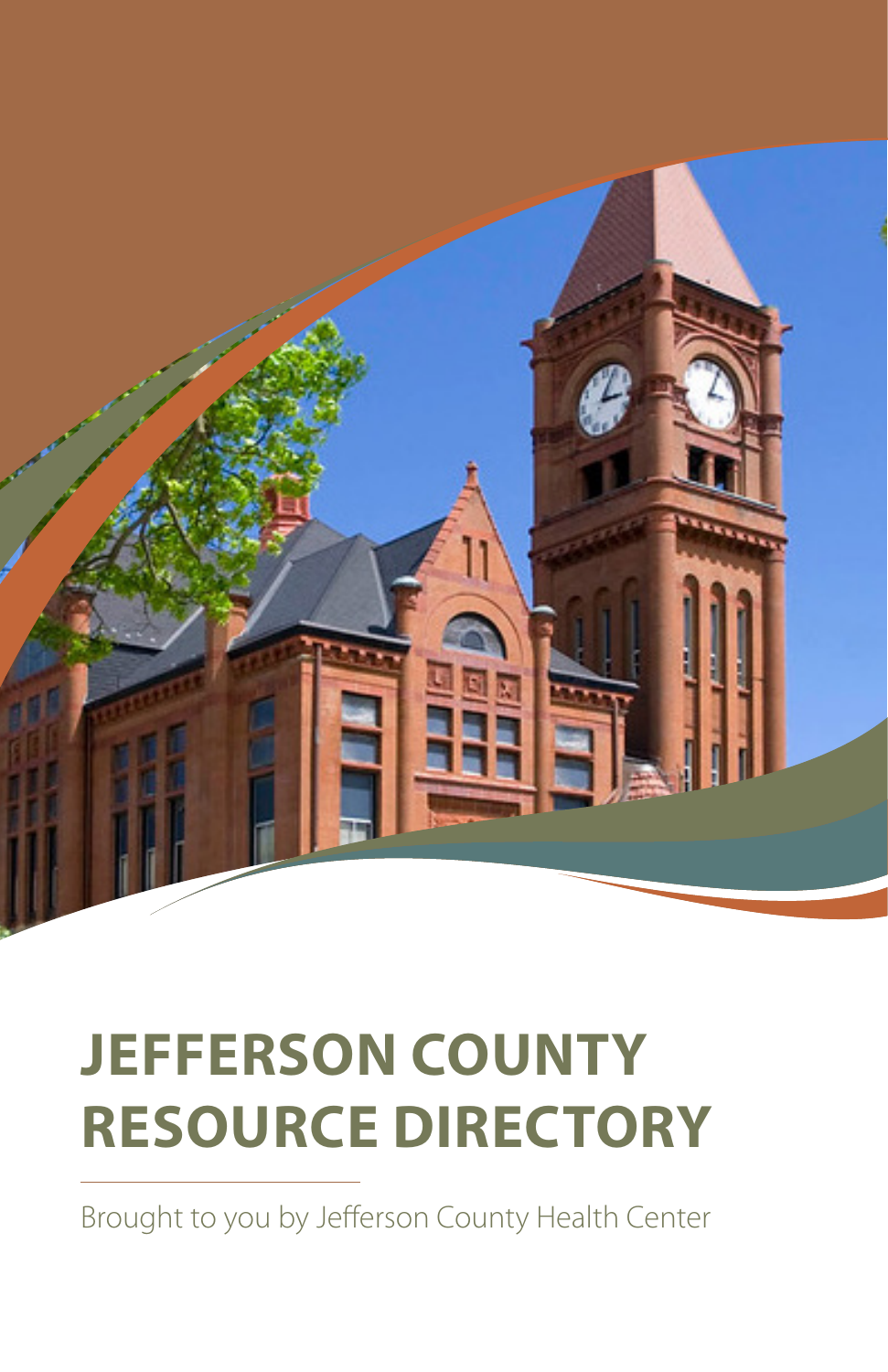### **TABLE OF CONTENTS**

|                | 20 |
|----------------|----|
|                | 22 |
|                |    |
|                |    |
|                |    |
|                |    |
| Eye Care 29    |    |
|                |    |
| Health Care 37 |    |
|                | 42 |
|                | 44 |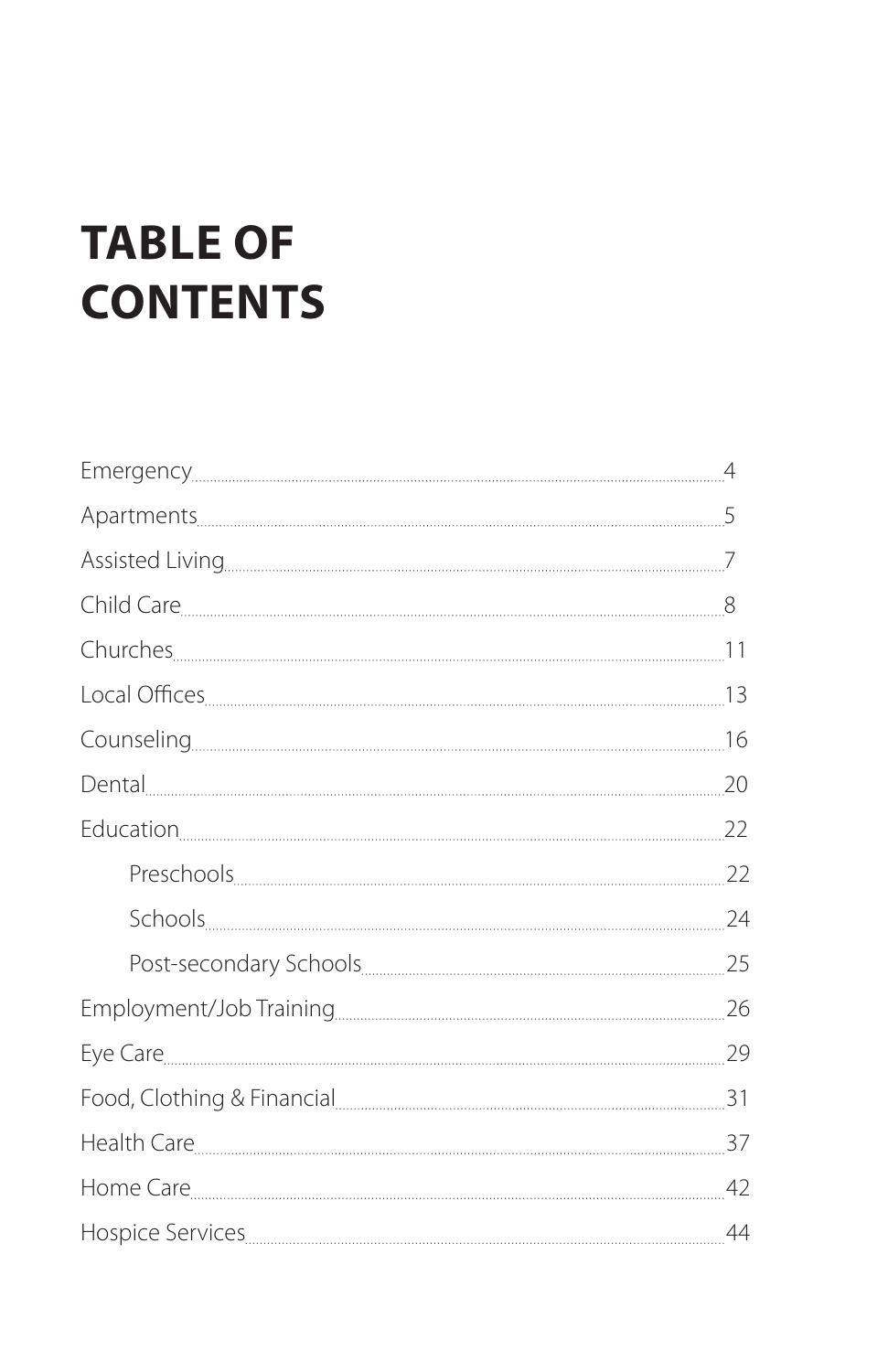|           | 45 |
|-----------|----|
|           | 46 |
|           | 47 |
|           |    |
|           | 51 |
| Libraries | 53 |
|           | 54 |
|           |    |
|           |    |
|           |    |
|           |    |
|           |    |
|           |    |
|           |    |
|           |    |
|           | 65 |
|           | 66 |
|           | 68 |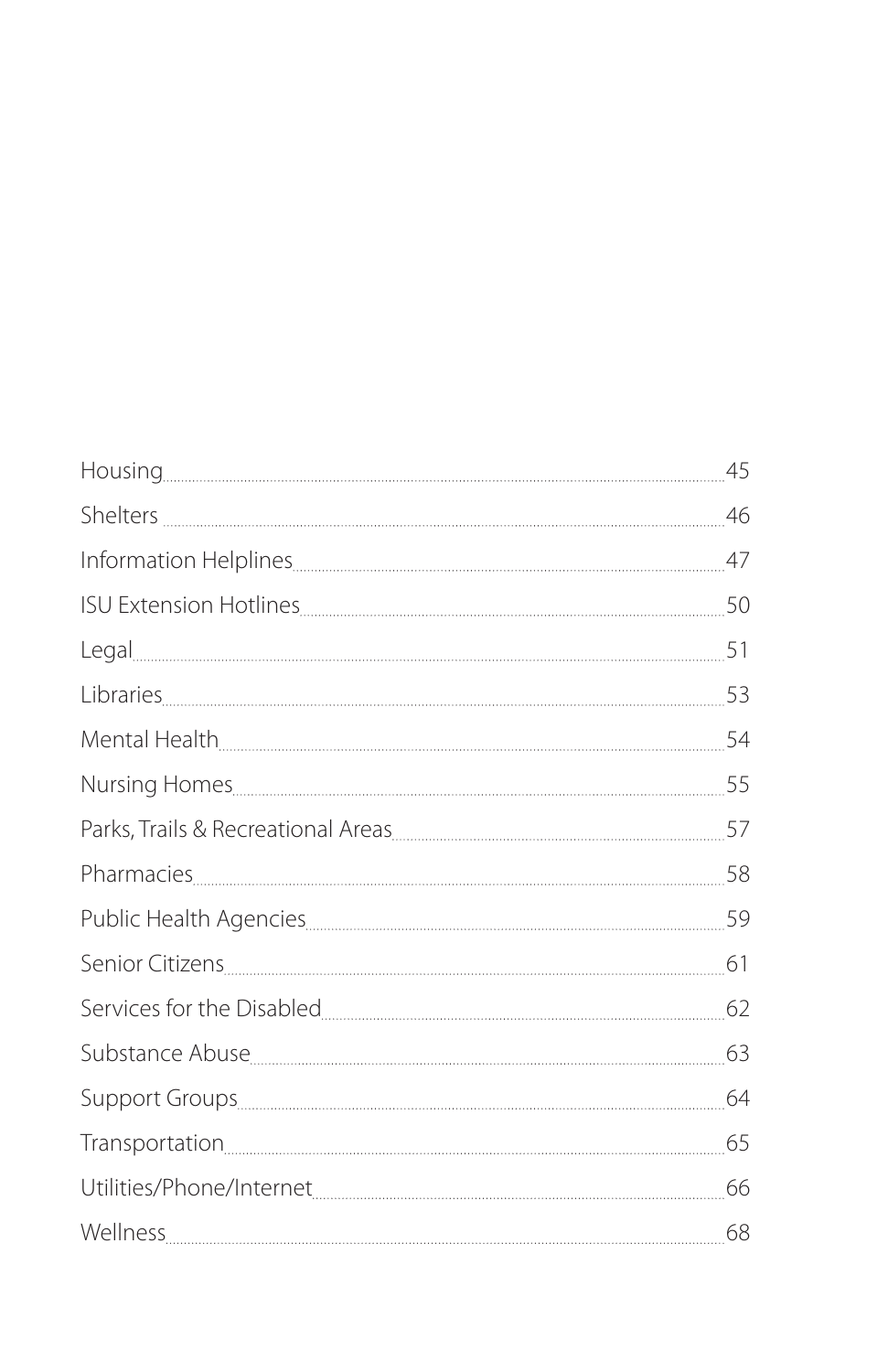#### **EMERGENCY**

#### **Dial 911 for Emergencies**

Ambulance non-emergency line – 319-512-8811 Fire non-emergency line – 641-472-9212 Police non-emergency line – 641-472-4148

#### **Child Abuse, Adult Abuse, and Neglect Hotline** – 800-362-2178

**Jefferson County Emergency Management Coordinator** – 641-472-3054

**Iowa State Patrol** – 800-525-5555 or 319-385-8715

**Jefferson County Health Center** – 641-472-4111

**Jefferson County Sheriff's Department** – 641-472-3576

**Poison Control Center** – 800-222-1222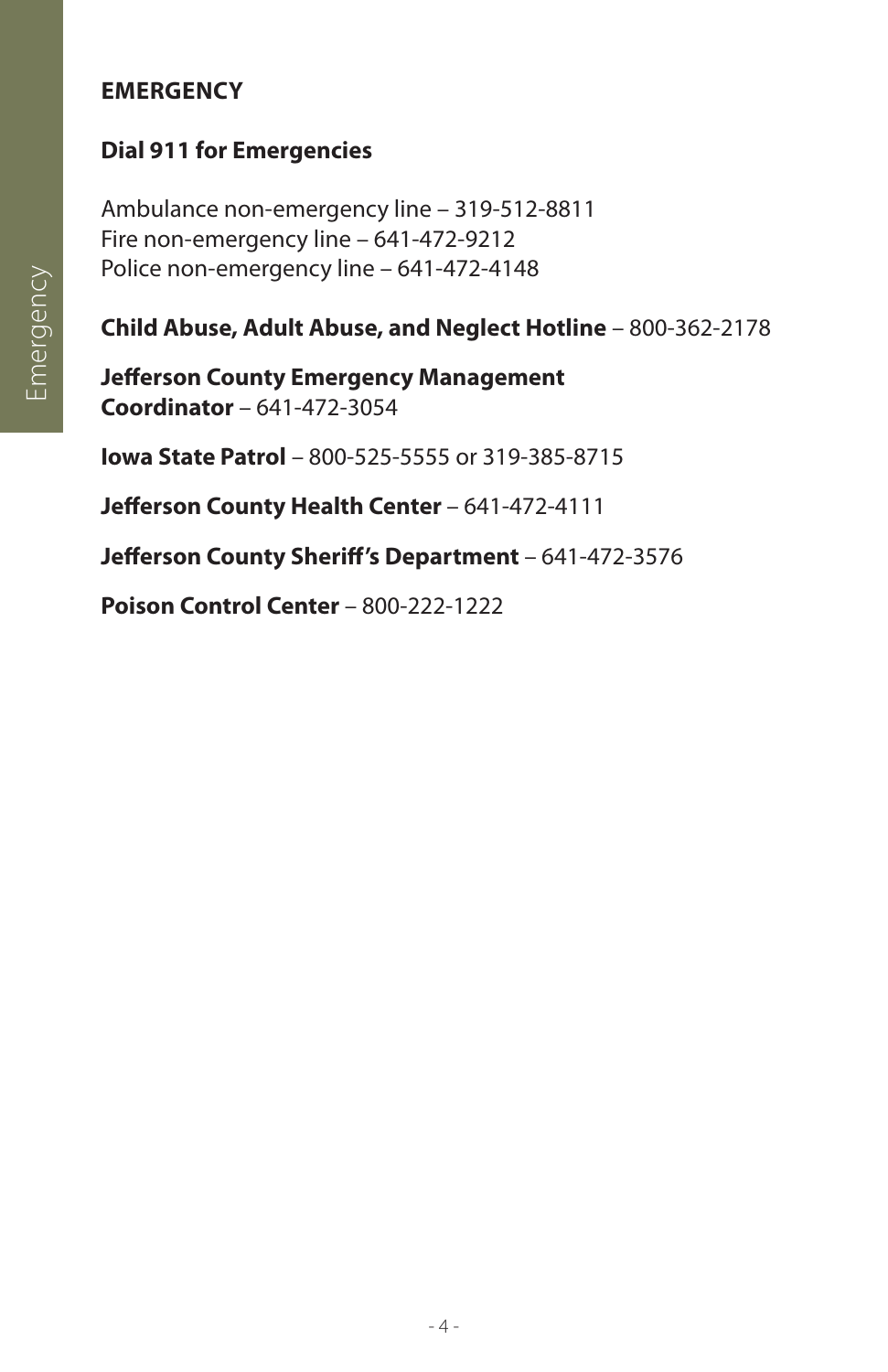#### **APARTMENTS**

#### **Calu Apartments**

https://affordablehousingonline.com/ 641-472-3140 205 W. Briggs Ave., Fairfield, IA 52556

Since this property was built or renovated using funding from Department of Housing and Urban Development's Section 202 Supportive Housing for the Elderly program, residency is usually restricted to households earning 50% of the Area Median Income (AMI) or less with at least one member age 62 years or older. Tenants pay rent based on household income. This rent is usually the highest of the following three amounts: either 30% adjusted monthly income, 10% unadjusted monthly income, or, if receiving welfare assistance, the housing costs portion of this assistance.

#### **Carrington Pointe Apartments**

641-469-6236 306 S. 30th St., Fairfield, IA 52556

#### **Fairfield Park 1 & 2**

712-580-5360 904 W. Harrison Ave. and 606 W. Monroe Ave., Fairfield, IA 52556

USDA-funded low-income housing that accepts Section 8 vouchers.

#### **Jackson Point Apartments**

https://www.lowincomehousing.us/ 641-472-0133 802 W. Jackson Ave., Fairfield, IA 52556

If you are looking for an affordable housing option, these rental apartments are supported by the low-income housing tax credit and have the applicable program rent and income restrictions.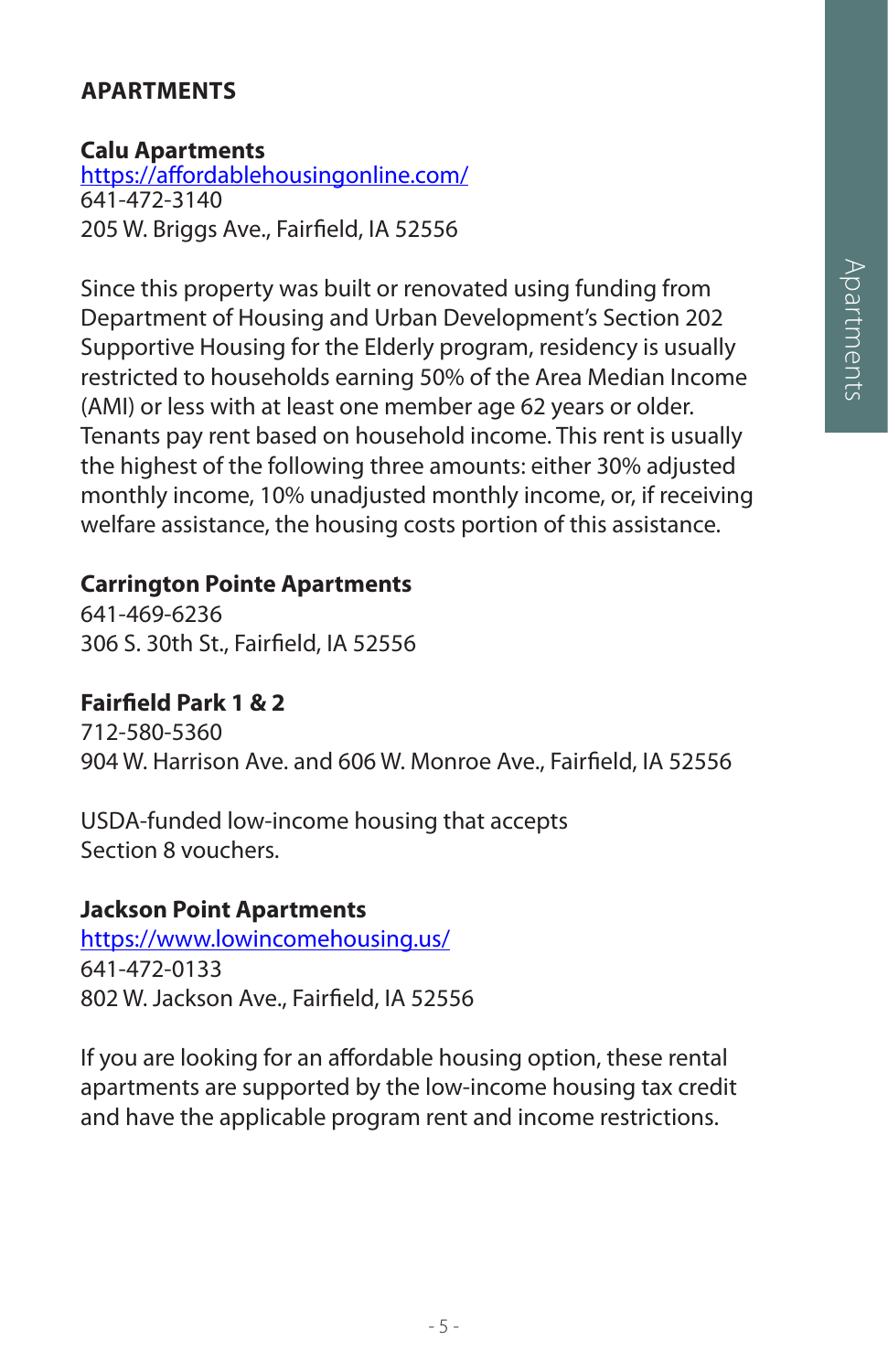#### **Lantern Park Apartments**

https://www.lowincomehousing.us/ 641-472-2133 207 E. Buchanan Ave., Fairfield, IA 52556

If you are looking for an affordable housing option, these rental apartments are supported by the low-income housing tax credit and have the applicable program rent and income restrictions.

#### **Logan Apartments**

https://www.lowincomehousing.us 641-472-6060 430 S. 4th St. #400, Fairfield, IA 52556

This is a low-income apartment. The government gives funds directly to this apartment owner. They charge lower rent for low-income persons. Contact this apartment for low rent, senior housing apartments with subsidized government low-income rates.

#### **North Bay Apartments**

https://www.northbayfairfield.com 712-262-1191 210 E. Pierce Ave., Fairfield, IA 52556

Rent is based on income, and income restrictions apply.

#### **The Villa Gardens Apartments**

641-472-2133 207 E. Buchanan Ave., Fairfield, IA 52556

#### **Wagon Wheel Senior Housing**

641-472-0133 208 S. Court St., Fairfield, IA 52556

These rental apartments are supported by the low-income housing tax credit and have the applicable program rent and income restrictions.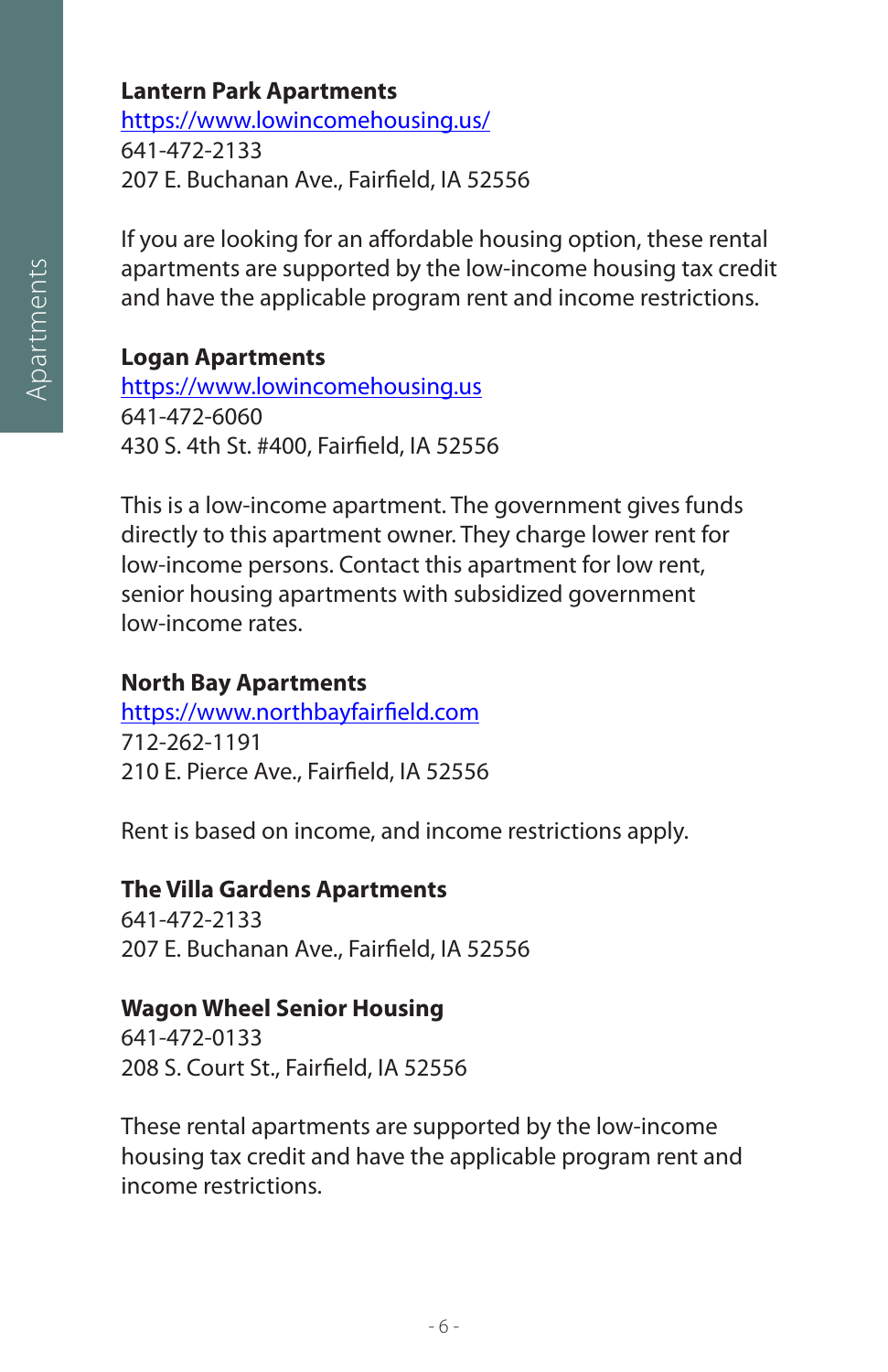#### **ASSISTED LIVING**

#### **Addington Place of Fairfield**

https://www.jaybirdseniorliving.com/ 319-463-8024 3000 W. Madison Ave., Suite 500, Fairfield, IA 52556

Assisted living and memory care community that provides person-centered holistic care to residents.

#### **The Oaks**

http://osbycorp.com/ 641-472-5022 2235 Hwy 34, Fairfield, IA 52556

Provides a supportive environment for seniors who wish to remain active and independent yet desire the security of knowing medical assistance is available.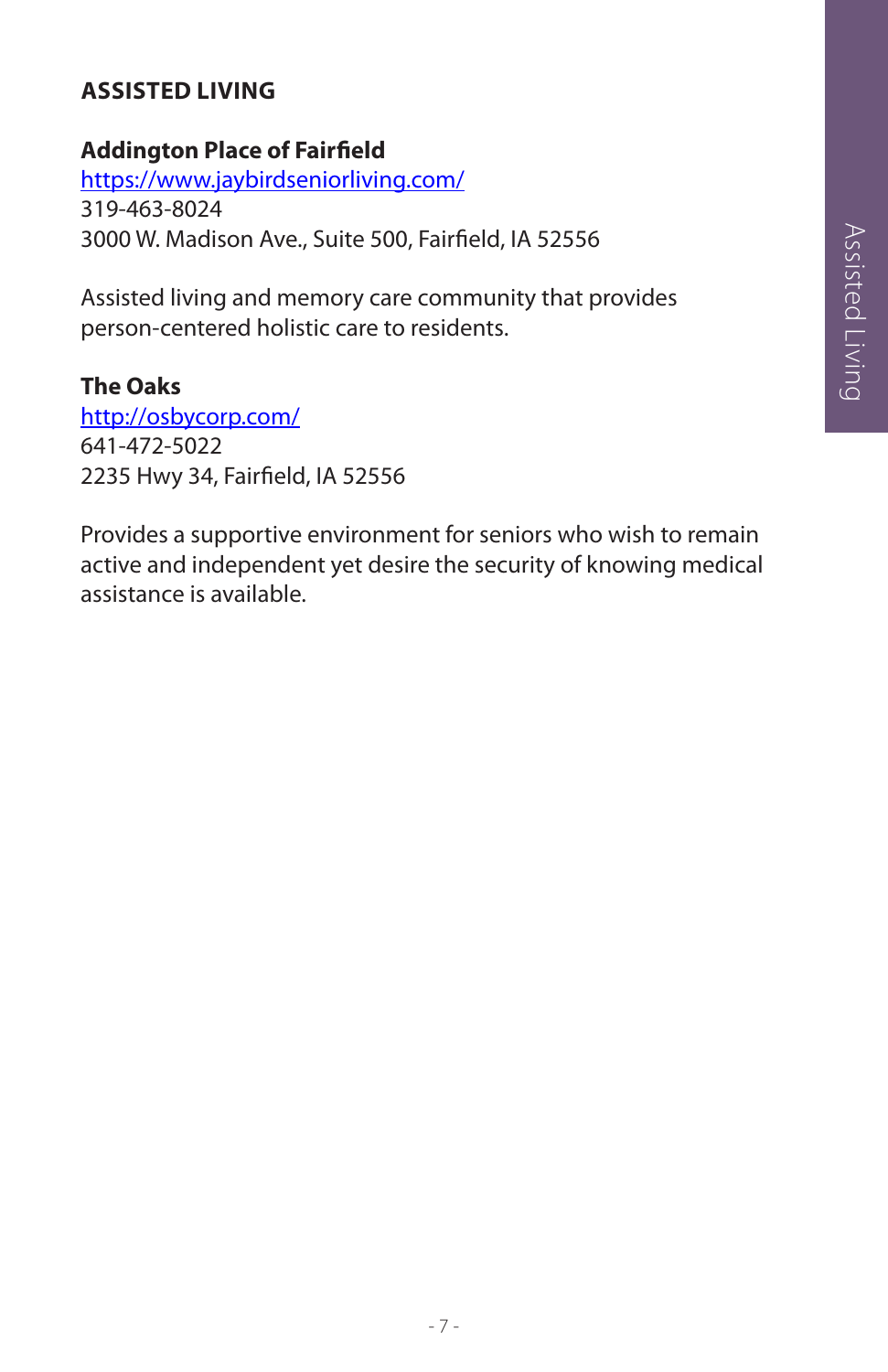#### **CHILD CARE**

#### **Child Care Nurse Consultants – Jefferson County Public Health**

http://jeffersoncounty.iowa.gov/health.htm 641-472-5929 200 W. Briggs Ave., Fairfield, IA 52556

Services include health and safety assessments of childcare environments, health and safety policies, illness prevention and control, injury prevention assessment, child and caregiver record review, medication administration, nutrition, playground safety, health education activities for children, environmental safety, children with special needs inclusion & care plans, immunization information, referrals to community services. Services provided free of charge by phone consultation, email, or on-site visits.

#### **Child Care Resource & Referral of Southeast Iowa (CCR&R)** 855-244-5301

CCR&R is available to assist families in selecting childcare providers who best meet the needs of a child and their family. Child care consultants provide on-site consultation to licensed preschools, centers, nonregistered home providers and child development home providers.

#### **Community Child Care Center**

https://www.childcarefairfield.com/ 641-472-9629 611 W. Jackson Ave., Fairfield, IA 52556

Community Child Care Center & Preschool provides learning experiences and care for children between the ages of six weeks and 12 years old.

#### **The Gathering Place**

641-919-9128 302 W. Jefferson Ave., Fairfield, IA 52556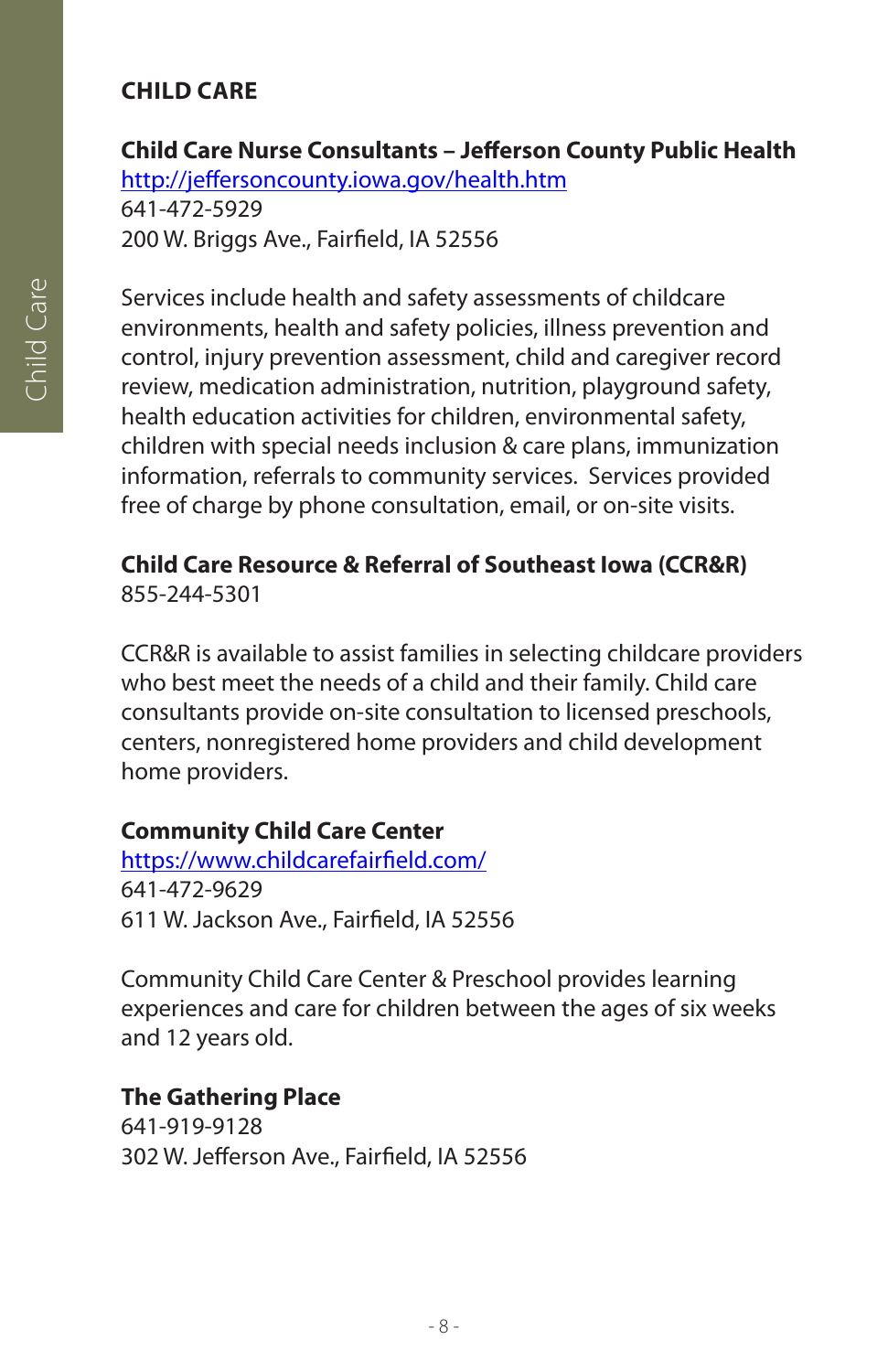#### **Mother's Day Out Preschool & Pre-Kindergarten**

http://ilcms.com/

641-469-6634 1601 S. Main St., Fairfield, IA 52556

Mothers' Day Out Preschool & Immanuel Lutheran Pre-Kindergarten are Christian Early Childhood programs which emphasize the "total child". Our "total child" emphasis is carried out in love as we give guidance in the dimensions of spiritual, social, emotional, intellectual, and physical growth. We believe growth in all five areas helps develop the readiness foundation for learning each child needs.

#### **Maharishi School Children's House (Preschool)**

https://maharishischool.org/ 866-472-6723 804 Dr Robert Keith Wallace Dr., Fairfield, IA 52556

Preschool for children ages 2-5 years old. To register your child contact admissions@maharishischool.org to get your application and schedule an interview.

#### **Pekin Child Care & Preschool**

www.pekincsd.org 319-695-5127 1062 Birch Ave., Packwood, IA 52580

Child care offered all year for infants through 5th grade and (free) on-site preschool for four-year-old children.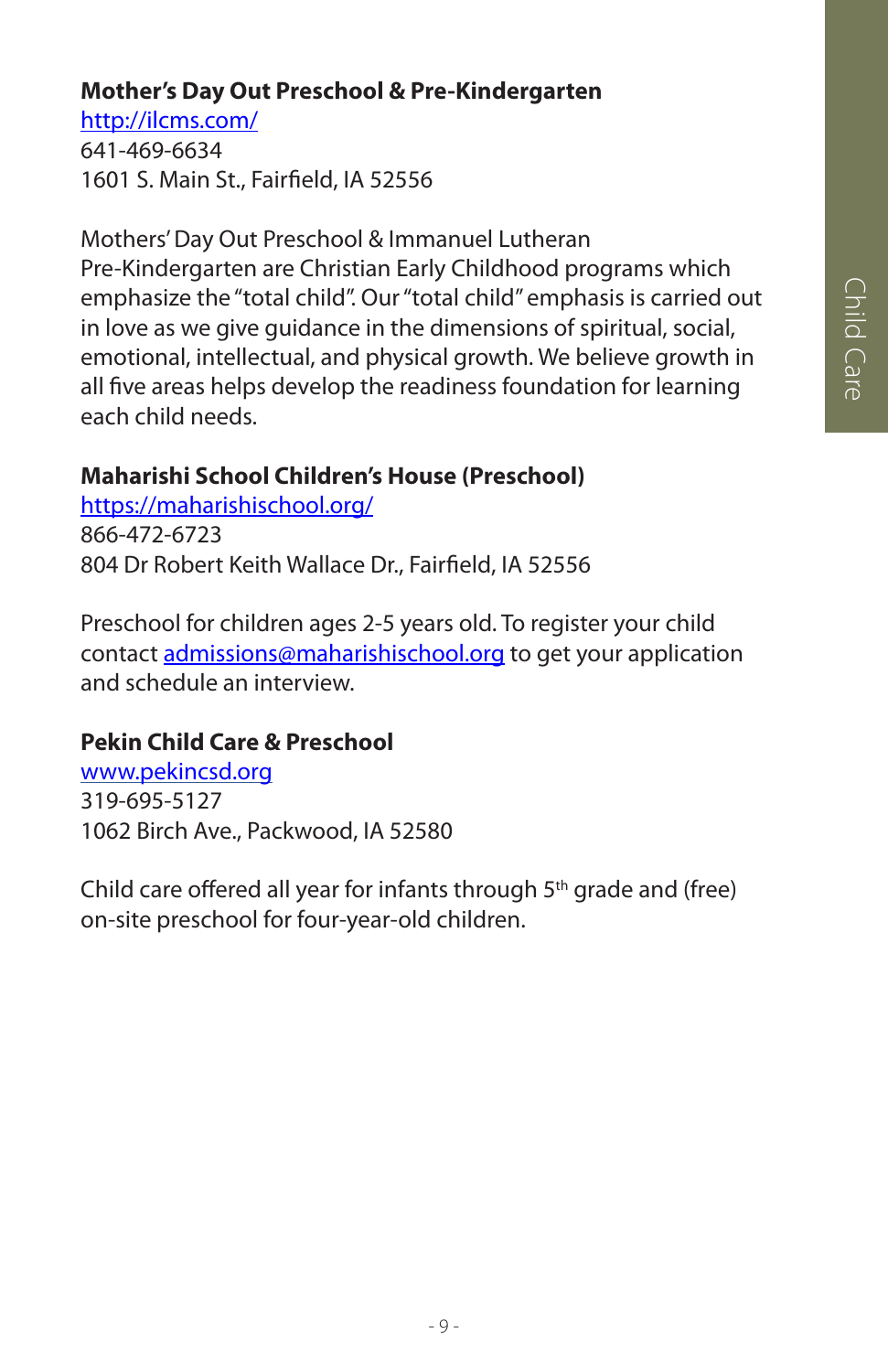#### **SIEDA Head Start**

www.sieda.org 641-472-6140 2200 W. Jefferson Ave., Fairfield, IA 52556

SIEDA Head Start™ is a preschool experience for low-income and disabled children 3-5 years of age. Head Start™ is a holistic approach to early childhood education that addresses not only the educational needs of children but also their health, nutrition, social, mental health and literacy needs as well. Multi-cultural classrooms serve children who are unable to speak English or speak English as a secondary language.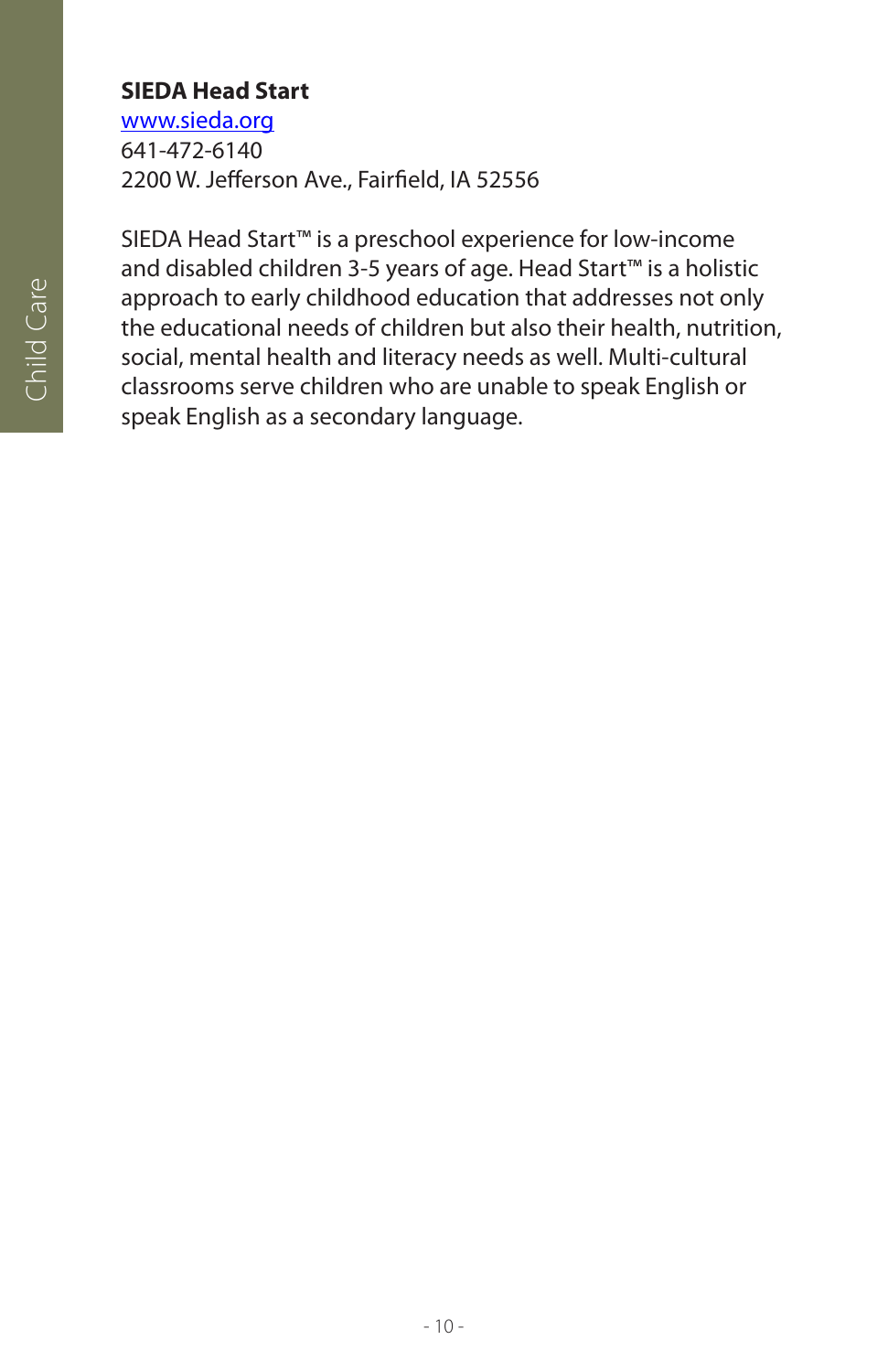## **Churches** Churches

#### **CHURCHES**

**First Christian Church** 641-472-2520 1905 S. Main St., Fairfield, IA 52556

**Fairfield Foursquare Church**

1700 S. Main St. Fairfield, IA 52556

**Faith Christian Outreach Church – Fairfield Campus**

200 N. Main St., Fairfield, IA 52556

**First Baptist Church** 641-472-5205 205 W. Broadway Ave., Fairfield, IA 52556

#### **First Church of the Nazarene**

641-472-5849 201 N. 5th St., Fairfield, IA 52556

#### **First Presbyterian Church**

641-472-4315 200 S. Main St., Fairfield, IA 52556

#### **First United Methodist Church**

641-472-4303 201 N. Court St., Fairfield, IA 52556

#### **Free Methodist Church**

641-472-2524 500 W. Washington Ave., Fairfield, IA 52556

#### **Friends Church**

641-472-2623 1209 S. 6th St., Fairfield, IA 52556

#### **Immanuel Lutheran Church**

641-472-5333 1601 S. Main St., Fairfield, IA 52556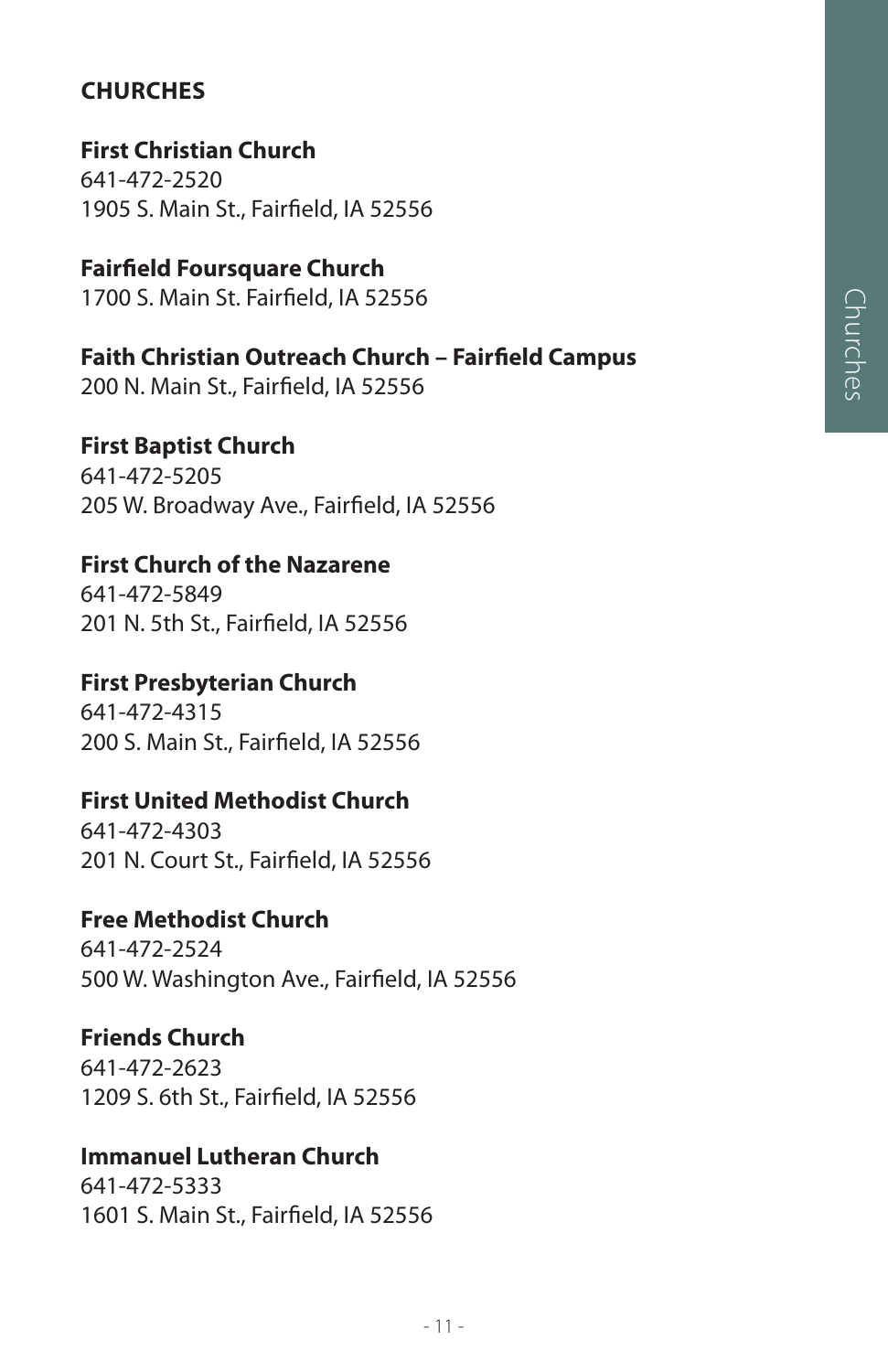#### **St. Gabriel and All Angels**

641-472-1625 300 E. Burlington Ave., Fairfield, IA 52556

#### **St. Mary Catholic Church**

641-472-5996 3100 W. Madison Ave., Fairfield, IA 52556

#### **Suburban Heights Baptist Church**

641-472-2208 401 S. 32nd St., Fairfield, IA 52556

#### **The Bridge Church**

641-682-9260 404 W. Fillmore Ave., Fairfield, IA 52556

#### **The Church of Jesus Christ of Latter-day Saints**

641-472-9513 2143 S. 32nd St., Fairfield, IA 52556

#### **Word of Life Lutheran Church**

641-472-1463 2090 Libertyville Rd., Fairfield, IA 52556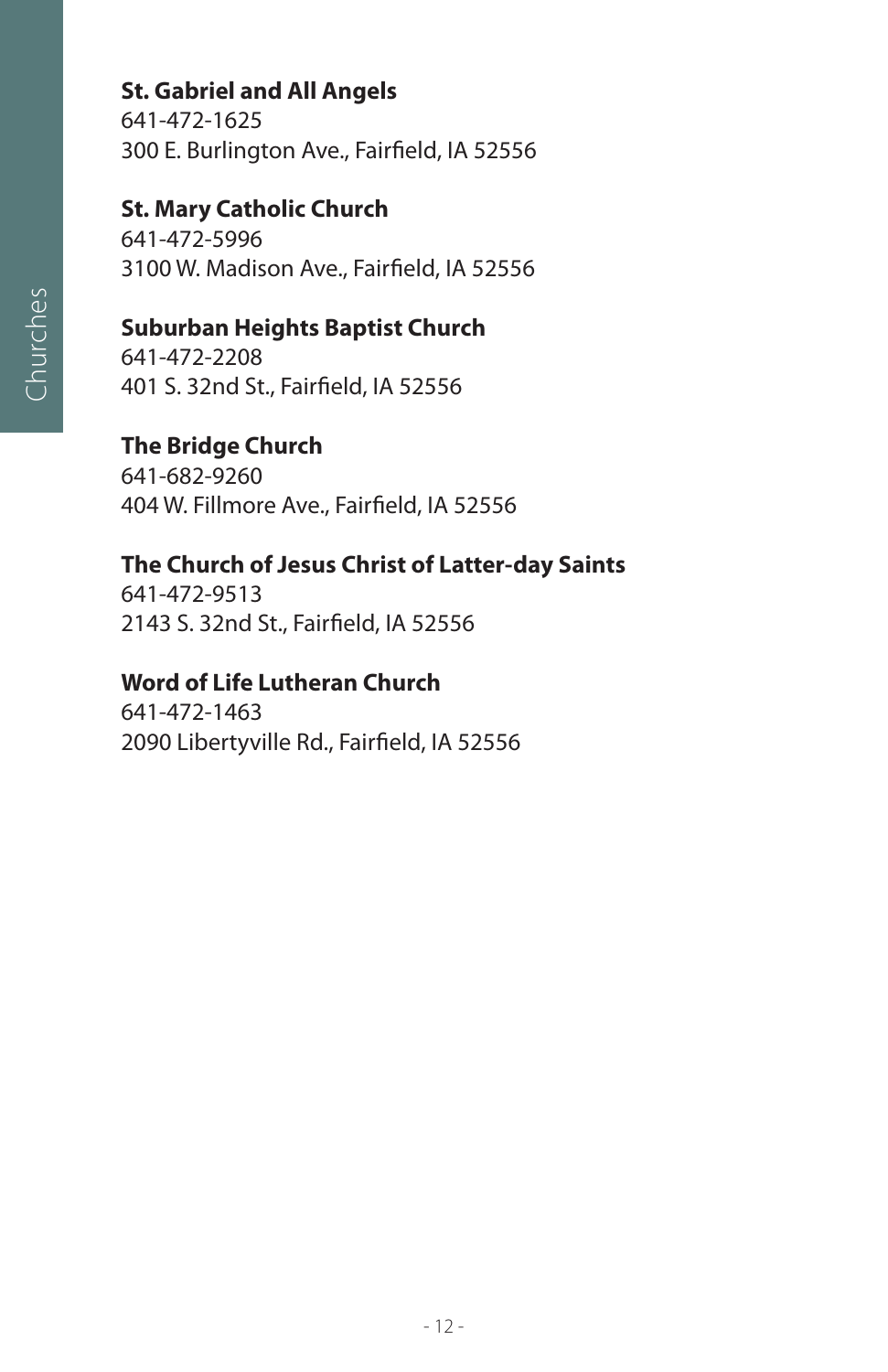#### **LOCAL OFFICES**

**Batavia City Hall** 641-662-2313 1010 3rd St., Batavia, IA 52533

**Birmingham City Hall** 319-498-4296 511 E. Cedar St., Birmingham, IA 52535

**Libertyville City Hall** 641-693-3271 108 N. Main St., Libertyville, IA 52567

**Lockridge City Clerk** 319-696-3311 104 W. Main St., Lockridge, IA 52635

**Packwood City Clerk**  319-695-3300 Packwood, IA 52580

**Richland City Hall** 319-456-2511 109 Richland St., Richland, IA 52585

**Fairfield Area Chamber of Commerce** 641-472-2111

204 W. Broadway Ave., Fairfield, IA 52556

**Fairfield City Hall** 641-472-6193 118 S. Main St., Fairfield, IA 52556

**Fairfield Economic Development Association (FEDA)**

641-472-3436 101 N. Court St. | P.O. Box 1388 Fairfield, IA 52556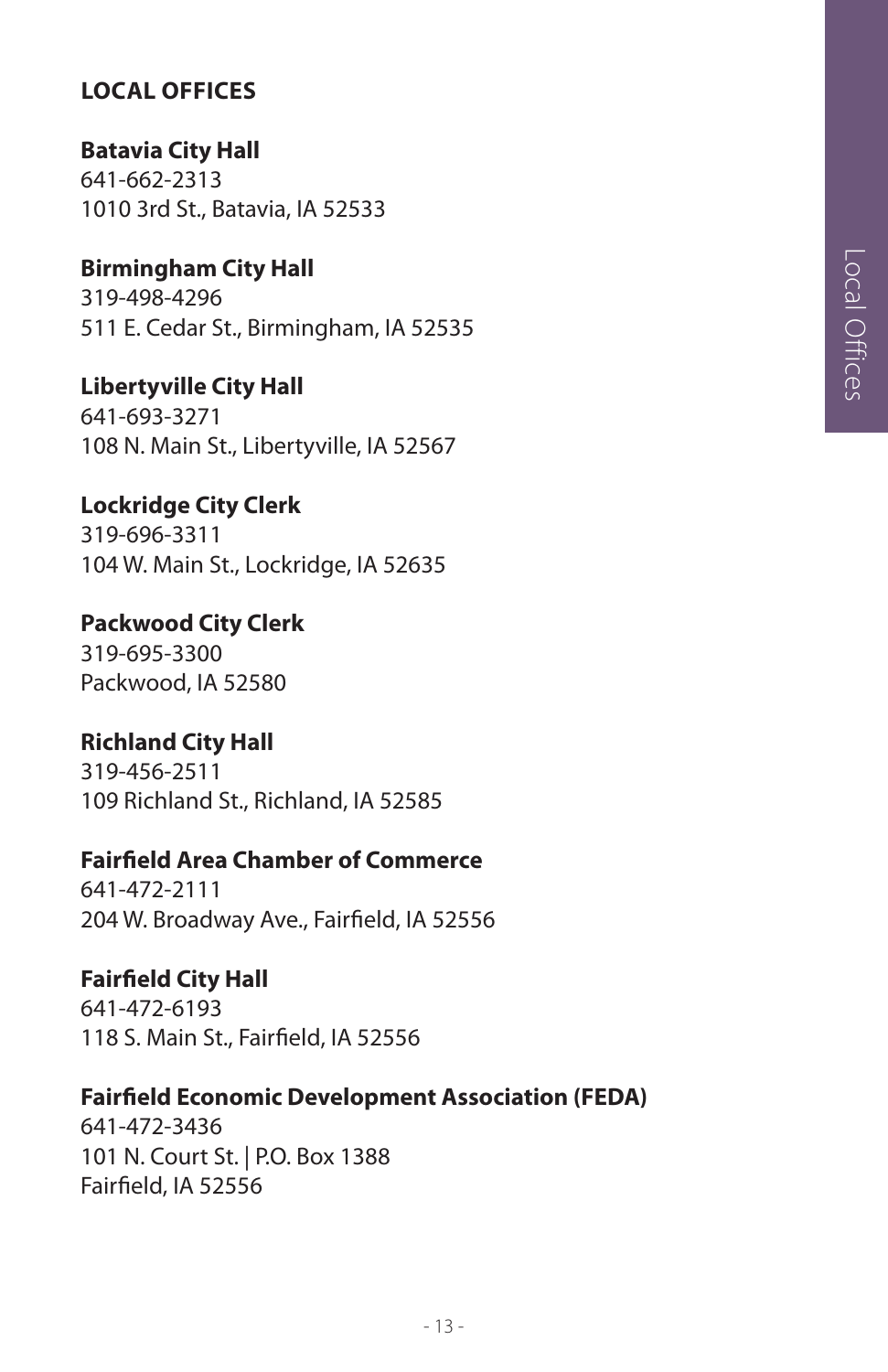#### **Fairfield Parks and Recreation Department**

641-472-6159 1000 W. Burlington Ave., Fairfield, IA 52556

#### **Fairfield Planning Commission**

641-472-4181 118 S. Main St., Fairfield, IA 52556

#### **Fairfield Waterworks**

641-472-5343 118 S. Main St., Fairfield, IA 52556

#### **Iowa DOT Fairfield**

641-472-2349 205 E. 227th St., Fairfield, IA 52556

#### **Jefferson County Attorney**

641-472-9201 51 W. Hempstead Ave., Fairfield, IA 52556

#### **Jefferson County Auditor**

641-472-2840 51 W. Briggs Ave., Fairfield, IA 52556

#### **Jefferson County Central Point of Contact/Mental Health Office**

641-472-8637 51 W. Briggs Ave., Fairfield, IA 52556

#### **Jefferson County Clerk of Court**

641-472-3454 51 W. Briggs Ave., Suite 5, Fairfield, IA 52556

#### **Jefferson County Courthouse**

641-472-3454 51 W. Briggs Ave., #5, Fairfield, IA 52556

#### **Jefferson County Environmental Health Department** 641-472-2561 901 N. 8th St., Fairfield, IA 52556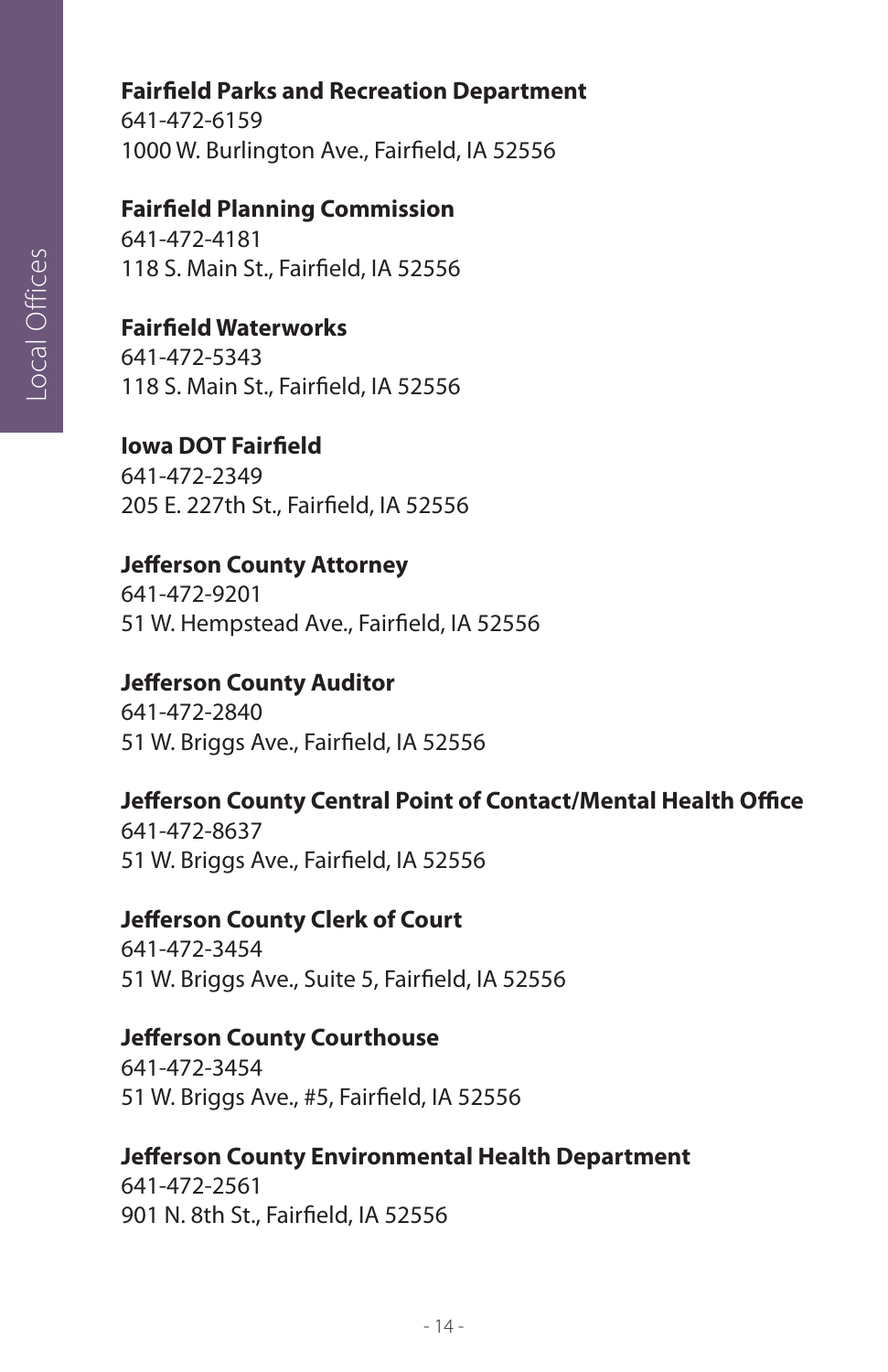# Local Offices Local Offices

#### **Jefferson County Extension Services**

641-472-4166 2606 W. Burlington Ave., Fairfield, IA 52556

#### **Jefferson County Human Services**

641-472-5011 304 S. Maple St., Suite 100, Fairfield, IA 52556

#### **Jefferson County Iowa Engineer (Road Dept.)**

641-472-6528 901 N. 8th St., Fairfield, IA 52556

#### **Jefferson County Jail**

641-472-3967 1200 W. Grimes Ave., Fairfield, IA 52556

#### **Jefferson County Judge**

641-472-3352 51 W. Briggs Ave., #5, Fairfield, IA 52556

#### **Jefferson County Public Health**

647-472-5929 200 W. Briggs Ave., Fairfield, IA 52556

#### **Jefferson County Recorder**

641-472-4331 51 W. Briggs Ave., #4, Fairfield, IA 52556

#### **Jefferson County Sheriff**

641-472-3576 1200 W. Grimes Ave., Fairfield, IA 52556

#### **Jefferson County Treasurer**

641-472-2349 51 W. Briggs Ave., Fairfield, IA 52556

#### **Jefferson County Veterans Affairs**

641-472-3013 51 W. Briggs Ave., Fairfield, IA 52556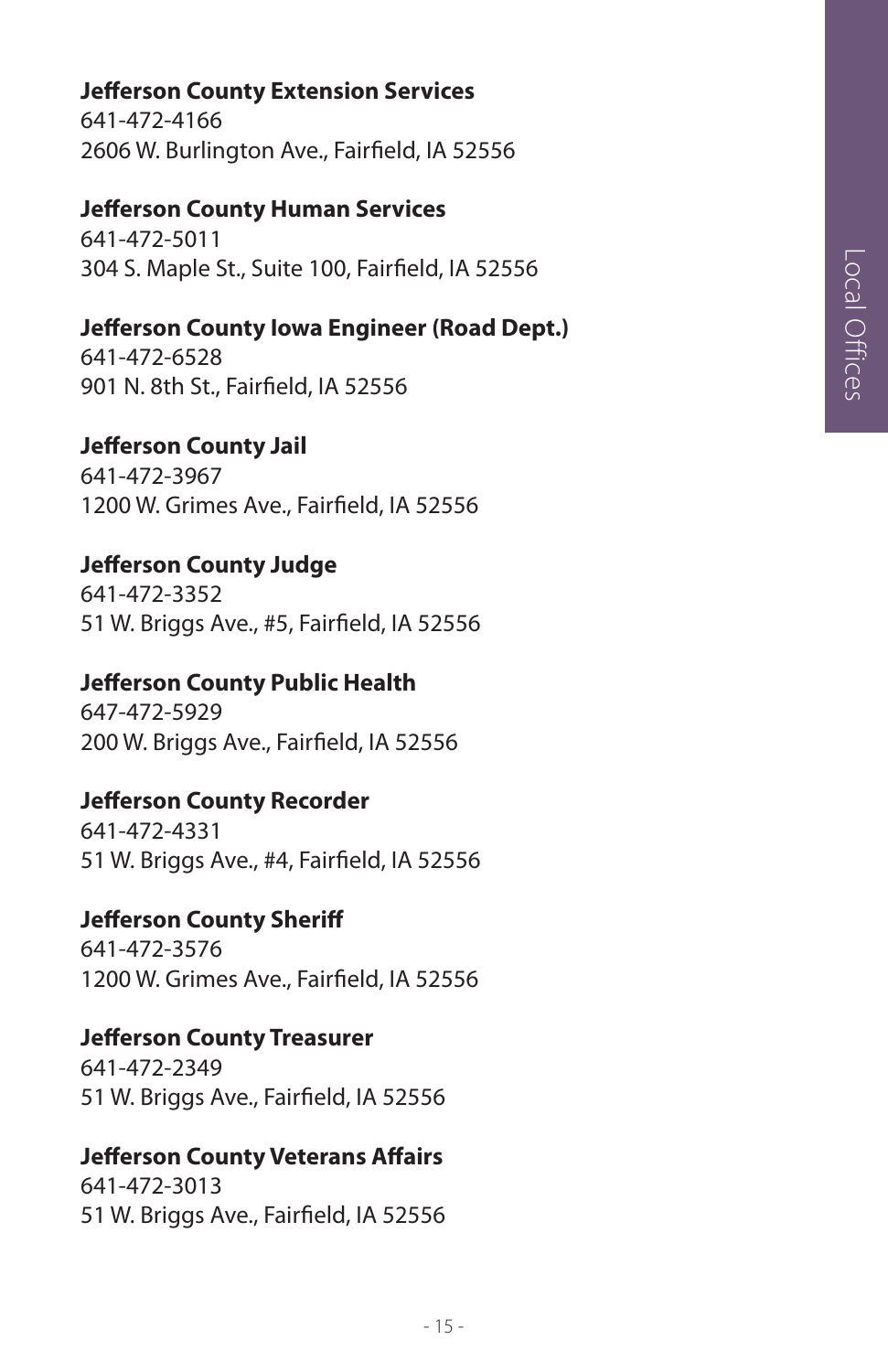#### **COUNSELING**

#### **Ardent Counseling Center**

https://www.ardentcenter.com/ 888-870-1775 or 319-693-5502 Katie Ram Building, 500 N. 3rd St., Suite 209, Fairfield, IA 52556

The Ardent Counseling Center's mission is to provide accessible quality holistic mental health services to individuals, groups, couples, and families in Iowa and the Chicagoland area. Our therapists are passionate about meeting clients where they are, helping them feel welcome, and supporting them in creating meaningful change through a variety of service options.

#### **Compassionate Counseling**

https://iowa-counseling.com/ 641-454-5054 402 N. B St., Suite 104, Fairfield, IA 52556

Compassionate Counseling offers a variety of services including individual and couples therapy, clinical supervision, consultation and training for clinicians.

#### **Sally Henderson, PhD.**

641-472-7315 123 N. Main St., #7, Fairfield, IA 52556 Marriage and family counseling

#### **NAMI (National Alliance on Mental Illness)**

https://www.nami.org/ 800-950-6264

NAMI is the National Alliance on Mental Illness, the nation's largest grassroots mental health organization dedicated to building better lives for the millions of Americans affected by mental illness.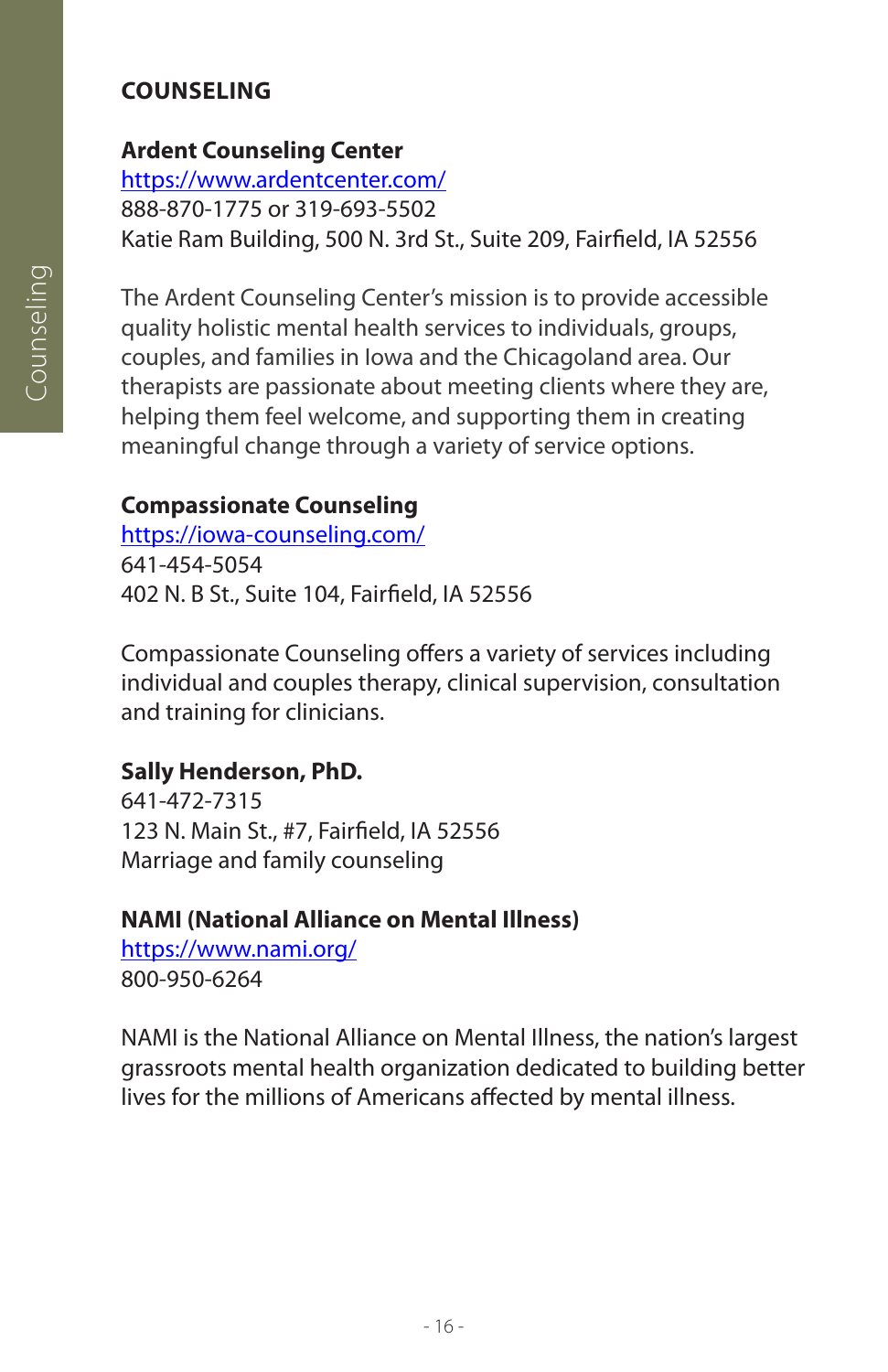#### **Optimae Behavioral Health**

http://www.optimaelifeservices.com/ 641-472-5771 301 1/2 W. Burlington Ave., Fairfield, IA 52556

Provides therapy, psychiatric medication evaluation and management, and skill-building supports in our central and southeastern Iowa offices. Our highly trained professionals, which include therapists and psychiatric prescribers, incorporate Optimae's core values of choice, respect, teamwork and education into the services we offer to help children, adolescents, adults, couples and families improve their mental health and create happier and healthier lives. Our services are strengths-based and positively oriented.

#### **River Hills Behavioral Health**

https://www.riverhillshealth.org/ 641-451-6380 2000 S. Main St., Fairfield, IA 52556

Mental or emotional stressors can make dealing with everyday life very difficult. It may be revealed in behaviors, relationships with spouses or with entire families, or in other ways. At River Hills Community Health Center, we support your mental health needs at our Centerville, Fairfield, Ottumwa, Oskaloosa, and Sigourney locations. Our providers keep all patient information confidential. If you find yourself in need of support, please contact us for an appointment.

#### **R&R Counseling Solutions**

https://www.rrcsmentalhealth.com/ 319-293-3635 103 E. Adams Ave. Fairfield, IA 52556

R&R Counseling Solutions works with adults, adolescents, and children age 5 and over.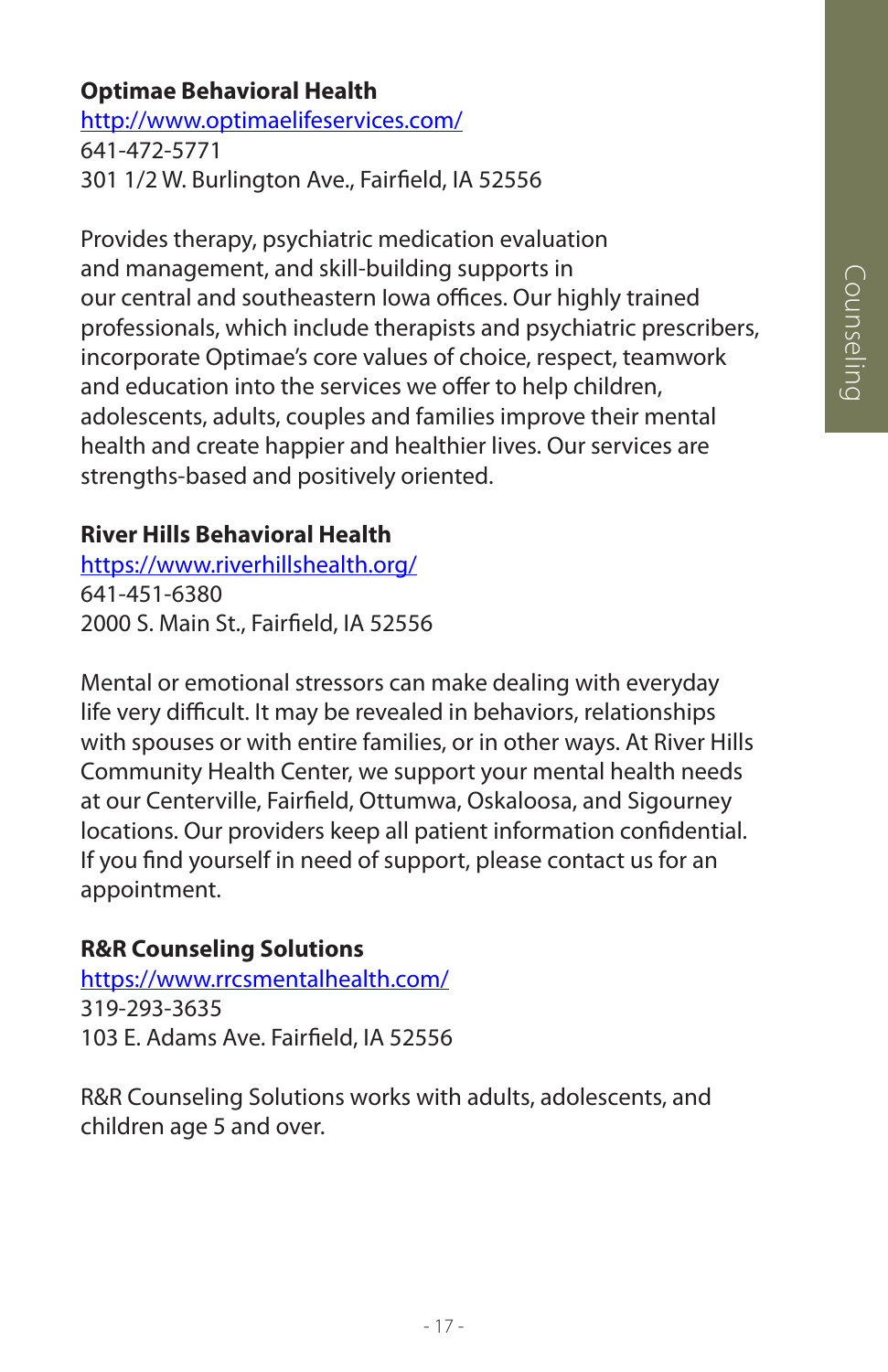#### **Sattva Integrative Therapy**

http://www.sattvaintherapy.com/ 320-295-1263 414 N. 3rd St., Fairfield, IA 52556

Counseling Services - individual, couples, and family (all ages) Other Services - licensure supervision, EMDR consultation, presentations

#### **SIEDA**

https://www.sieda.org/ 641-472-5834 201 S. 23rd St., Fairfield, IA 52556

SIEDA Community Action works with communities to secure opportunities for people in need through advocacy, counseling, education, partnerships, and supportive services.

#### **Southern Iowa Mental Health Center**

https://www.simhcottumwa.org/ 641-682-8772 1527 Albia Rd., Ottumwa, IA 52501

The Mission of Southern Iowa Mental Health Center is to empower individuals and families with multiple issues in moving towards recovery and overall well-being. We do this by providing a welcoming, comprehensive, and caring community mental/ behavioral health program through diagnosis, treatment and partnership with helpful local resources.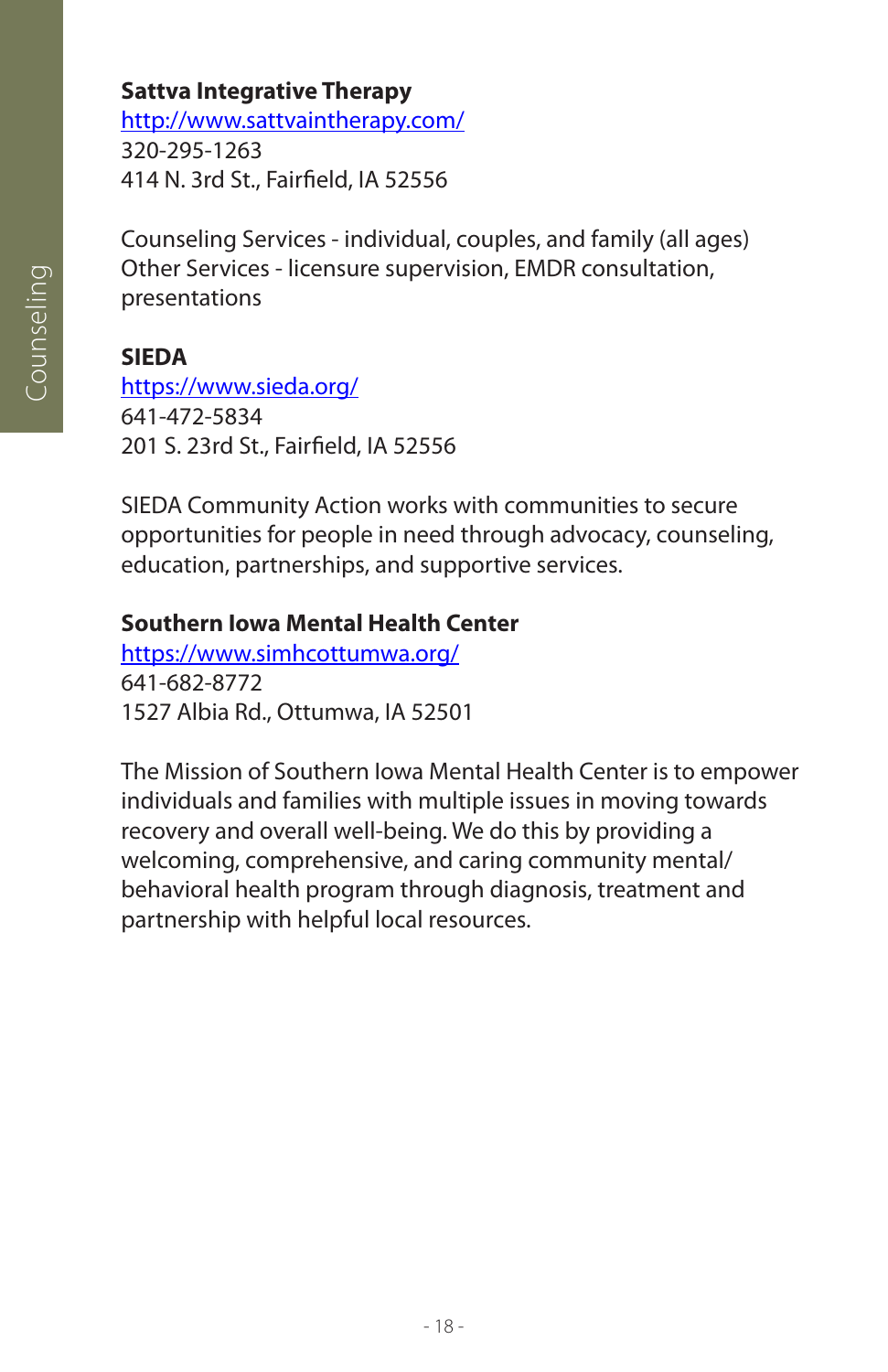# Counseling

#### **Southeast Iowa Link**

https://seiowalink.org 855-581-8111

24 Hour Crisis Line. Provides integrated services to people who have complex mental health, substance abuse, and/or development services challenges, including trauma, so that more people can get help in a single place.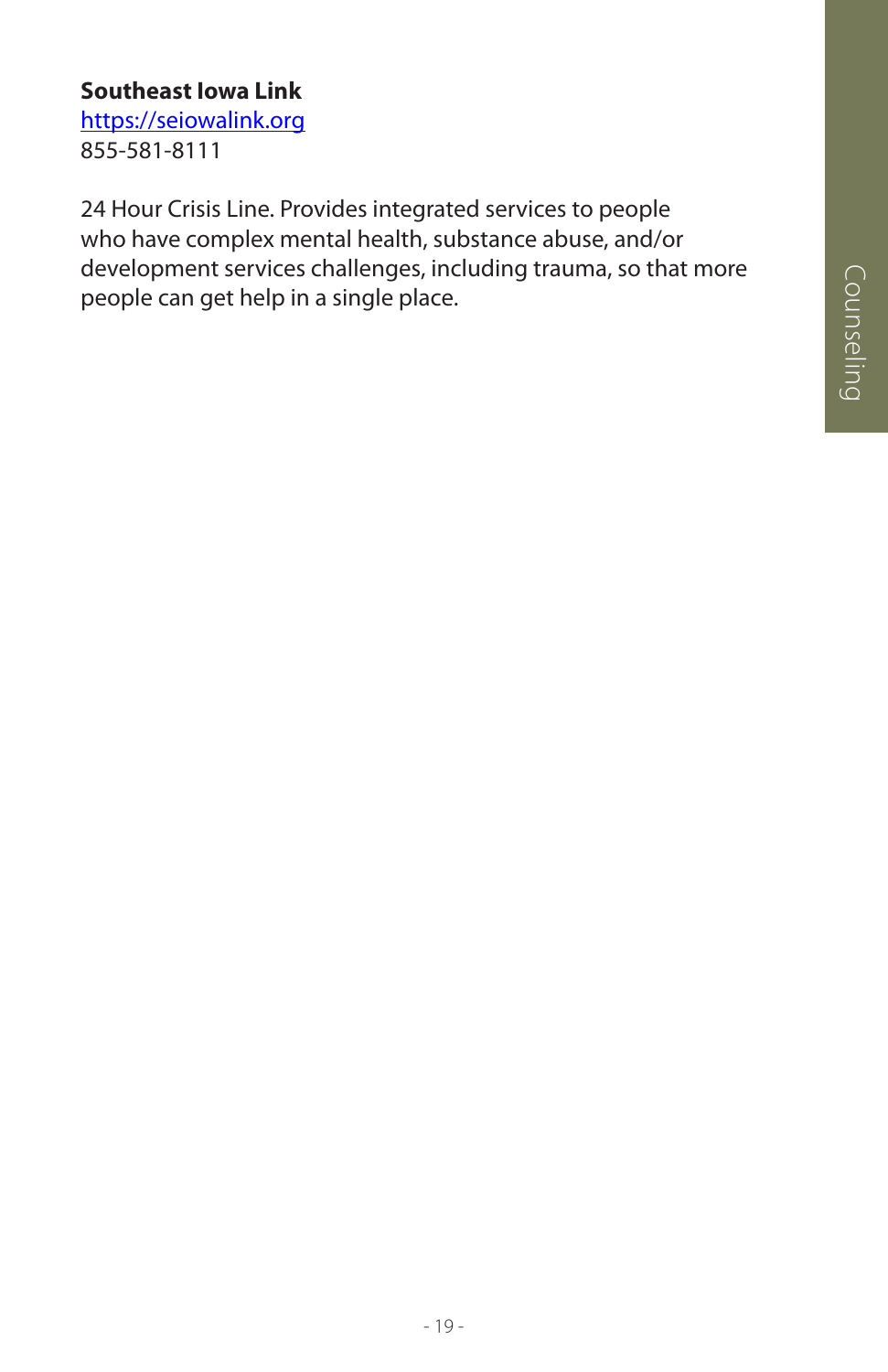#### **DENTAL**

#### **Fairfield Dental Clinic**

https://fairfielddentalclinic.com/ 800-569-8363 51 W. Adams Ave. #1, Fairfield, IA 52556

Cosmetic dentistry, Lumineers, porcelain veneers, teeth whitening, preventive dentistry, amalgam or composite, filings, children's dentistry, crowns & bridges, fluoride & sealants, removable appliances, oral surgery, dental implants, root canals.

#### **Holt Family Dental Care**

https://holtfamilydentalcare.com/ 641-472-3147 106 E. Washington Ave., Fairfield, IA 52556

Services include digital imaging, x-ray technology, intraoral camera, nitrous oxide, pediatric dentistry, prophylaxis teeth cleaning, fillings and restorations, composite fillings, dental sealants, dentures/partials, bridges, dental implants, crowns, tooth extractions, root canals, cosmetic treatments.

#### **I-Smile**

https://ismile.idph.iowa.gov/

I-Smile is a statewide program that connects Iowans with dental, medical, and community resources to ensure a lifetime of health and wellness. I-Smile is for children, pregnant women, and seniors.

#### **River Hills Dental**

https://www.riverhillshealth.org/ 319-456-2045 100 W. Main St., Richland, IA 52585

Provides routine cleanings and dental exams as well as cavity fillings, root canals, and more.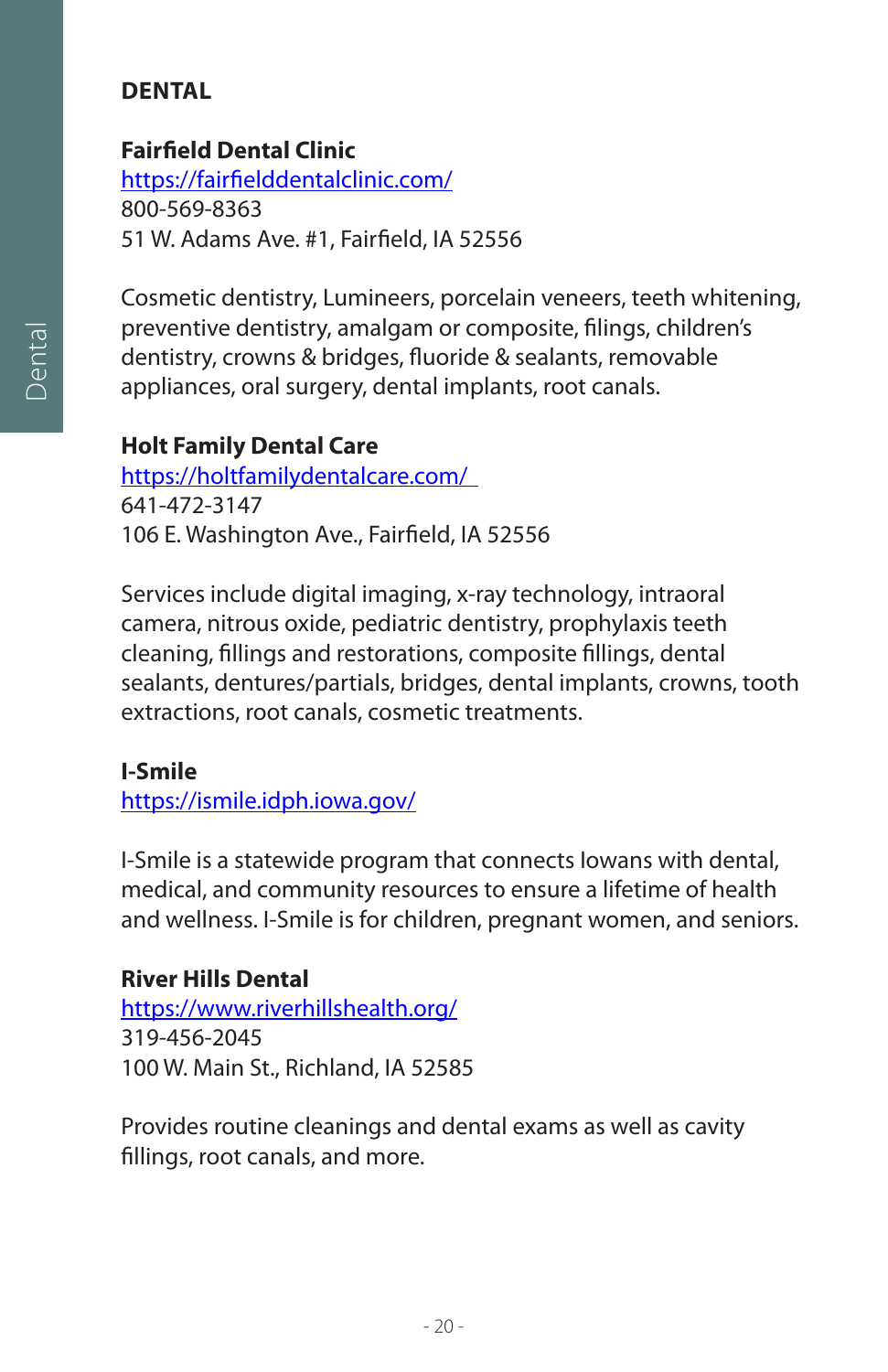# Dental

#### **Roth & Norton Family Dentistry**

https://rothdentalcare.com/ 641-472-3044 205 N. B St., Fairfield, IA 52556

Services include emergency care, prevention and maintenance, digital radiography, intra-oral camera, restorative care, pediatric dental care, periodontal treatment, prosthodontics, endodontics, oral surgery, esthetic dentistry.

#### **Dr. Suzanne Stock, Orthodontist**

https://www.drssortho.com/ 319-800-9497 205 N. B St., Suite 1, Fairfield, IA 52556

Services include early treatment, adolescent treatment, adult treatment, braces, orthodontic appliances, Invisalign, retention, orthognathic treatment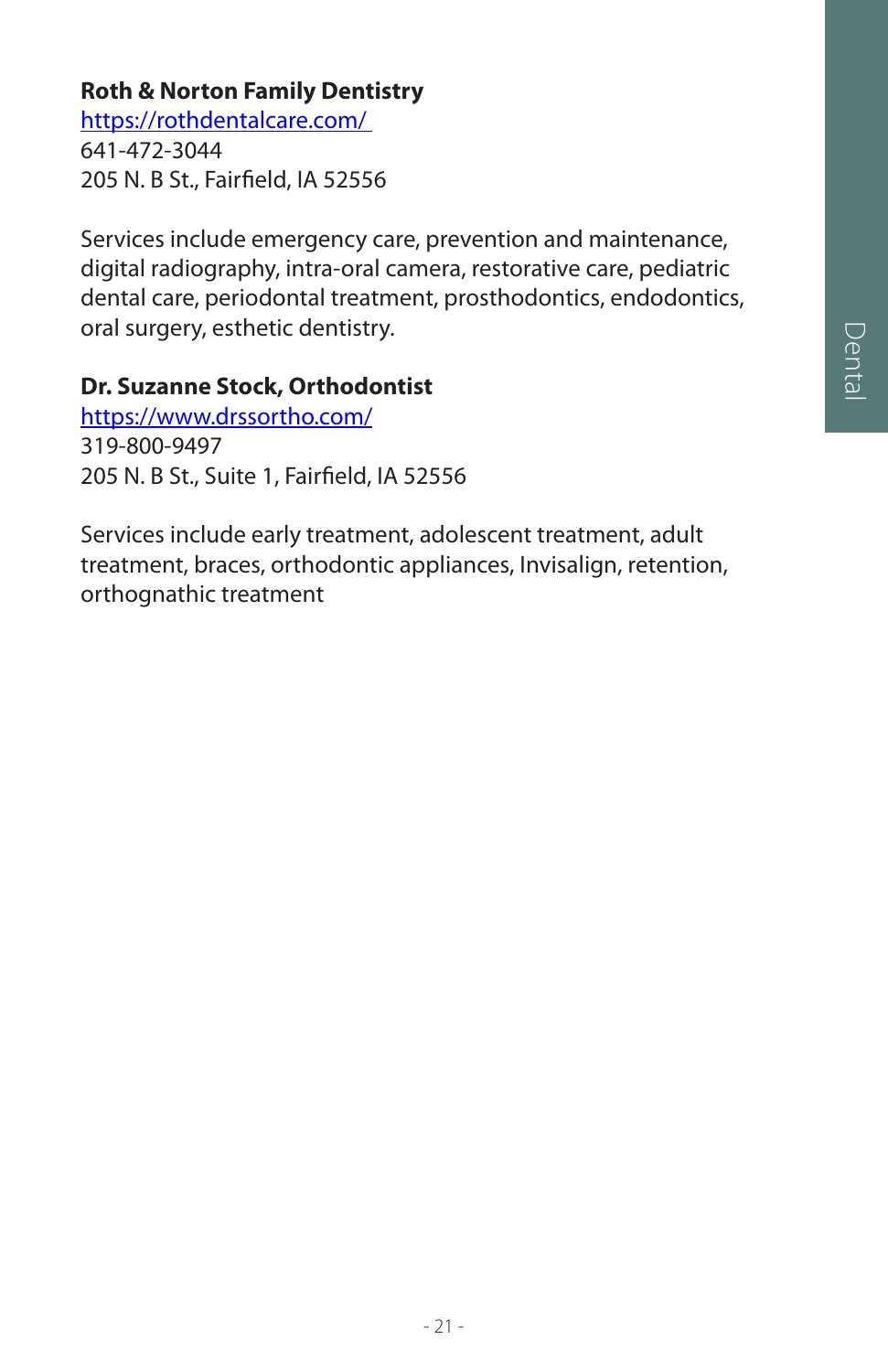#### **EDUCATION – PRESCHOOLS**

#### **Community Child Care Center**

https://www.childcarefairfield.com/ 641-472-9629 611 W. Jackson Ave., Fairfield, IA 52556

Community Childcare Center & Preschool provides learning experiences and care for children between the ages of six-weeks and 12-years-old

#### **Fairfield Community School District Preschool**

https://www.fairfieldsfuture.org/ 641-472-2110 406 E. Madison Ave., Fairfield, IA 52556

The preschool program is based on Creative Curriculum for three- to five-year olds, and targets the development of the language, cognitive, social-emotional, and physical domains. We are currently working on meeting the Iowa Quality Preschool Program Standards (IQPPS). These standards are part of the program verification process related to the Iowa State Voluntary Preschool Grant for four-year-olds.

#### **Koi Pond Montessori**

https://www.instagram.com/koi.pond.montessori/ 319-614-0256 300 S. 6th St., Fairfield, IA 52556

Koi Pond Montessori is a home-based preschool and childcare for ages 1-6. Children thrive with free play in nature, authentic Montessori materials, and a focus on social and emotional learning.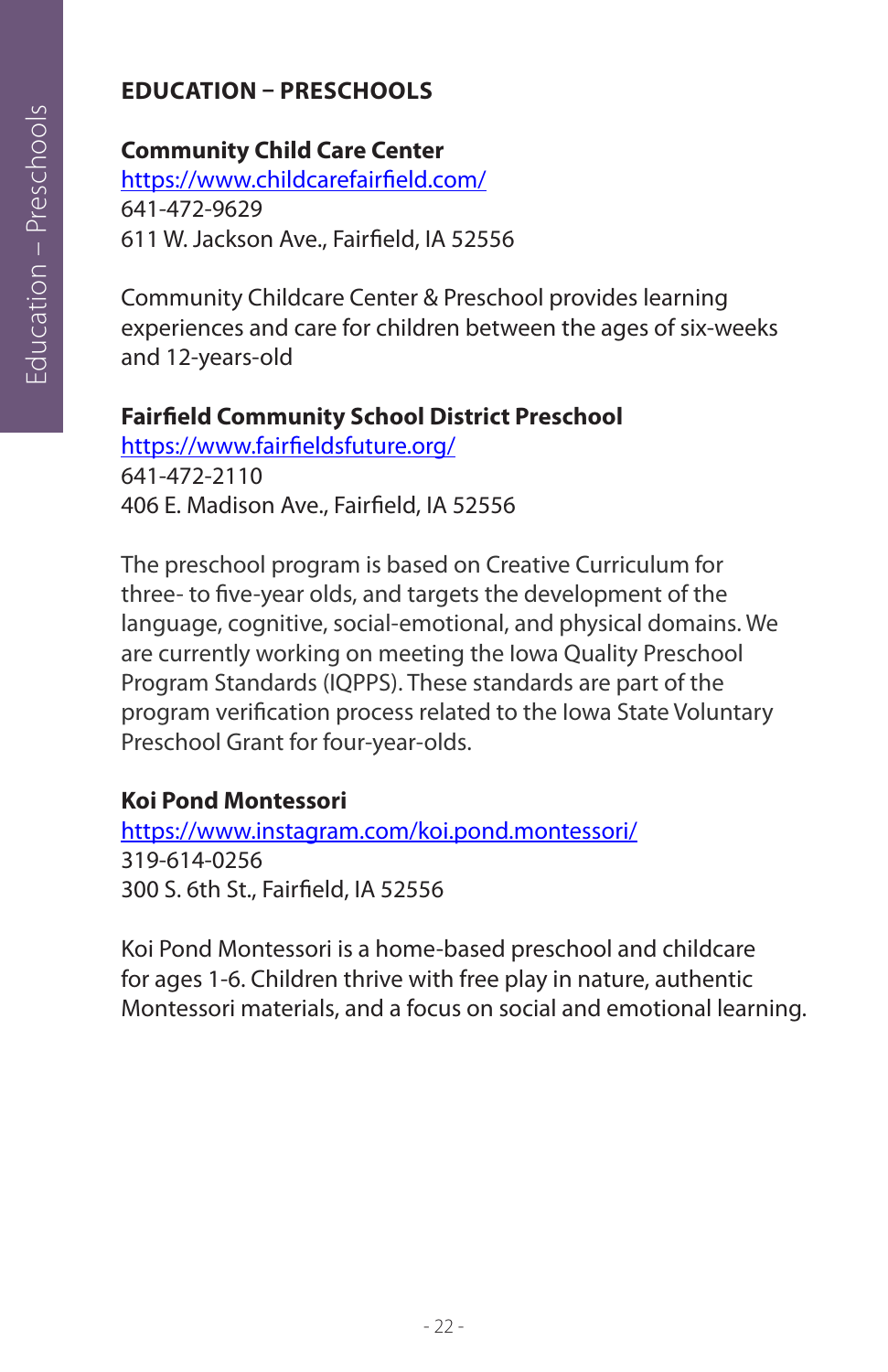#### **Mother's Day Out Preschool**

http://www.ilcms.com/MDO/index.htm 641-469-6634 1601 S. Main St., Fairfield, IA 52556

Mothers' Day Out Preschool & Immanuel Lutheran Pre-Kindergarten are Christian Early Childhood programs which emphasize the "total child". Our "total child" emphasis is carried out in love as we give guidance in the dimensions of spiritual, social, emotional, intellectual, and physical growth.

#### **Pekin Child Care & Preschool**

https://www.pekincsd.org/ 319- 695-5127 1062 Birch Ave., Packwood, IA 52580

Child care offered all year for infants through 5th grade and free on-site preschool for 4-year olds.

#### **SIEDA Head Start**

https://www.sieda.org/ 641-472-6140 2200 W. Jefferson Ave., Fairfield, IA 52556

 SIEDA Head Start™ is a preschool experience for low-income and disabled children 3-5 years of age. Head Start™ is a holistic approach to early childhood education that addresses not only the educational needs of children but also their health, nutrition, social, mental health and literacy needs as well. Multi-cultural classrooms serve children who are unable to speak English or speak English as a secondary language.

#### **St. Mary's Preschool**

https://fairfieldstmary.org/ 641-472-5996 3100 W. Madison Ave., Fairfield, IA 52556

3 and 4 years olds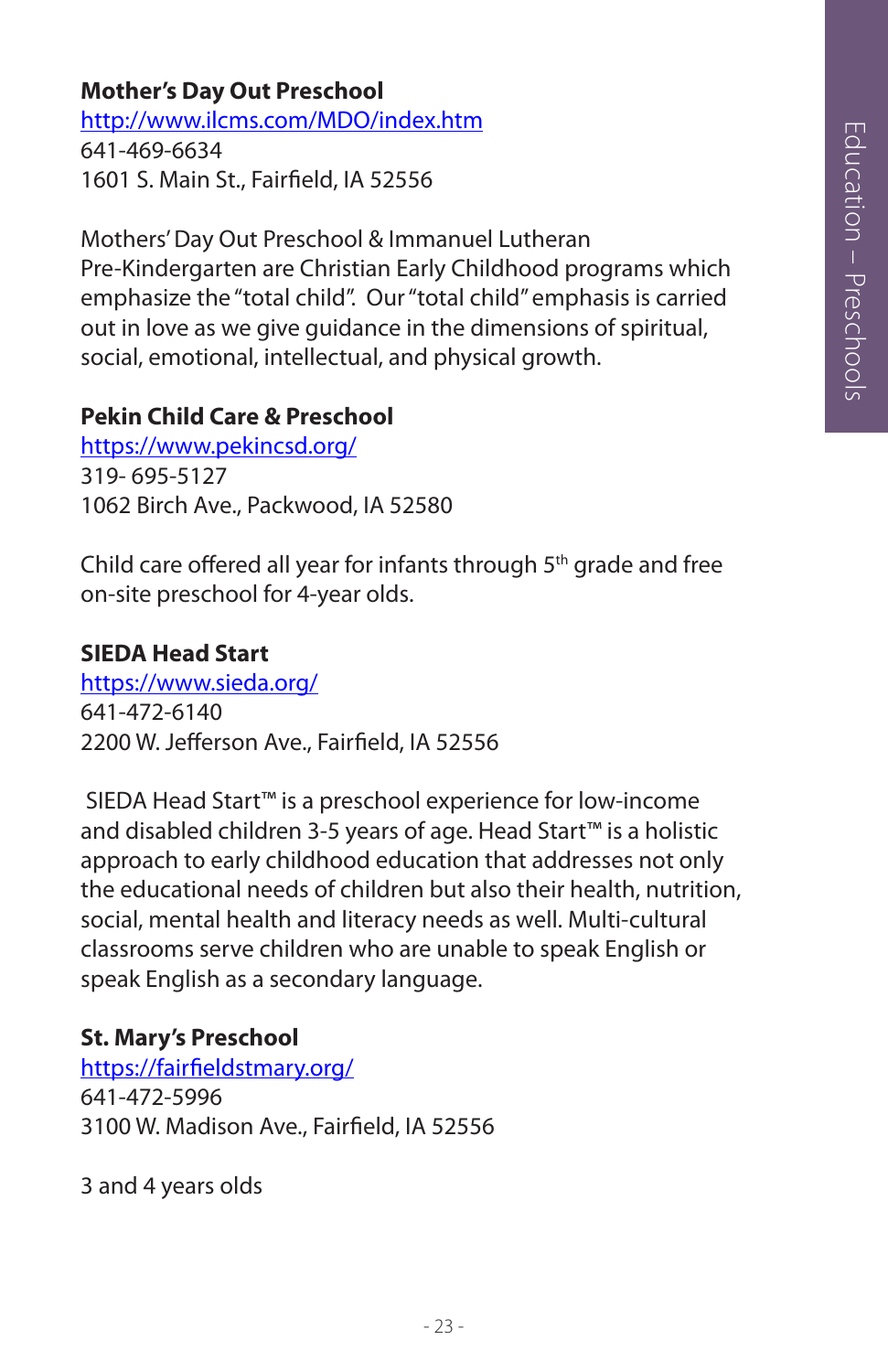#### **EDUCATION – SCHOOLS**

#### **Fairfield High School**

https://www.fairfieldsfuture.org/ 641-472-2059 605 E. Broadway Ave., Fairfield, IA 52556

#### **Fairfield Middle School**

https://www.fairfieldsfuture.org/ 641-472-5019 404 W. Fillmore Ave., Fairfield, IA 52556

#### **Great Prairie Area Education Agency**

https://www.gpaea.org/ 641-472-3414 2000 W. Jackson Ave., Fairfield, IA 52556

#### **Maharishi School**

https://maharishischool.org/ 641-472-9400 804 Dr. Robert Keith Wallace Dr., Fairfield, IA 52556

#### **Pekin Community School District**

https://www.pekincsd.org/ 319-695-3707 1062 Birch Ave., Packwood, IA 52580

#### **Pence Elementary School**

https://www.fairfieldsfuture.org/ 641-472-2957 1000 S. 6th St., Fairfield, IA 52556

#### **Washington Elementary School**

https://www.fairfieldsfuture.org/ 641-472-2110 406 E. Madison Ave., Fairfield, IA 52556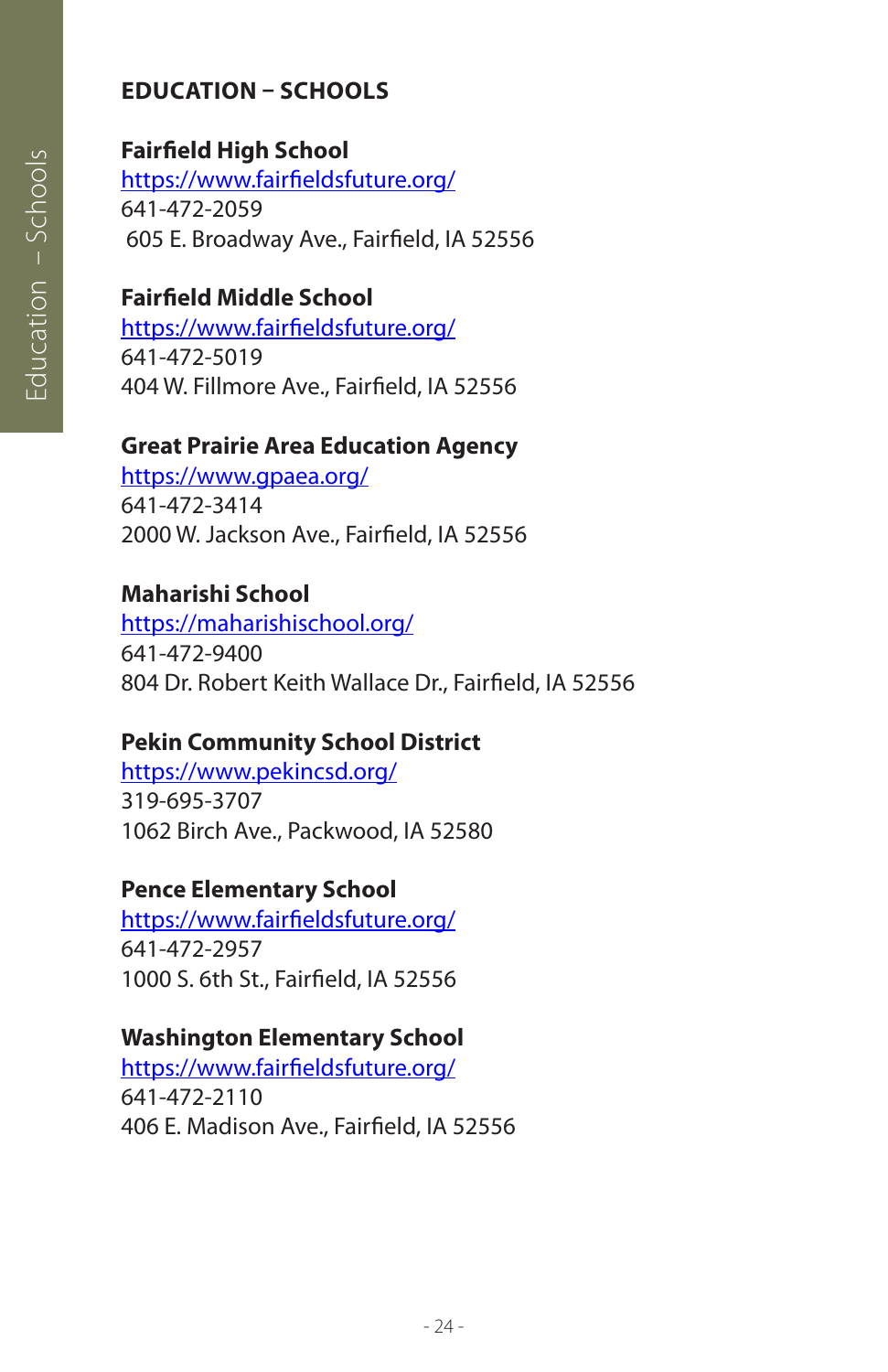#### **EDUCATION – POST-SECONDARY SCHOOLS**

#### **Buena Vista University Ottumwa**

https://www.bvu.edu/ 712-749-1980 525 Grandview Ave. #149, Ottumwa, IA 52501

#### **Indian Hills Community College**

https://www.indianhills.edu/ 641-472-6366 525 Grandview Ave., Ottumwa, IA 52501

#### **Iowa Wesleyan University**

https://www.iw.edu/ 319-385-8021 601 N. Main St., Mt. Pleasant, IA 52641

#### **Maharishi International University**

https://www.miu.edu/ (641) 472-7000 1000 N. 4th St., Fairfield, IA 52557

#### **Southeastern Community College**

https://www.scciowa.edu/ 319-385-8012 200 N. Main St., Mt. Pleasant, IA 52641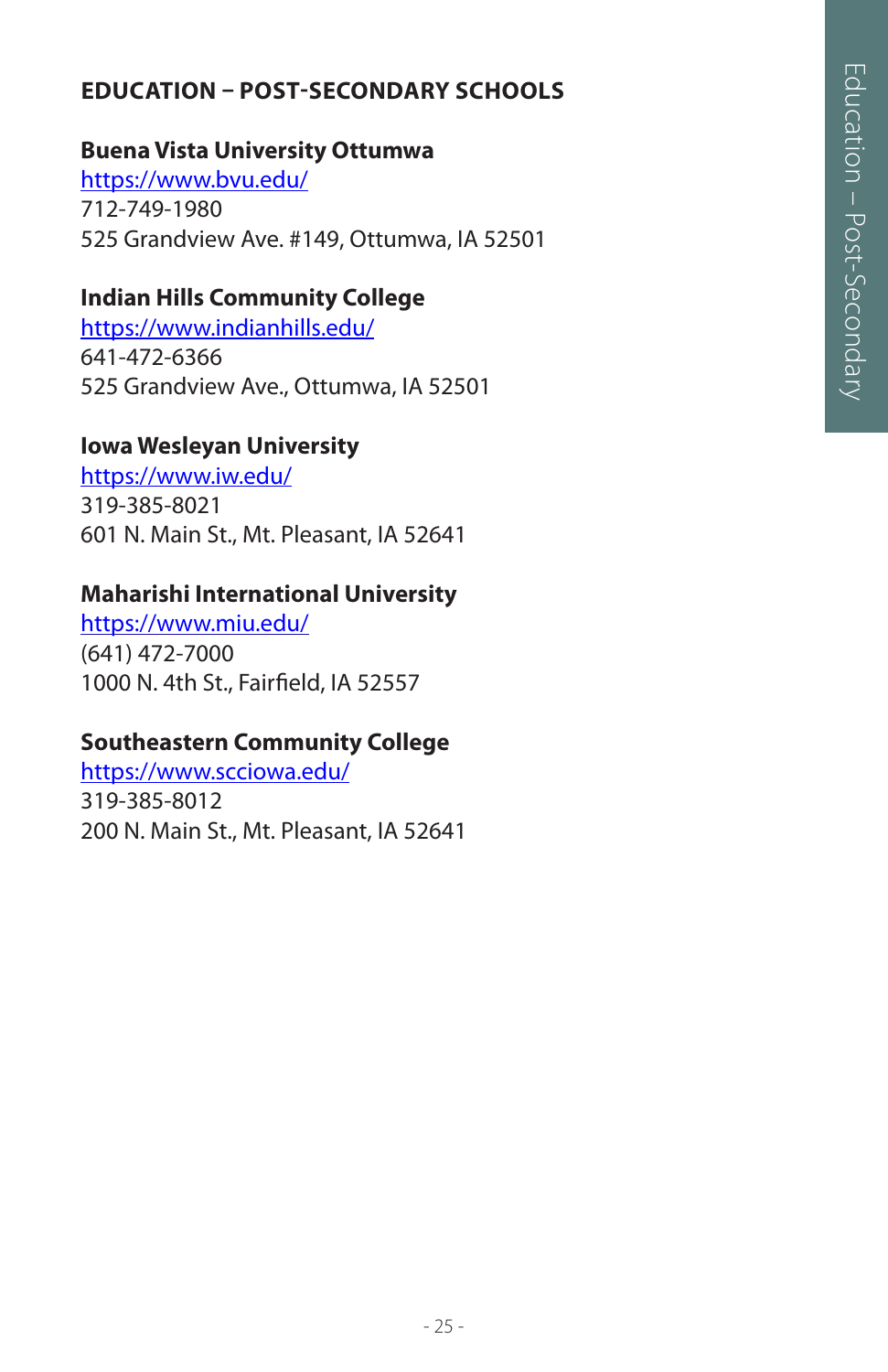#### **EMPLOYMENT/JOB TRAINING**

#### **Pathfinders Resource Conservation & Development, Inc**.

https://pathfindersrcd.org/ 641-472-6177 304 S. Maple St. #101, Fairfield, IA 52556

We engage in projects and programs that are connected to local community and economic development and/or natural resource conservation. We are currently helping communities with projects related to tourism, arts and culture, trail development, small business development, watershed protection/nutrient reduction, and abandoned coal mine reclamation.

#### **Iowa Vocational Rehabilitation Services**

https://ivrs.iowa.gov/ 641-682-7569 15260 Truman St., Suite 4, Ottumwa, IA 52501

We provide expert, individualized services to Iowans with disabilities to achieve their independence through successful employment and economic support.

#### **Iowa Workforce Development (IWD)**

https://www.iowaworkforcedevelopment.gov/ottumwa 641-684-5401 15260 Truman St., Ottumwa, IA 52501

IWD is a state agency committed to providing employment services for individual job seekers through our Iowa*WORKS* partnership. Employers and businesses can post jobs, hire veterans and apply for qualifying federal tax credits. IWD continually strives to improve processes and align the organization in such a way to provide effective, demand-driven products and services. IWD staff in Des Moines consists of administrative, labor services, workers' compensation, labor market information, and the unemployment insurance services staff. The agency also maintains a statewide delivery system of 15 regional, 4 satellite, and 8 expansion offices to provide services to Iowans in communities demonstrating need.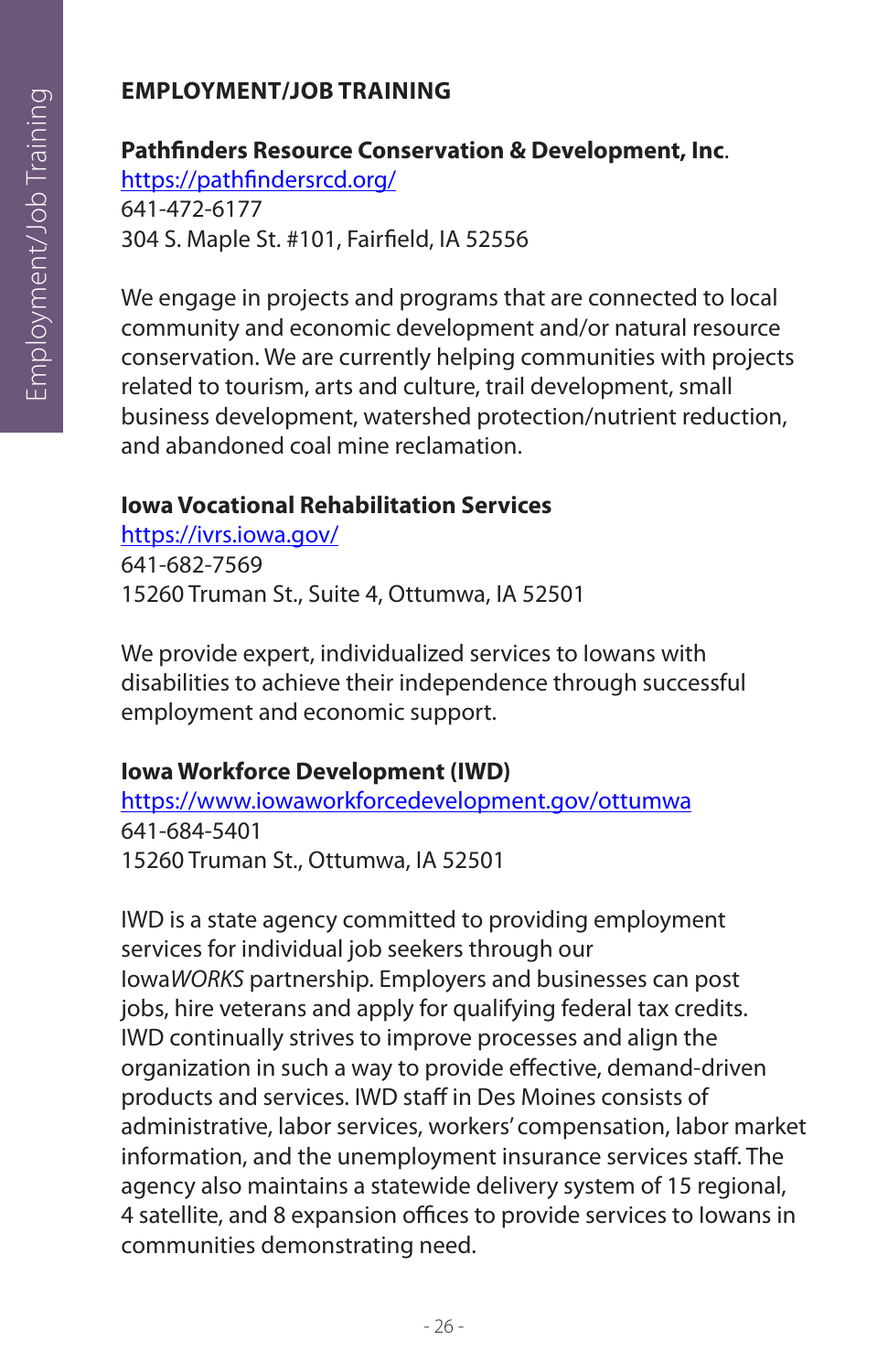#### **Ottumwa Jobs Corps Center**

https://ottumwa.jobcorps.gov/ 641-682-2000 15229 Truman St., Ottumwa, IA 52501

Job Corps program's mission to teach eligible young people the skills they need to become employable and independent and place them in meaningful jobs or further education.

#### **Promise Jobs**

https://www.iowaworkforcedevelopment.gov/promise-jobs 641-684-5401 15260 Truman St., Ottumwa, IA 52501

Iowa's TANF Employment & Training program designed to assist cash assistance recipients to become self-sufficient through participation in work-ready activities. Program participants will develop an individualized Employment Plan outlining work ready activity in order to reach their individualized goals and reduce their dependence on welfare support systems.

#### **Proteus Job Training, Health Care, Assistance**

http://www.proteusinc.net/ 800-372-6031

Proteus provides agricultural workers and their families with affordable health care, education assistance, and job training.

#### **QPS Employment Group**

https://www.qpsemployment.com/ 641-472-7530 1805 W. Jefferson Ave., Suite 3, Fairfield, IA 52556

Employment agency for Jefferson, Wapello, Henry, and Keokuk Counties. Recruiters have over a decade of staffing and placement experience to assist you with your next career move.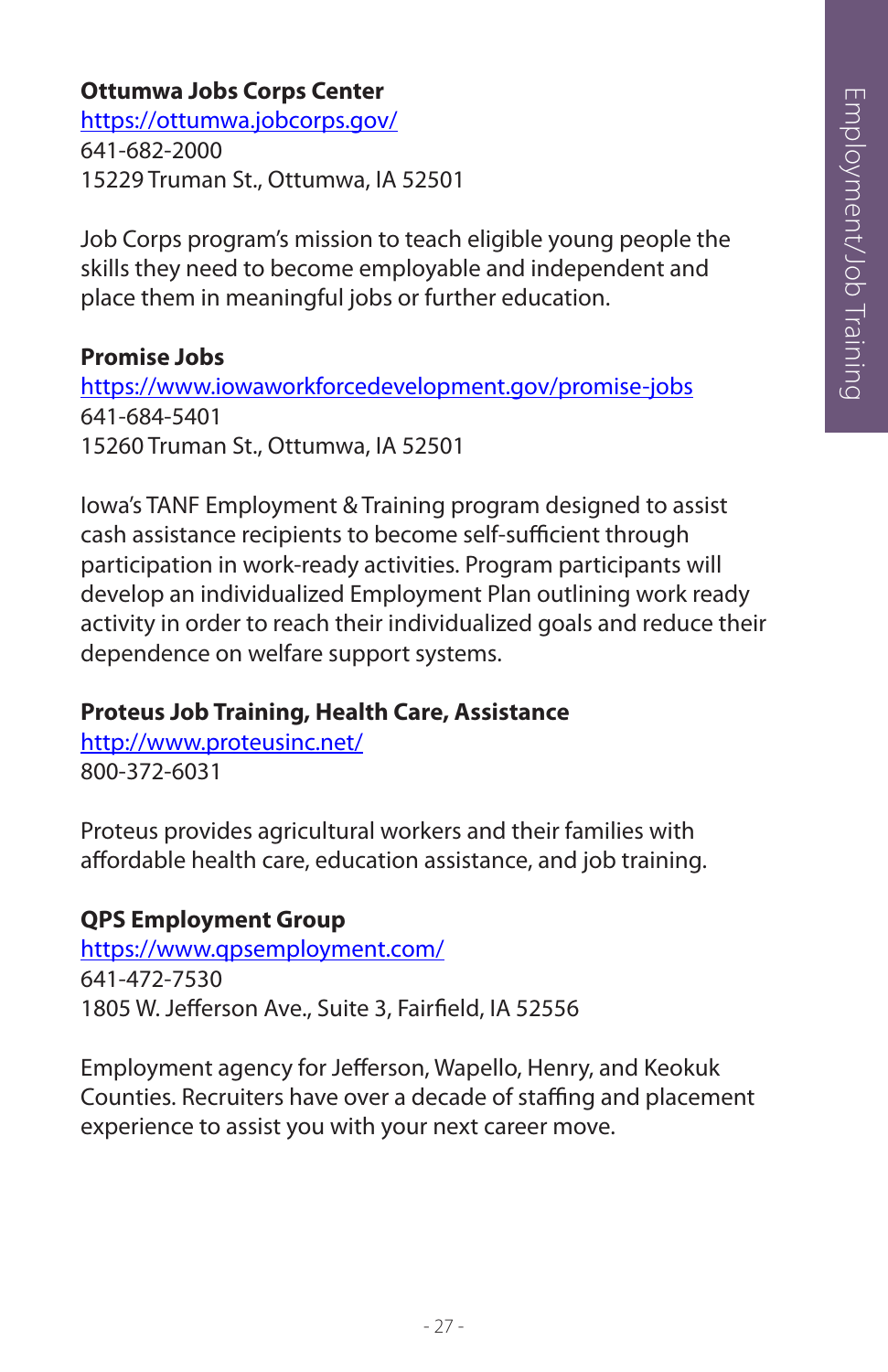#### **Temp Associates**

https://www.tempassociates.com/ 641-472-2025 2709 W. Briggs Ave. #4, Fairfield, IA 52556

Our company is an independently owned staffing service with offices in Muscatine, Clinton, Burlington, Grinnell, Fairfield, and Mt. Pleasant, Iowa. We specialize in temporary staffing, "use" assignments. "choose" assignments, and "use and choose" staffing opportunities.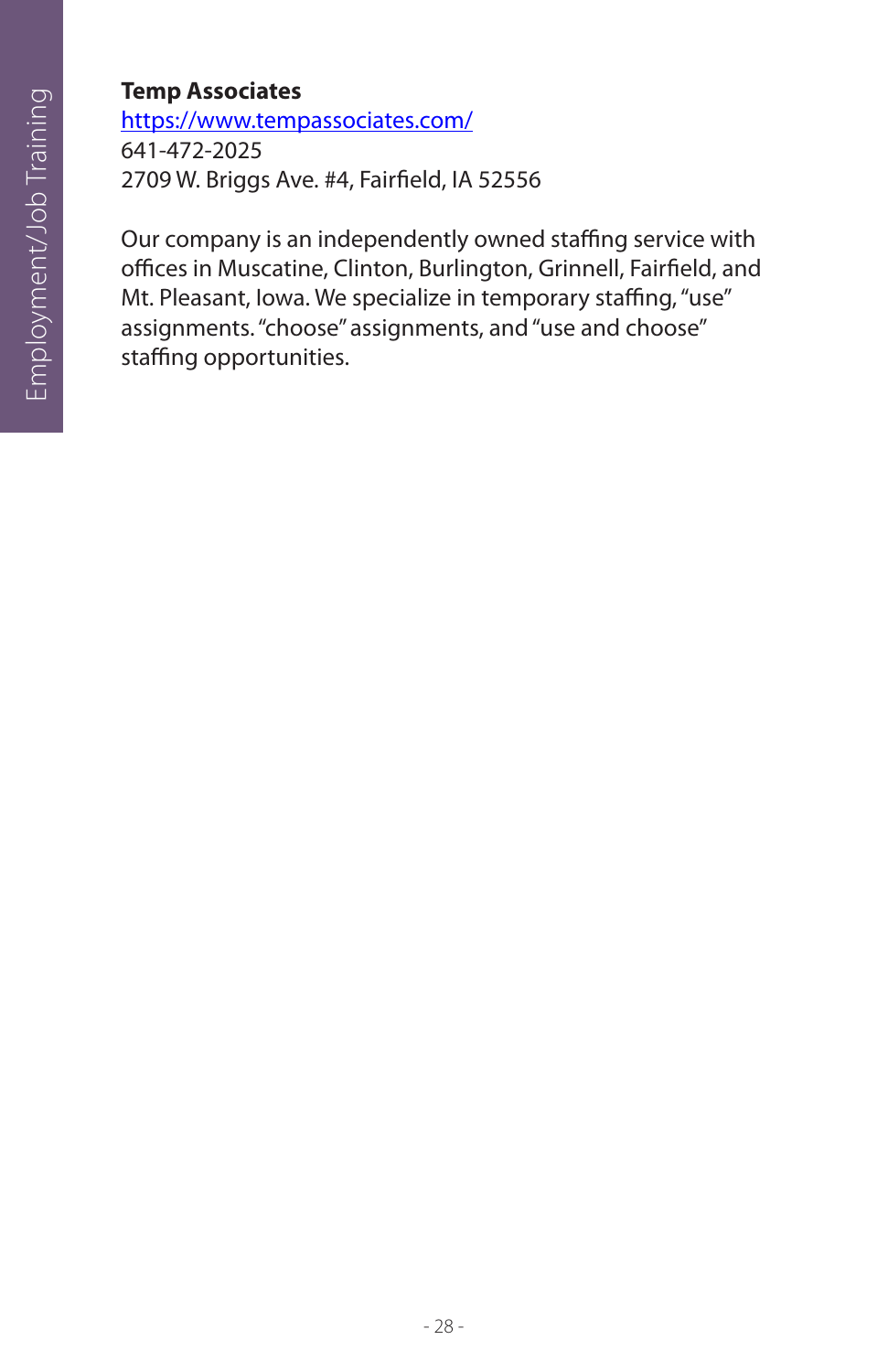#### **EYE CARE**

#### **Axis Vision Center**

https://axisvisioncare.com/ 641-472-6694 122 N. Court St. #102, Fairfield, IA 52556

Each of our practices offers quality eye care services to our patients. We give routine eye exams, including contact lens fittings for those who wear them. We also give eye exams to children, including infants. We handle amblyopia/lazy eye conditions as well.

Our optometrists help with a variety of ocular diseases including macular degeneration, dry eye problems, glaucoma, cataracts, diabetic retinopathy, hypertensive retinopathy, double vision, and surgical/post-operative care. Emergencies such as sudden loss of vision, foreign body removal, traumatic injury, and conjunctivitis are also treated at our facilities.

#### **Heartland Eye Care**

641-472-7175 205 N. B St., Fairfield, IA 52556

Optometrists examine, diagnose, treat, and manage diseases, injuries, and disorders of the visual system, the eye, and associated structures as well as identify related systemic conditions affecting the eye.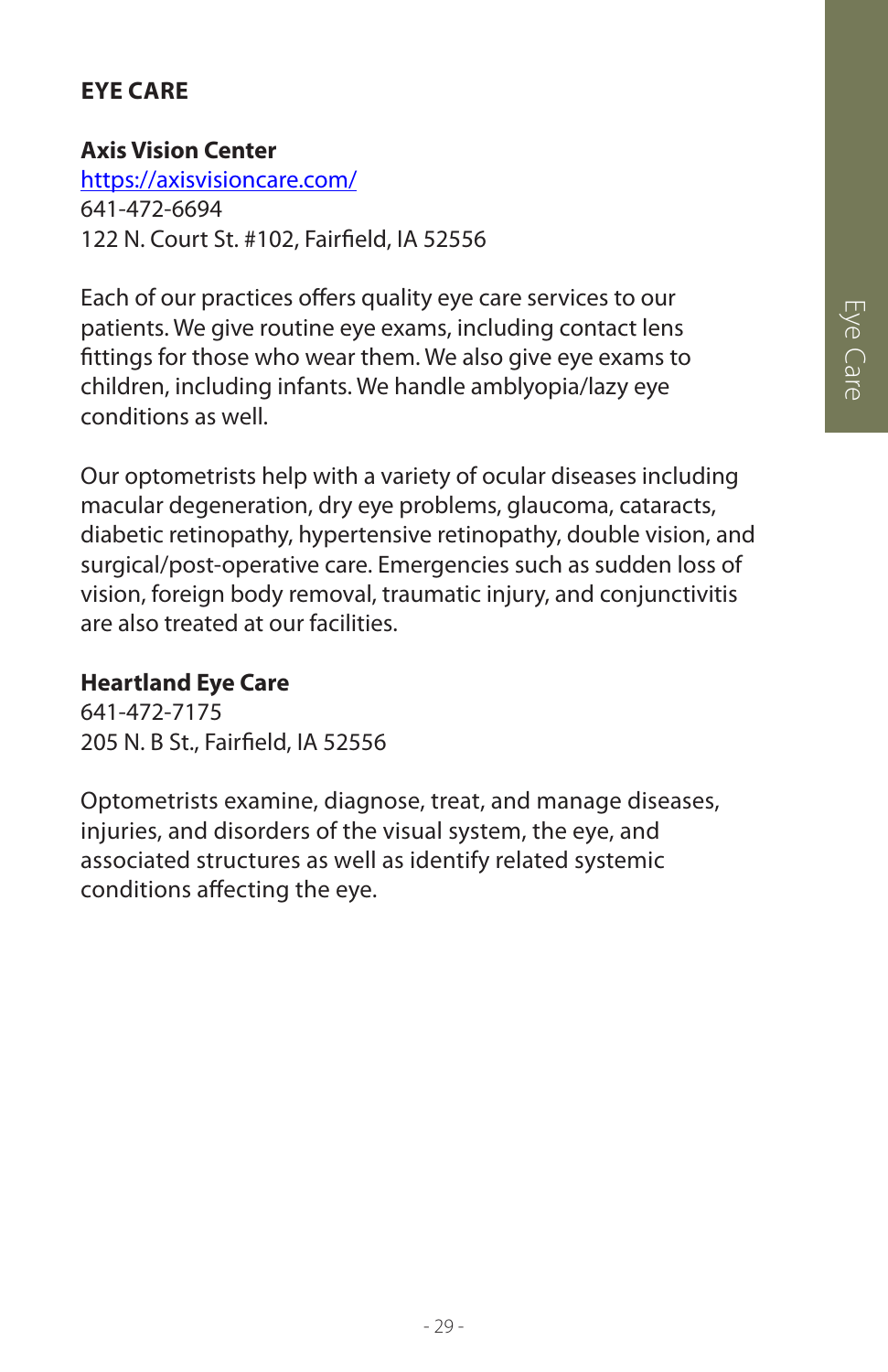#### **Wolfe Clinic Eye Center LLC**

https://www.wolfeeyeclinic.com/

641-472-6151 100 S. 23rd St., Fairfield, IA 52556

Services offered include:

- Adult and pediatric comprehensive eye exams
- Contact lens fittings and eyeglass prescriptions
- Quality eyewear including sunglasses, safety glasses and sports glasses
- Eye infection treatment and eye injury treatment
- Eye disease care
- Eye disease testing and diagnosis
- Eye disease management and treatment
- Surgical referral and post-operative care co-managed with Wolfe Eye Clinic eye specialists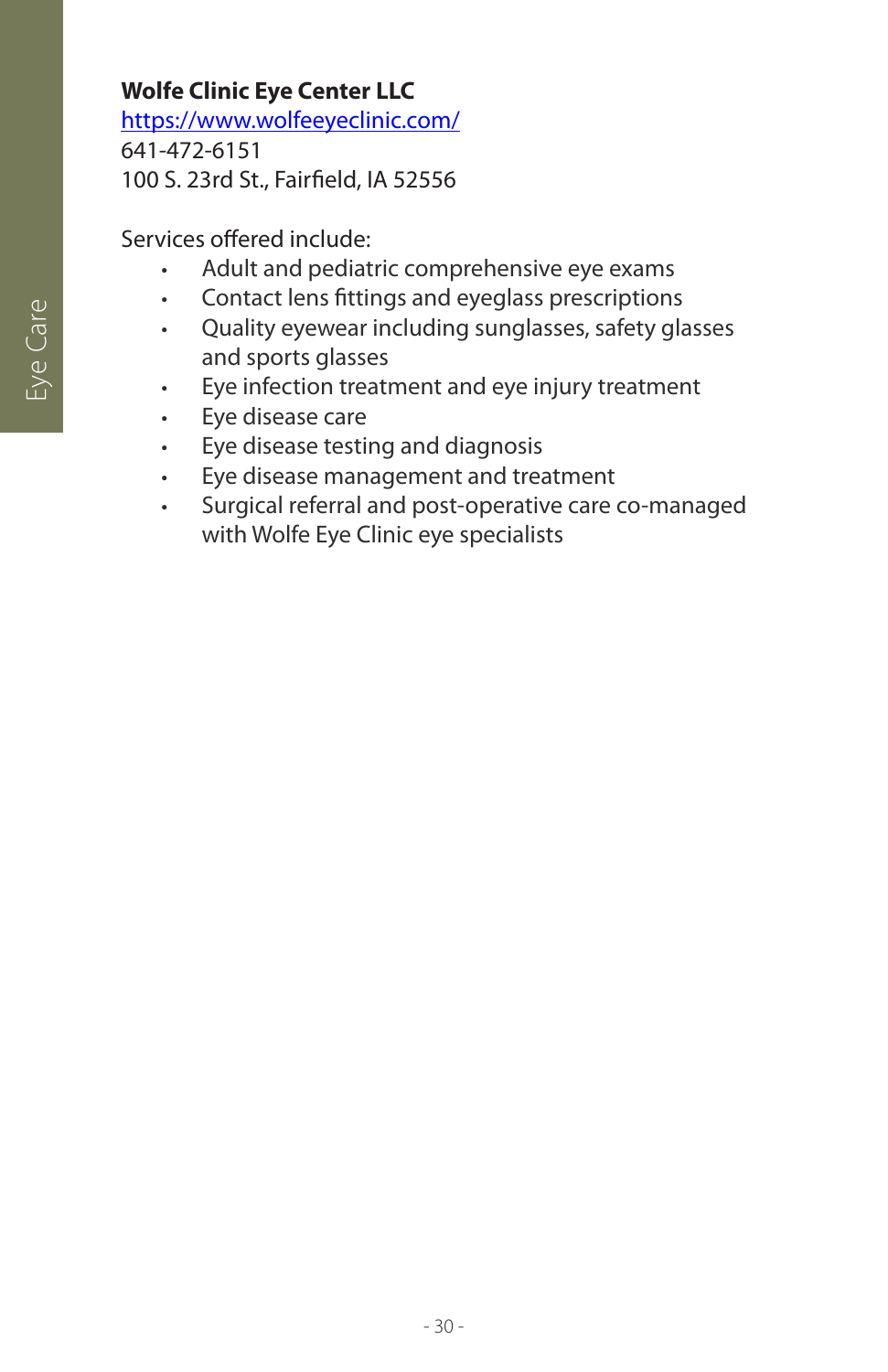#### **FOOD, CLOTHING & FINANCIAL**

#### **African Violet Foundation**

https://www.theafricanvioletfoundation.org/ 319-330-8366 or 641-919-4306 54 S. B St., Fairfield, IA 52556

A non-profit organization that serves and supports middle and high school students and their families.

#### **Bargain Box**

641-472-3548 109 W. Broadway Ave., Fairfield, IA 52556

Thrift and consignment store

#### **Call 211**

https://www.211.org/ 211

Specialists who are available to help you access the best local resources and services to address any need.

#### **Carry-on Bags**

#### https://www.carryonbags.org/

Carry-on Bags (COB) is a nonprofit organization that was formed to address the problem of food insecurity for preschool through 12th grade students in Jefferson County, Iowa. We offer bags with snacks and simple meals that allow children to "carry on" without school meals over weekends and during school breaks. The bags are offered to all students in the Fairfield Community School District and Maharishi School (MSAE). All information is kept confidential between COB and the school. You can sign up on the website listed above or call Fairfield school at 641-472-2655.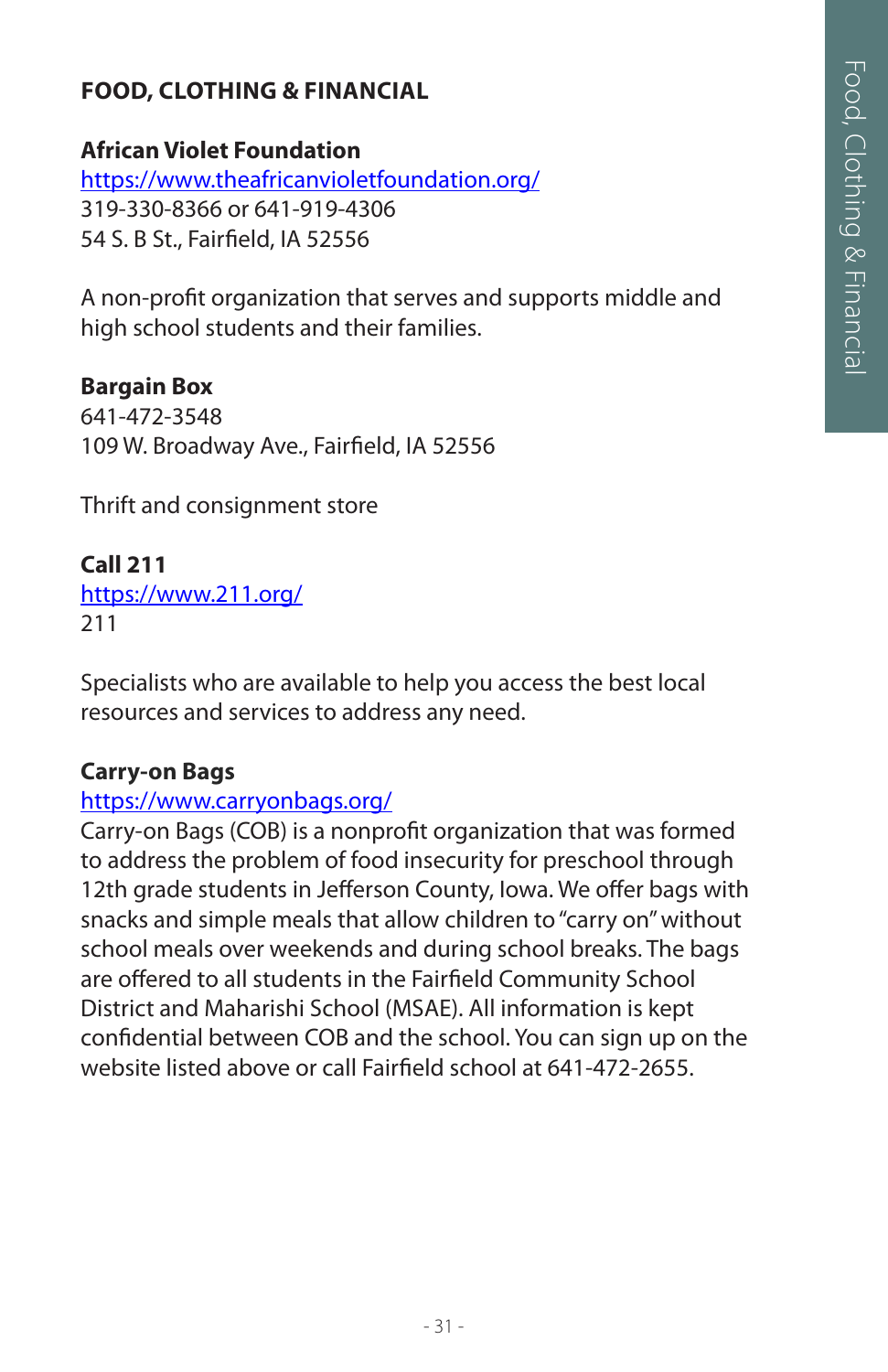#### **Department of Human Services (DHS)**

https://dhs.iowa.gov/

641-472-5011 304 S. Maple St., Suite 100, Fairfield, IA 52556

Department of Human Services is a national or subnational umbrella agency which is responsible for providing public assistance programs to the population they serve. Various aspects or alternate names include social security, social affairs, human resources and welfare.

**Fairfield Cares**

https://fairfieldcares.net/ 641-209-9796

Connecting those in need to volunteers, helps finding the right professional services, promoting affordable group housing.

#### **Fairfield Farmers Market**

641-233-8520 E. Grimes St., 2254 136th Blvd., Fairfield, IA 52556

A variety of local vendors come together for the market. Some vendors accept SNAAP. Summer market is Wednesdays in Central Park and Saturdays in Howard Park.

#### **FCSD Food Pantry**

641-472-2655 By appointment at the Fairfield Middle School 404 W. Fillmore Ave., Fairfield, IA 52556

The Pantry is open to families with students in grades PK – 12 in the Fairfield Community School District. No income guidelines.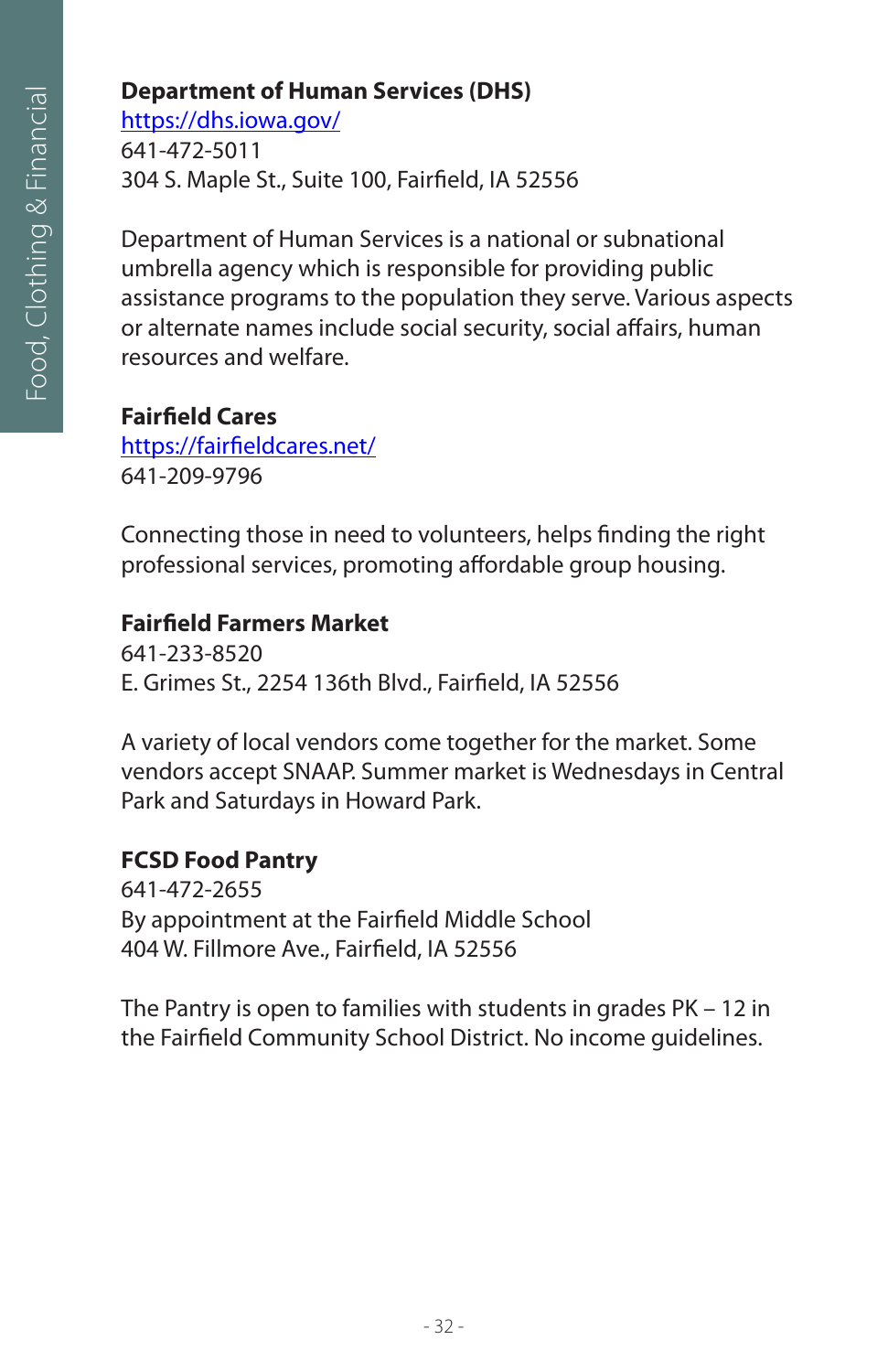#### **General Relief**

http://jeffersoncounty.iowa.gov/ 641-472-3013 51 E. Briggs Ave., Fairfield, IA 52556

Jefferson County General Assistance shall be provided to residents of this county as mandated by the Code of Iowa, Section 252.25. The purpose and policy of such provisions of relief where appropriate, is to direct the applicant in removing barriers to self-sufficiency and economic self-support to prevent, reduce, or eliminate dependency.

#### **Goodwill**

https://www.goodwillheartland.org/ 563-484-3766 2005 W. Burlington Ave., Fairfield, IA 52556

Long-standing nonprofit chain with a range of pre-owned clothing, furniture, housewares & more.

#### **FCSD Hygiene Closet**

641-472-2655 By appointment at the Fairfield Middle School located at 404 W. Fillmore Ave.

The goal of the hygiene closet is to provide students, free of charge, items that cannot be purchased with Supplemental Nutrition Assistance Program (SNAP) dollars.

#### **The Lord's Cupboard**

http://www.lordscupboard.org/ 641-472-8457 303 N. 4th St., Fairfield, IA 52556

If you are a resident of Jefferson County, Iowa, and your income is below The Emergency Food Assistance Program (TEFAP) Income Guidelines, you can receive food assistance from The Lord's Cupboard. You are also eligible if you have been approved for SNAP, or Free/Reduced-Price School Lunches.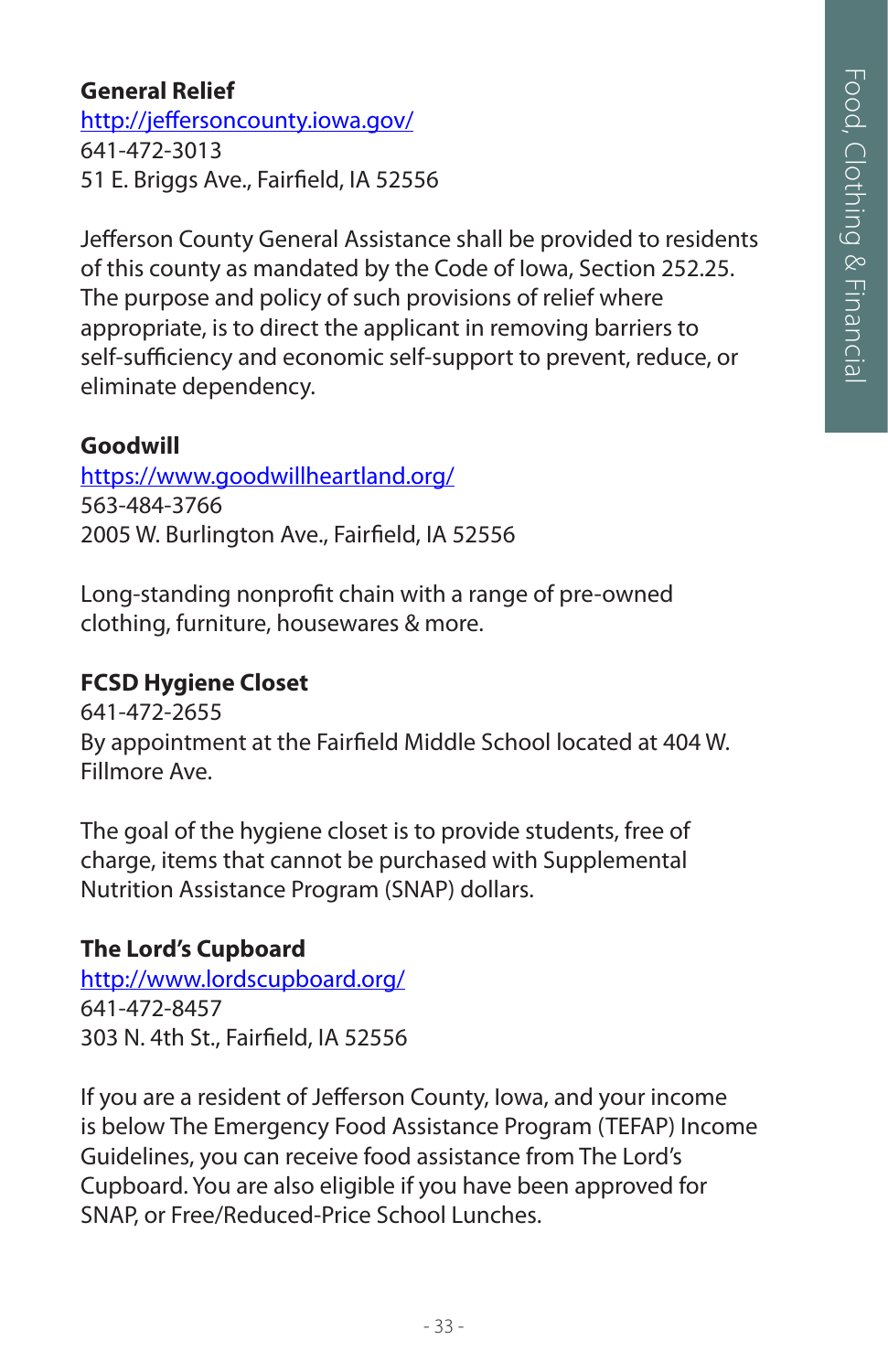#### **Milestones Area Agency on Aging**

https://www.milestonesaaa.org/ 855-410-6222

Milestones will be the organization for assisting older Iowans, adults with disabilities and their family caregivers to identify and access the services and resources needed to remain independent and self-sufficient.

#### **MOM's meals**

https://www.momsmeals.com/ 866-971-6667

Serving Medicare and Medicaid members, and self-pay individuals, **Mom's Meals** provides fully-prepared, refrigerated meals directly to homes nationwide.

#### **My Lucky Day**

641-919-5884 401 N. 4th St., Fairfield, IA 52556

Thrift and consignment store

#### **Senior Citizen Center**

641-472-4403 209 S. Court St., Fairfield, IA 52556

Provides meals on site and some home delivery for those age 60 or older. Suggested guidelines for contributions are posted at the meal centers. Ability to contribute does not determine eligibility. Individuals under age 60 are required to pay full cost of the meal.

#### **SIEDA Community Resource Center**

https://www.sieda.org/ 641-472-6140 2200 W. Jefferson Ave., Fairfield, IA 52556

Behavioral Health and Treatment Services, Head Start, Parents as Teachers, Family Development and Self Sufficiency (FaDSS), and Resource Center's Community Action Specialists (LIHEAP/Crisis/ Special Programs).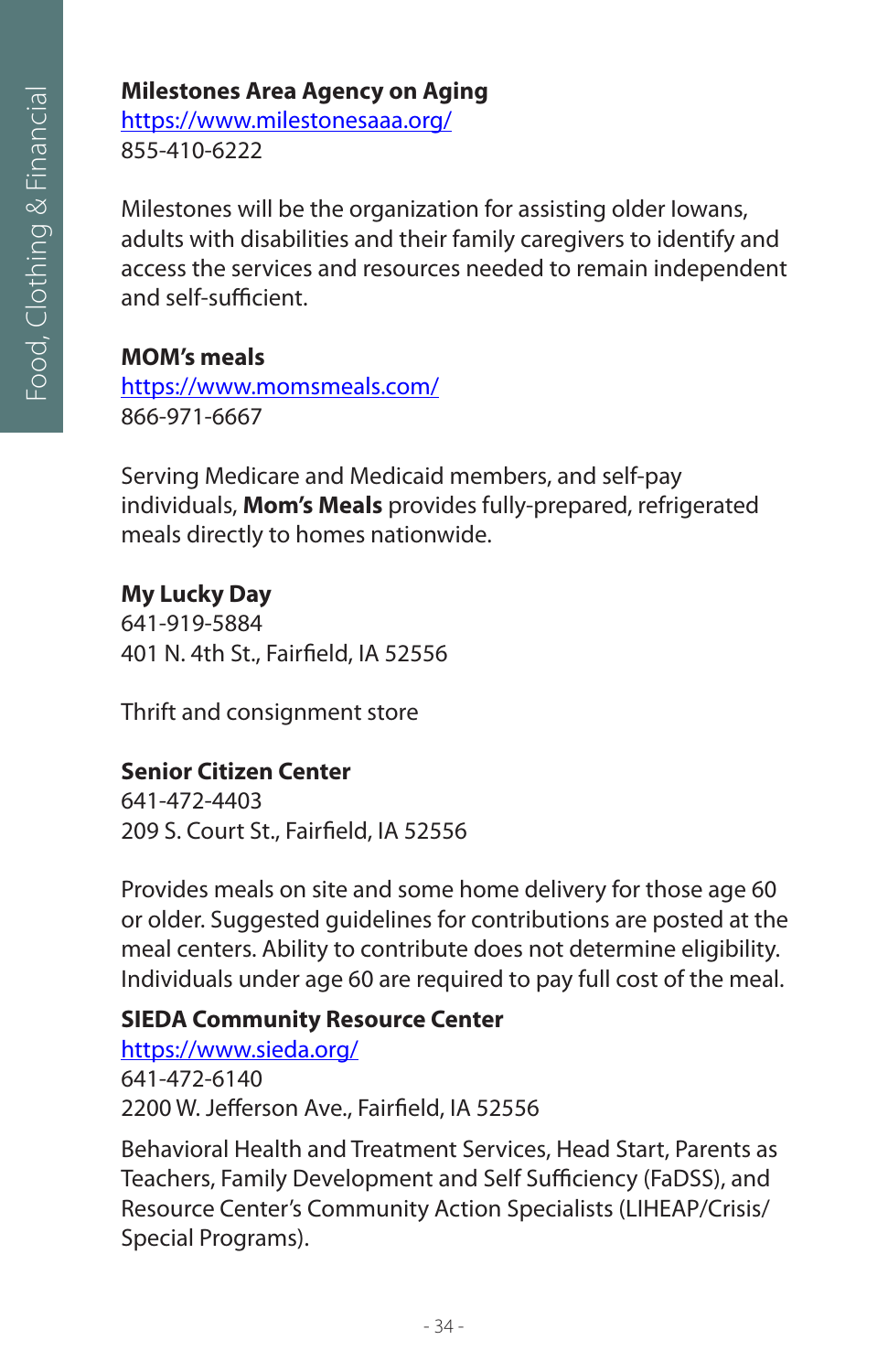#### **Sister's Home Style Entrees**

https://sistersentrees.com/ 515-332-1928

Our Mission at Sister's Home Style Entrees is to provide individuals and families the opportunity to eat home style meals made from the best ingredients at an affordable price. We cater largely to the elderly and homebound population as a tool for individuals to remain independent in their own home by having a great selection of nutritious meals available in their freezer. Families love the convenience and flexibility as well.

#### **Supplemental Nutrition Assistance Program (SNAP)**

https://dhs.iowa.gov/food-assistance 641-472-5011 304 S. Maple St., Suite 100, Fairfield, IA 52556

Fruits, vegetables and other healthy foods can help you and your family be healthy and productive. Sometimes these healthy foods are expensive and families need extra help purchasing them. Visit their website to see if you are eligible for the Supplemental Nutrition Assistance Program (SNAP).

#### **The Well**

https://thewelliowa.org/fairfield/resource-center/ 641-819-4044 1700 S. Main St., Fairfield, IA 52556

With Christian compassion, our team will learn about your situation and your needs. Together, we will explore options and take steps to help you stabilize your resources. Program support provided includes, but not limited to:

- Support Advocacy
- Financial Assistance
- Prayer and Encouragement
- Shower Space
- Resource Referral
- Volunteer Placement at The Well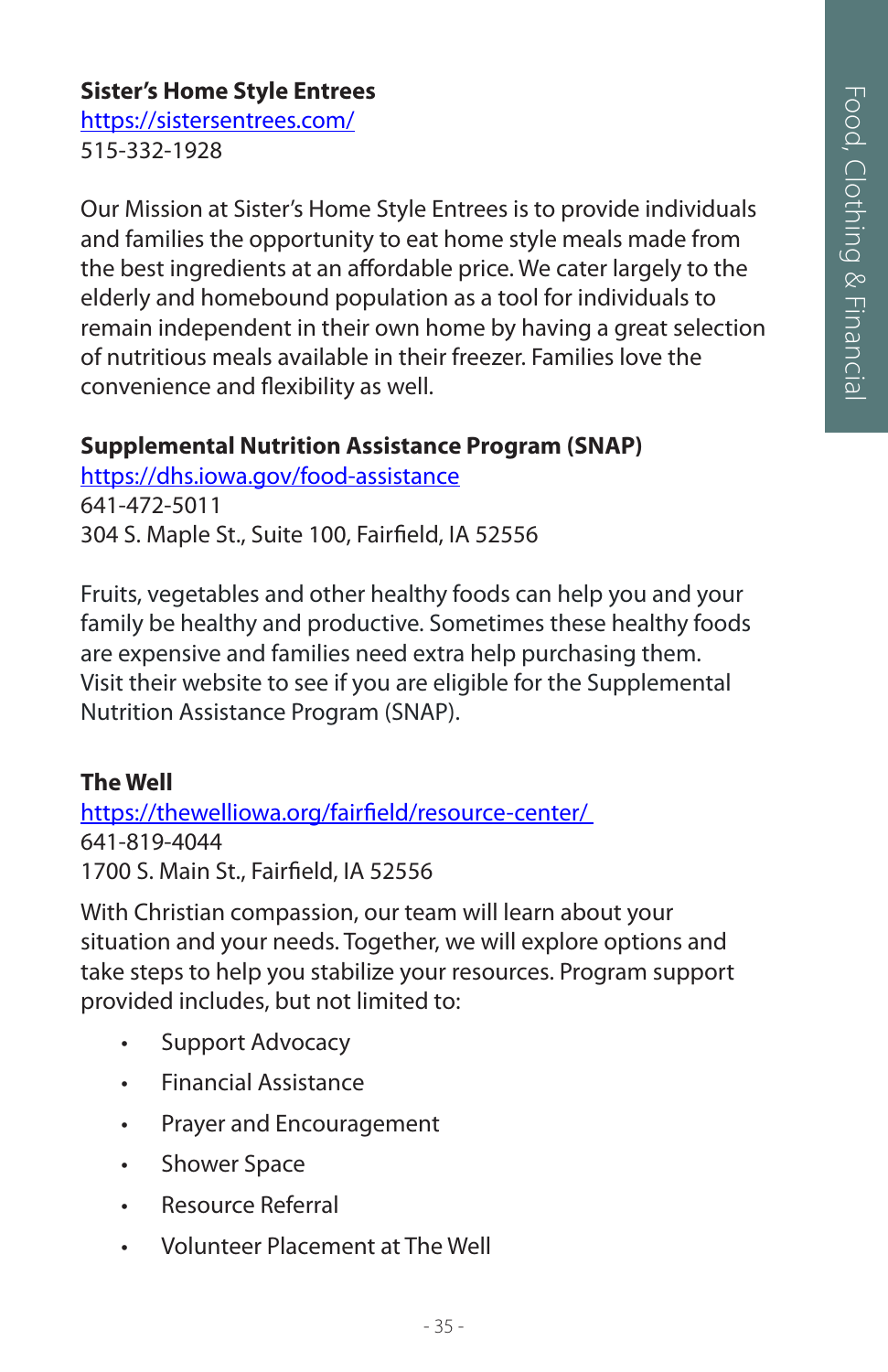#### **Special Supplemental Nutrition Program for Women, Infants, and Children (WIC)**

https://www.wicprograms.org/ci/ia-ottumwa

641-680-2001 333 Church St., Ottumwa, IA 52501

WIC is a registered service mark of the U.S. Department of Agriculture for USDA's Special Supplemental Nutrition Program for Women, Infants and Children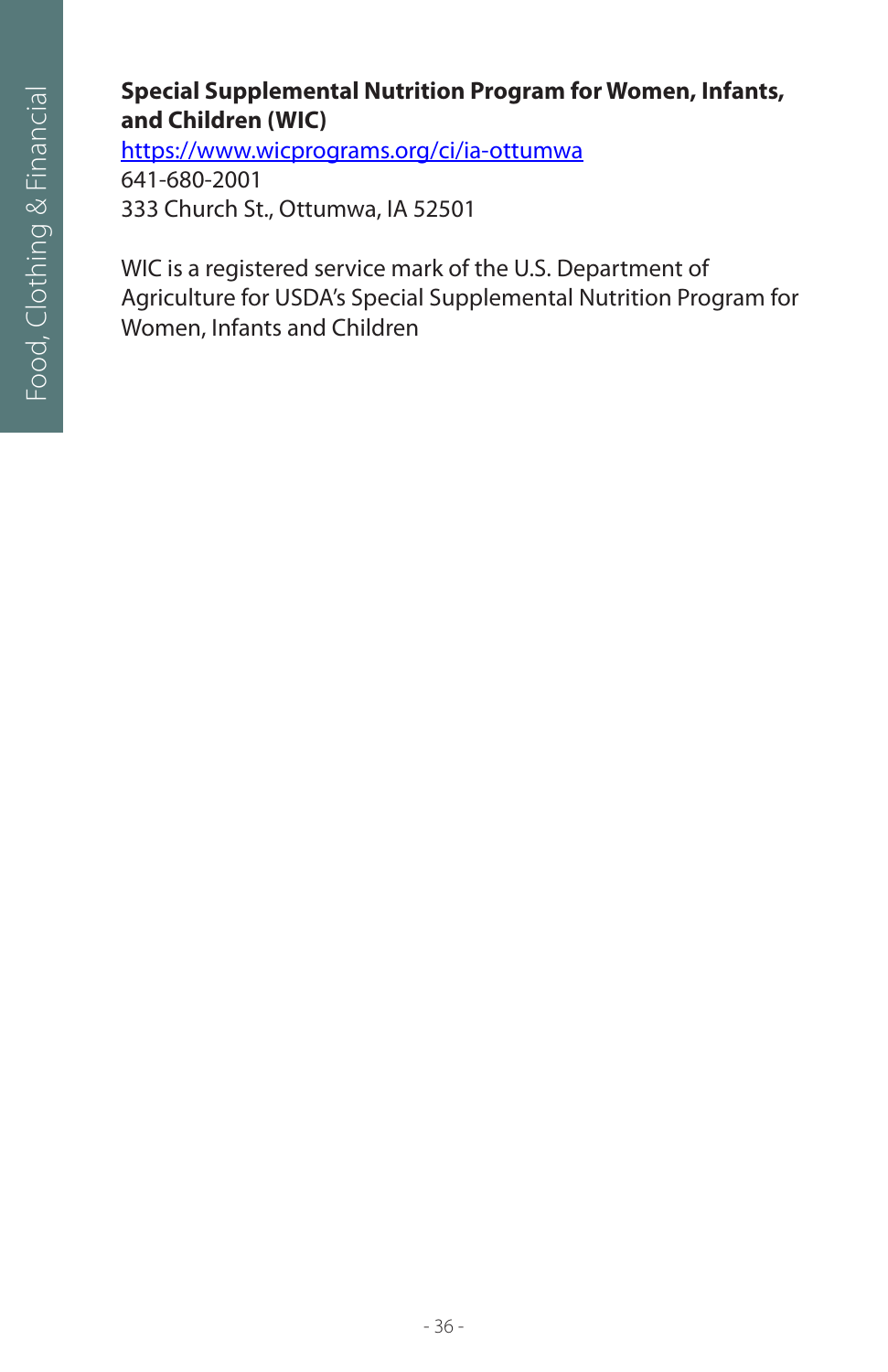# **HEALTH CARE**

**Ambulance**

Dial 911

# **EZRA Free Clinic**

https://www.fciowa.org/ 515-954-7508 610 E. Main St., Ottumwa, IA 52501

Open on Tuesdays at 5 p.m., appointments start at 6 p.m.. First come first serve basis. Spanish translation available. Illness/ minor injury care, well-child exams, immunizations, school/sport/ employment physicals, TB testing, chronic disease management, diabetes/blood glucose testing, high blood pressure testing, cholesterol testing, social worker on site.

## **JCHC Clinics**

https://www.jeffersoncountyhealthcenter.org/ 641-472-4156 2000 S. Main St. Fairfield, IA 52556

The clinics are located in the Hite Medical Clinic in the north wing of the Jefferson County Health Center. They specialize in family medicine, pediatrics, internal and integrated medicine.

#### **JCHC McCreery Cancer Center**

https://www.jeffersoncountyhealthcenter.org/ 641-469-4144 2000 S. Main St. Fairfield, IA 52556

Offering oncology services, hematology services, chemotherapy, administration of fluids and injections, laboratory services, collaboration with other medical and hematology specialists, referral to home care, referral to hospice, patient education material, free wigs, scarves and hats, blood product administration within the Ambulatory Care Unit, port flushes, and PICC flushes.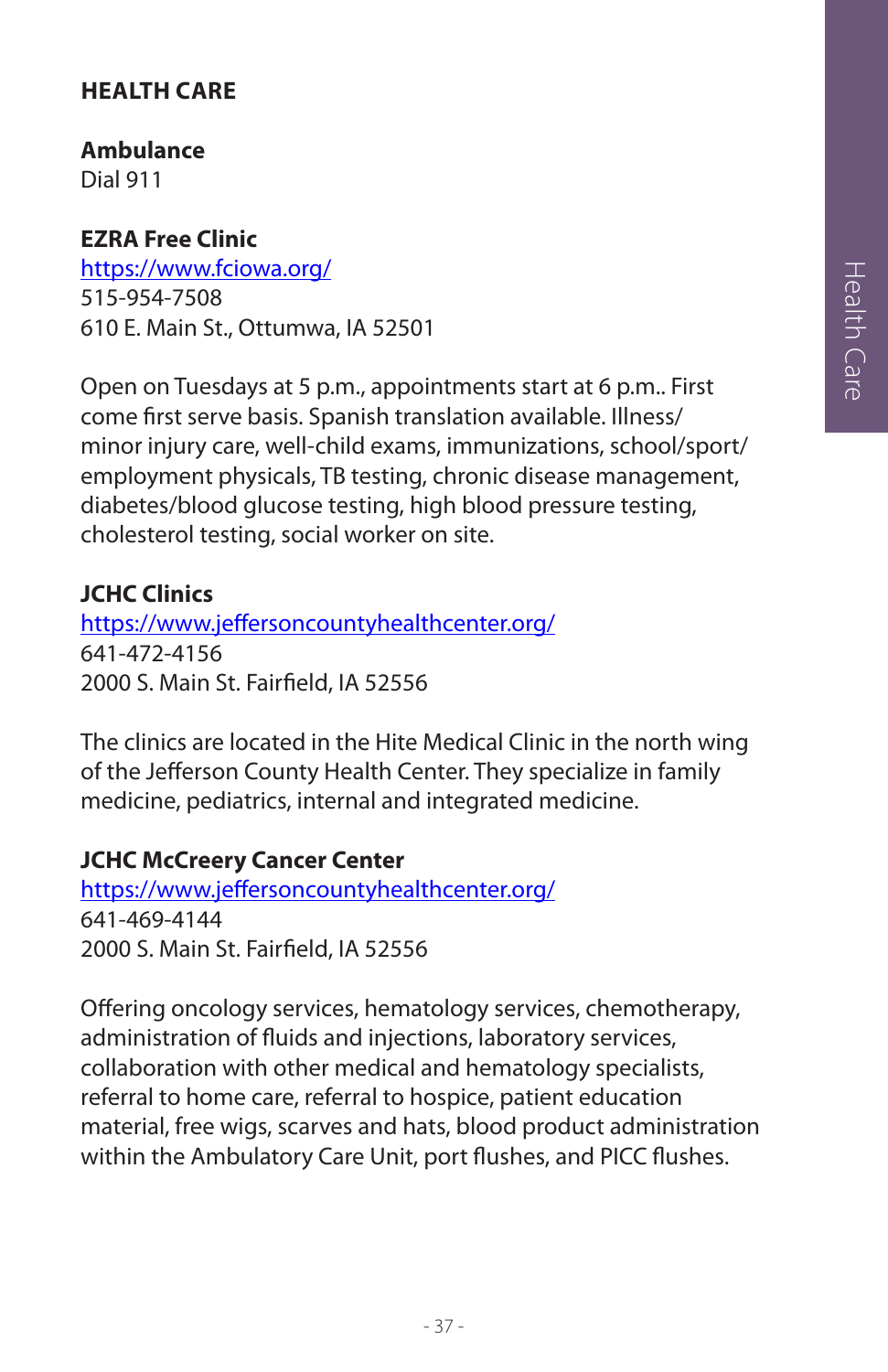# **JCHC Professional Clinic**

https://www.jeffersoncountyhealthcenter.org/ 641-469-4204 2000 S. Main St. Fairfield, IA 52556

Specializing in orthopedic surgery, general surgery, ophthalmology, and rheumatology.

# **JCHC Richland Clinic**

https://www.jeffersoncountyhealthcenter.org/ 319-456-2058 107 W. Harrison St., Richland, Iowa 52585

Primary care medical clinic offering family health, men's/women's health, pediatric medicine, vaccinations, sport physicals, and treatment for injury/illness.

#### **JCHC Walk-in Clinic**

https://www.jeffersoncountyhealthcenter.org/ 641-472-4156 2000 S. Main St., Fairfield, IA 52556

Offers extended hours for patient convenience to treat non-emergency conditions like allergies, infections, abrasions, bruises, and colds.

#### **Jefferson County Health Center**

https://www.jeffersoncountyhealthcenter.org/ 641-472-4111 2000 S. Main St., Fairfield, IA 52556

#### **Services**

- Cardiac Rehabilitation
- Dietitian
- Dialysis located on campus (Southeastern Renal Dialysis)
- Hospice Serviced by 4 external providers
- Lab Services
- Continuous Wellness Laboratory Testing
- Radiology, including Digital Mammography, Ultrasound, CT scans, and EEG's
- Mammography Assistance Program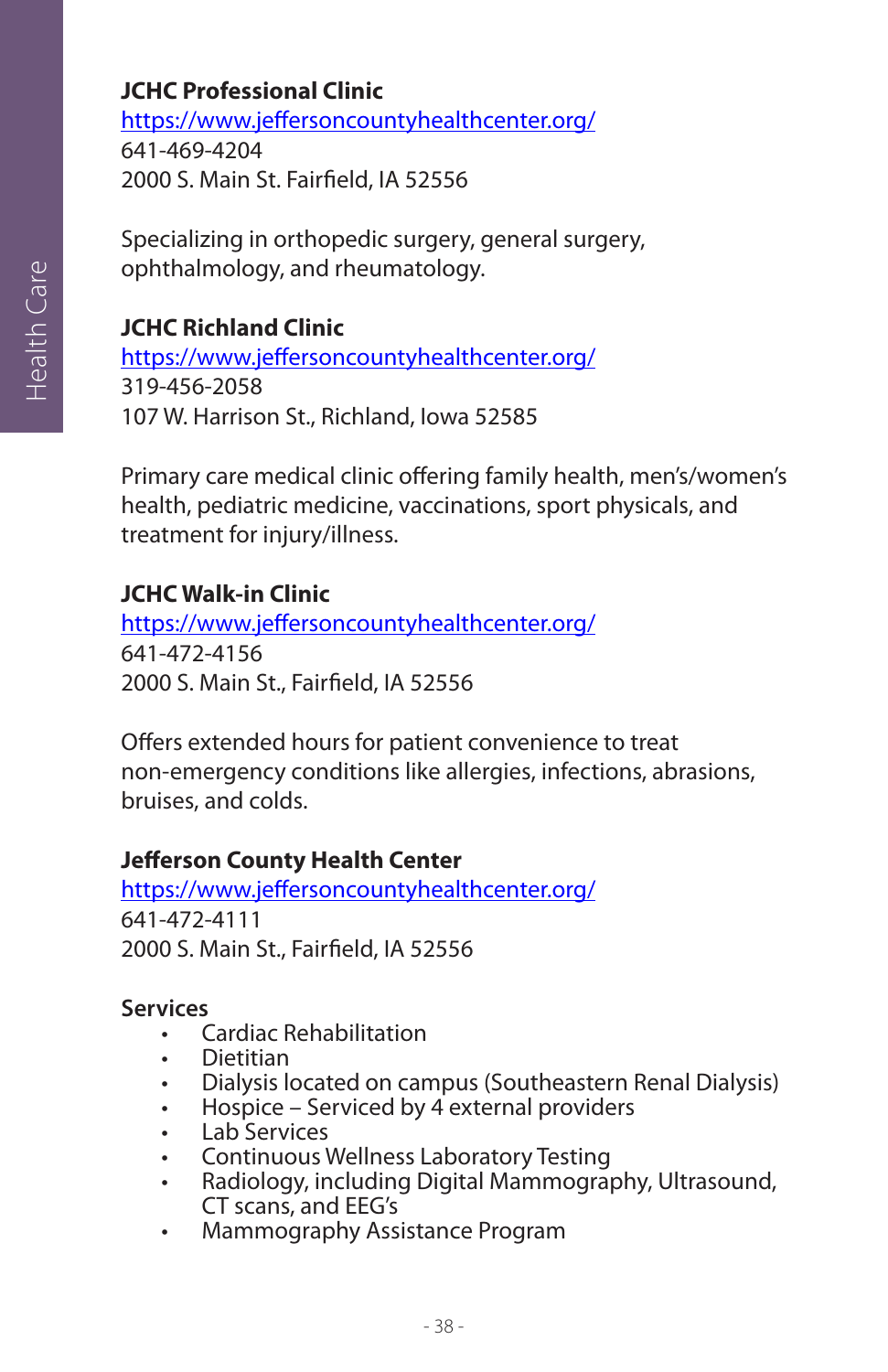- Inpatient Care
- Same-Day-Stay/Same-Day-Surgery/Ambulatory Care (infusions, injections, wound care)
- Pulmonary Rehabilitation
- **Emergency Department**
- $\cdot$  ICU
- Physical Therapy
- Speech Therapy
- Occupational Therapy
- Sleep Lab
- Mobile services include Echocardiology, Nuclear Scans, Stereotactic Breast Biopsies

#### **Classes offered**

- 
- 
- 
- 
- 
- 
- AED training (Automated External Defibrillator)<br>• Basic Life Support Classes (CPR)<br>• Blood Borne Pathogens<br>• Cancer Education<br>• Cardiopulmonary/Diabetes Support Group<br>• Children's Health/Safety<br>• Continuing Education Pro
- Dependent Adult/Child Abuse for the Mandatory Reporter<br>Diabetes Self-Management Program
- 
- First Aid
- Health Screenings
- Healthy Eating/Meal Planning Education<br>• High School Job Shadow Program
- 
- Men's Health
- Respiratory Health
- Smoking Cessation
- Stress Management
- Super Sitter Course (Baby Sitting Course)
- Tours for Pre-School & School Age children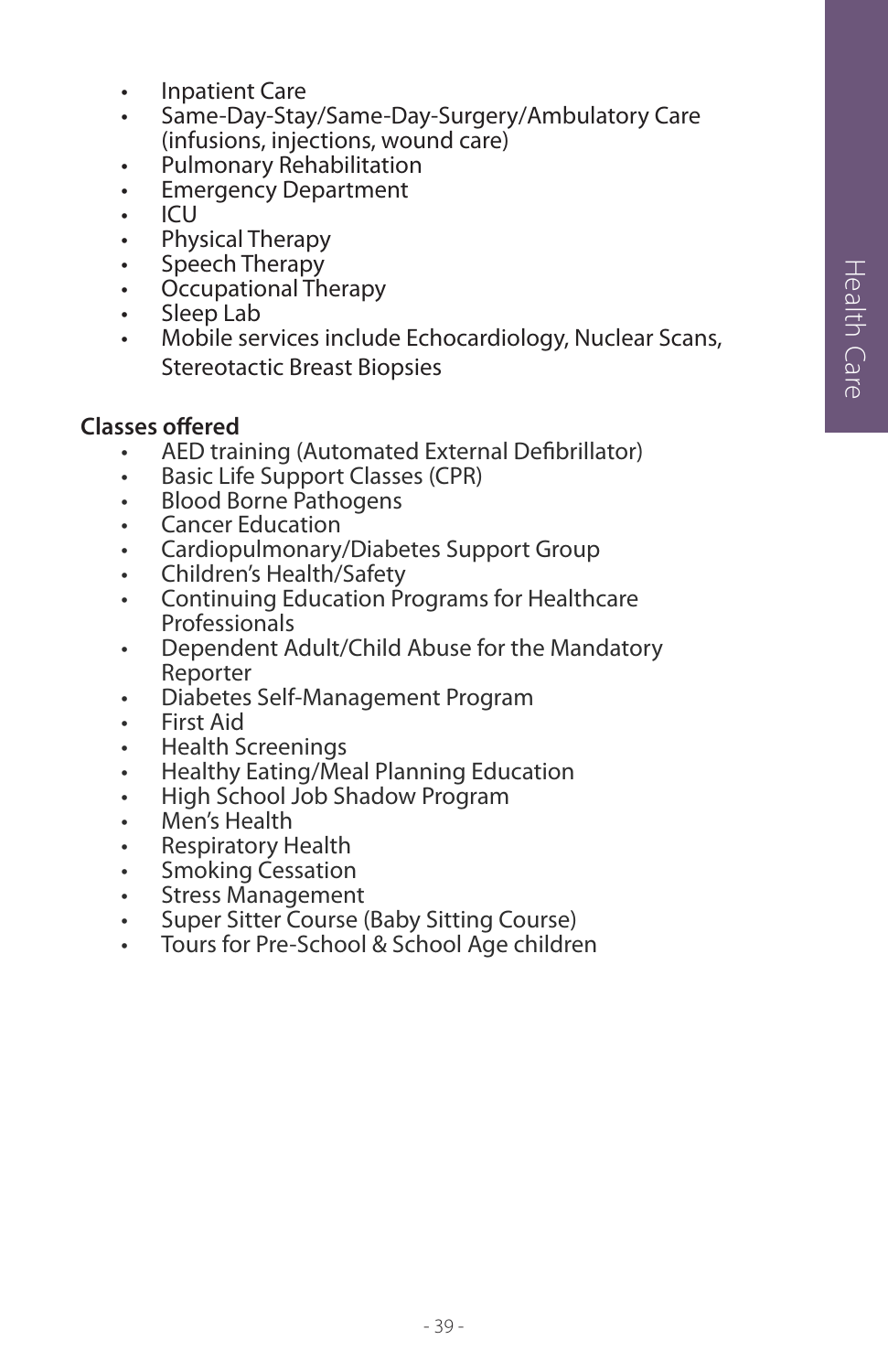# **Jefferson County Mental Health**

http://jeffersoncounty.iowa.gov/ 641-472-8637 51 W. Briggs Ave., Fairfield, IA 52556

The office of Central Point of Coordination (CPC) acts as the gatekeeper to a countywide system of services and supports for consumers. We take applications, make eligibility decisions, evaluate the needs of individuals, and work to create and implement a service-funding plan.

#### **Optimae Behavioral Health Services**

http://www.optimaelifeservices.com/ 641-472-5771 301 W. Burlington Ave., Fairfield, IA 52556

Provides therapy, psychiatric mediation evaluation and management, and skill-building. Highly trained professionals, which include therapists and psychiatric prescribers, incorporate Optimae's core values of choice, respect, teamwork and education into the services they offer to help children, adolescents, adults, couples, and families improve their mental health and created happier and healthier lives. Services are strength-based and positively oriented. They help with treatment of anxiety, depression, trauma (PTSD), stress, relationship problems, and psychotic disorders. Therapists ate trained in cognitive behavioral therapy, dialectical behavioral therapy, client centered therapy, acceptance and commitment therapy, eye movement desensitization and reprocessing, play therapy, trauma focused CBT (TF-CBT).

#### **Southeastern Renal Dialysis**

https://srdlc.org/ 641-469-3313 2000A S. Main St., Fairfield, IA 52556

Southeastern Renal Dialysis is conveniently located on the Jefferson County Health Center Campus. It has 10 hemodialysis stations.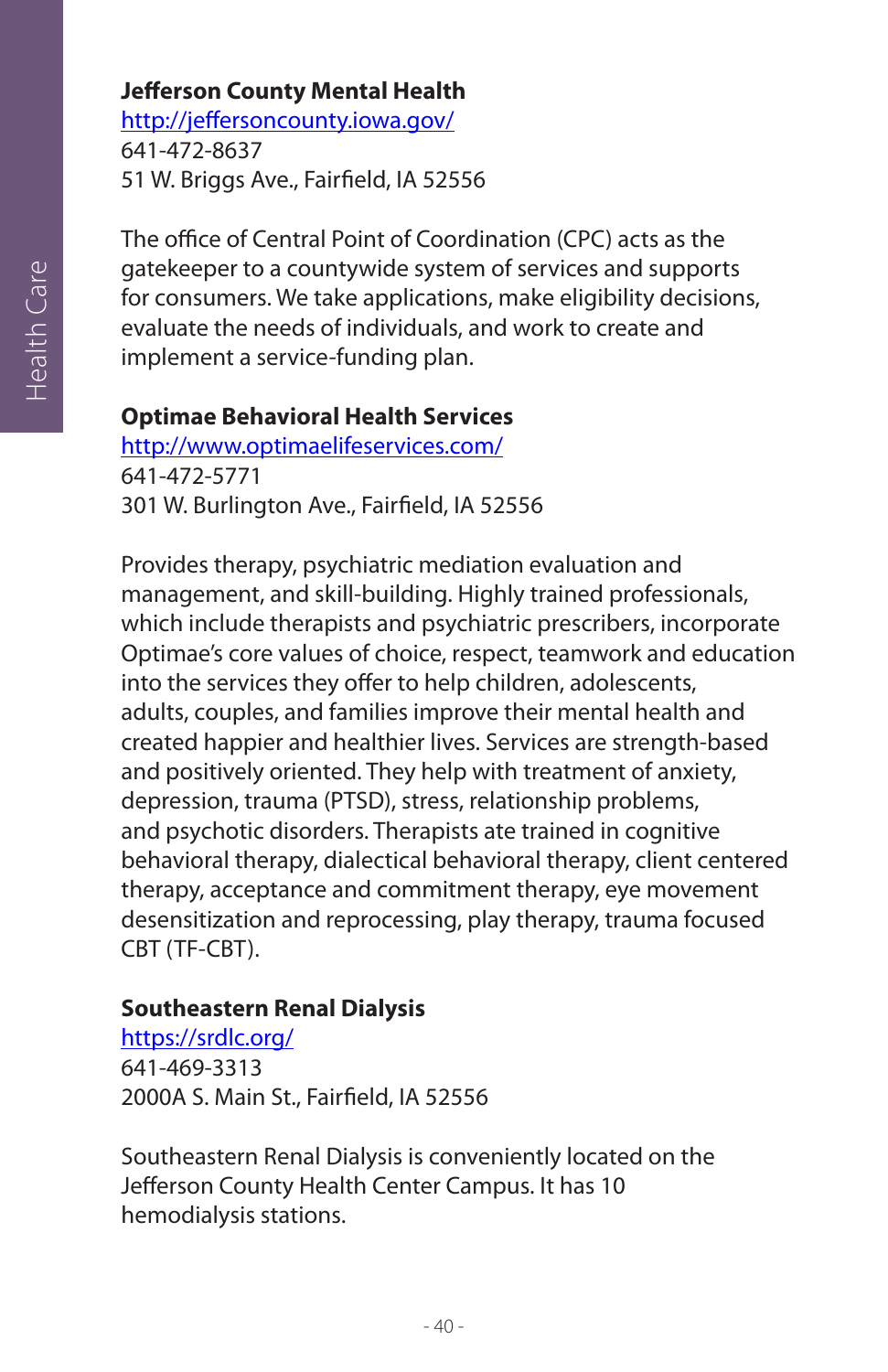# Health Care Health Care

# **River Hills Community Health Center**

https://www.riverhillshealth.org/ 641-683-5773 201 S Market St., Ottumwa, IA 52501

Family practice clinic, dental, behavioral health, pediatrics, women's health, and family planning. Sliding fee scale available.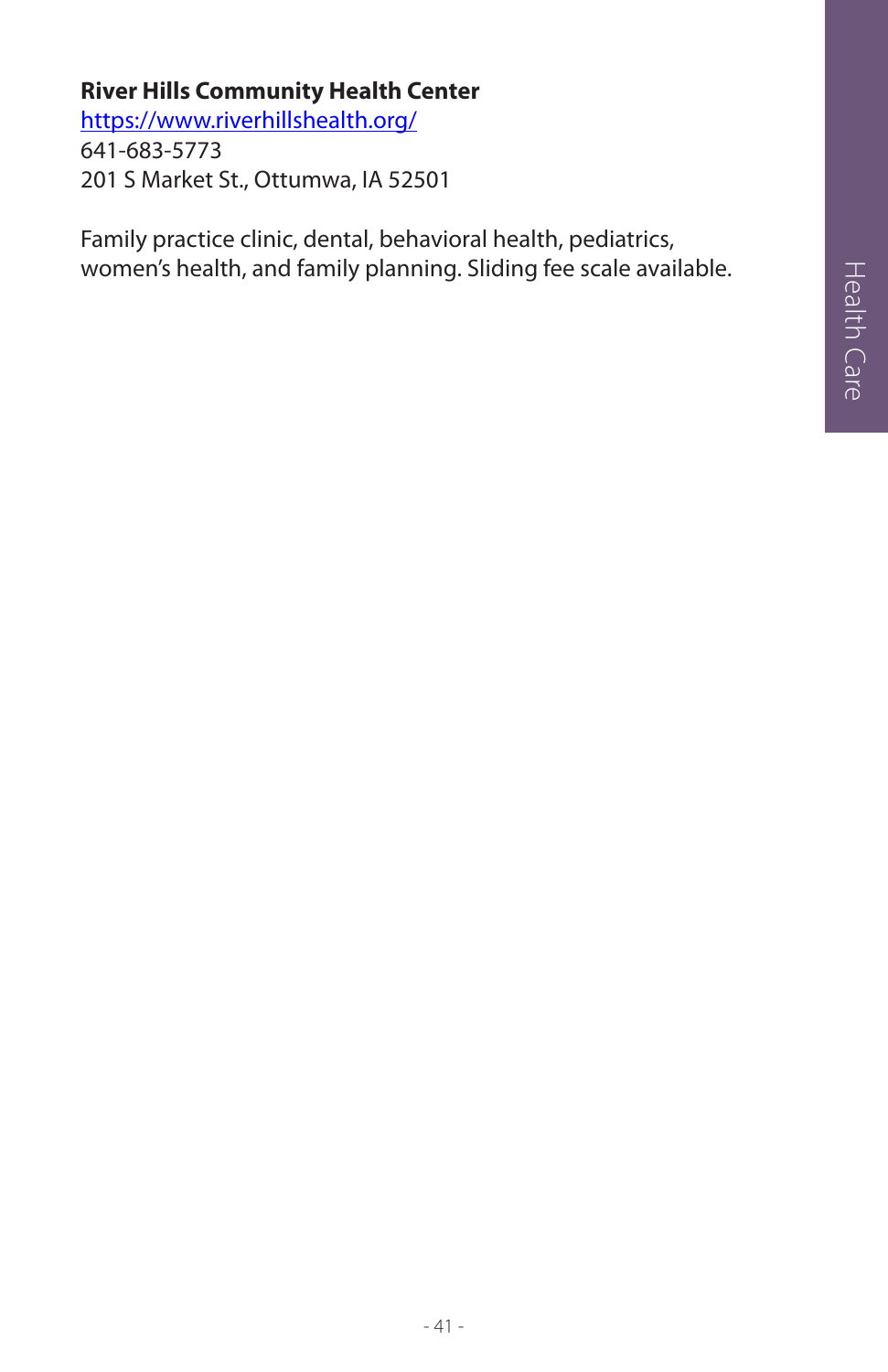# **HOME CARE**

# **Caregivers Home Health**

https://caregiverskansas.com/ 641-437-1117 19999 Old Hwy 5, Centerville, IA 52544

#### **Iowa Home Care**

https://iowahomecare.com/

641-226-5050

13133 Angle Rd., Ottumwa, IA 52501

- Nursing, Adult, Pediatric, Psychiatric
- Home Health Aides
- Live-in/Companion Care
- Physical Therapy
- Speech Therapy
- Occupational Therapy<br>• Medical Social Work
- 
- 
- 
- 
- 
- 
- 
- 
- Medical Social Work<br>• Respite Care<br>• CDAC<br>• Medication Reminders<br>• Shopping and Errands<br>• Emergency Response Systems<br>• Diet Monitoring<br>• Meal Preparation<br>• Bathing and Hygiene Assistance<br>• Light Housekeeping
- 

# **Jefferson County Public Health**

http://jeffersoncounty.iowa.gov/ 641-472-5929 200 W. Briggs Ave., Fairfield, IA 52556

Services provided include registered nurses, home health aides, homemaker services, caring companions (respite), immunization clinics (children and adult), and community health services including communicable disease follow up, new mom and baby visits, blood pressure screenings, health education, nutrition education resource referrals, and general health promotion.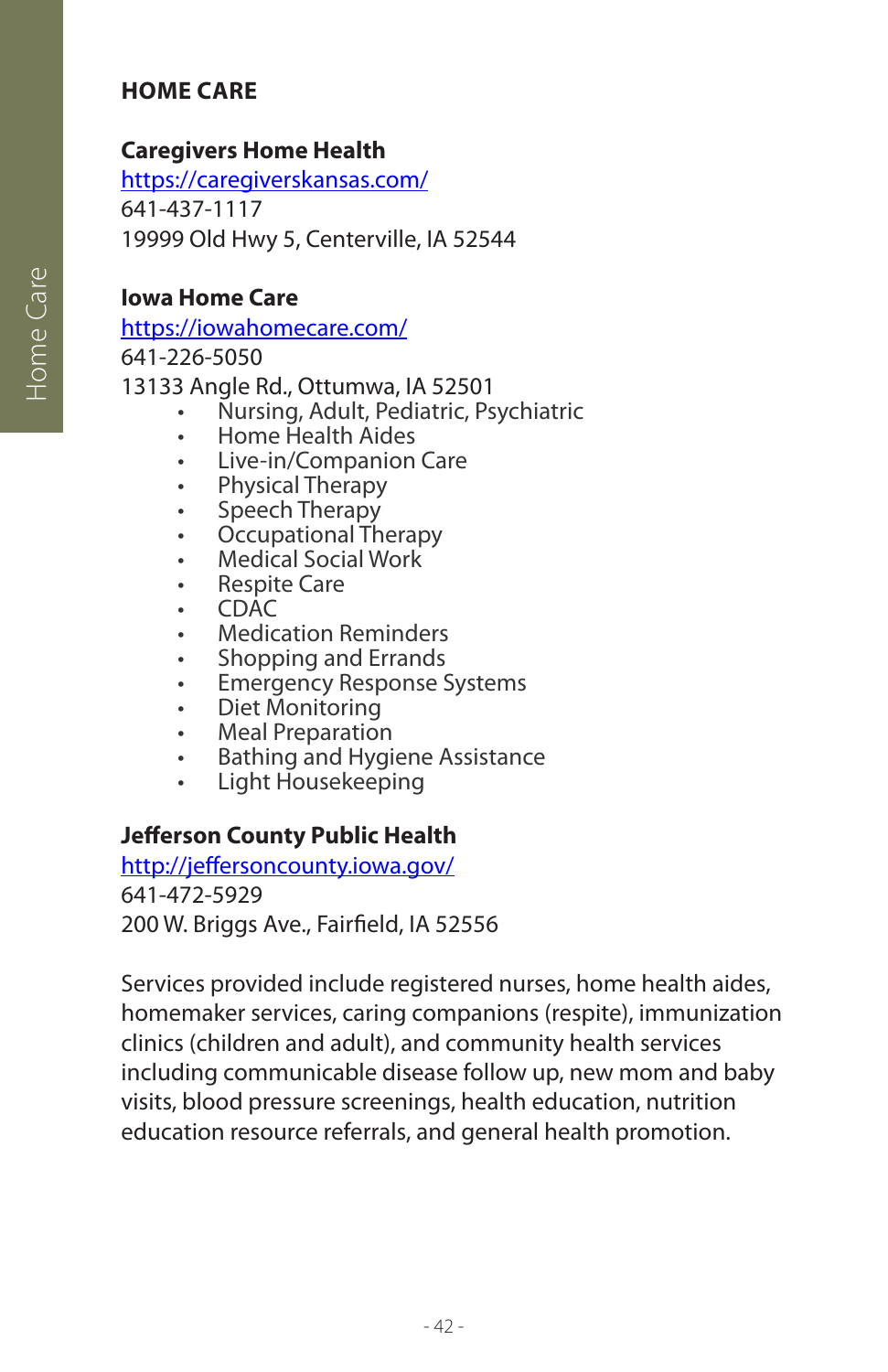# **Optimae Home Health**

http://www.optimaelifeservices.com/ 641-472-4464 206 W. Burlington Ave., Fairfield, IA 52556

Optimae Home Health Services provides home health care services that allow our customers to continue living in their home while receiving medical care. We offer skilled nursing and home health aides, as well as physical, occupational and speech therapy. In Central Iowa, we also offer a medical social worker to help connect customers to the resources they need. Our nurses provide comprehensive care in areas including medication instruction and management including injections, surgical aftercare, wound care, disease management and self-care for chronic conditions and catheter care.

#### **Sunnybrook Home Care**

641-472-4808 400 Highland St., #102, Fairfield, IA 52556

A Medicare-certified home health agency offering comprehensive skilled services to meet the medical needs of our patients including registered nurses, physical therapist, occupational therapist, speech therapist and home health aides. We are also accredited by the state for Home and Community Based Services (HCBS) to assist Medicaid Waiver patients. Our staff are highly trained and experienced at providing exceptional care. We are in-network with most commercial insurances.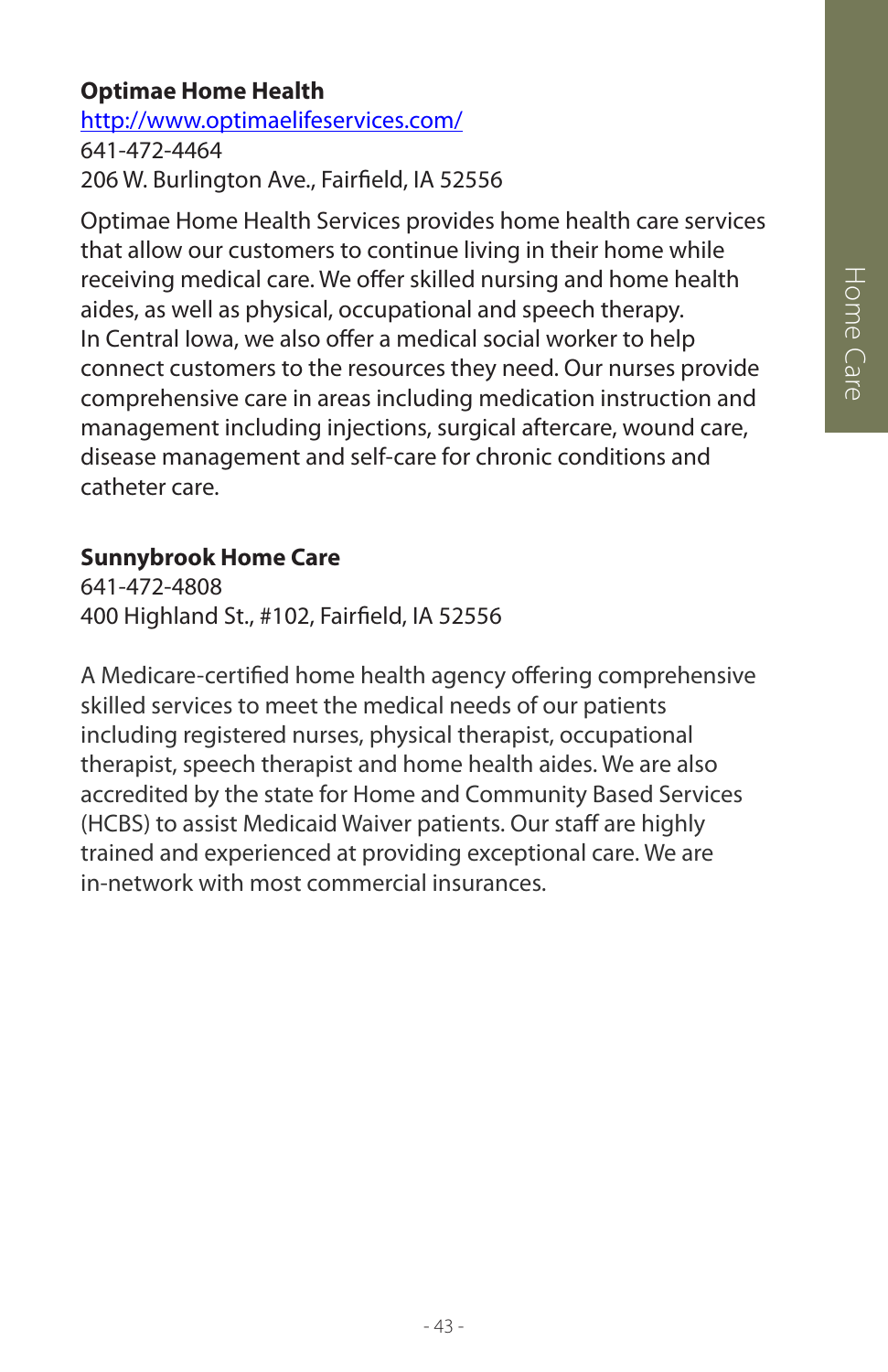# **HOSPICE SERVICES**

## **Care Initiatives Hospice**

https://www.careinitiatives.org 641-932-3488 4 S. Main St., Albia, IA 52531

# **Every Step Hospice**

https://www.everystep.org/ 319-385-4472 118 N. Main St., Mt. Pleasant, IA 52641

#### **Good Sam Hospice**

https://www.good-sam.com 877-684-9301 1111 N. Quincy Ave., Suite 127, Ottumwa, IA 52501

#### **Great River Hospice House**

https://www.greatriverhealth.org 319-768-3350 1306 Washington Rd., West Burlington, IA 52655

#### **Hospice Compassus**

https://www.compassus.com 319-653-2035 119 E. 2nd St., Washington, IA 52353

# **Hospice of Washington County**

http://hospicewc.com 319-653-7321 948 E. 11th St., Washington, IA 52353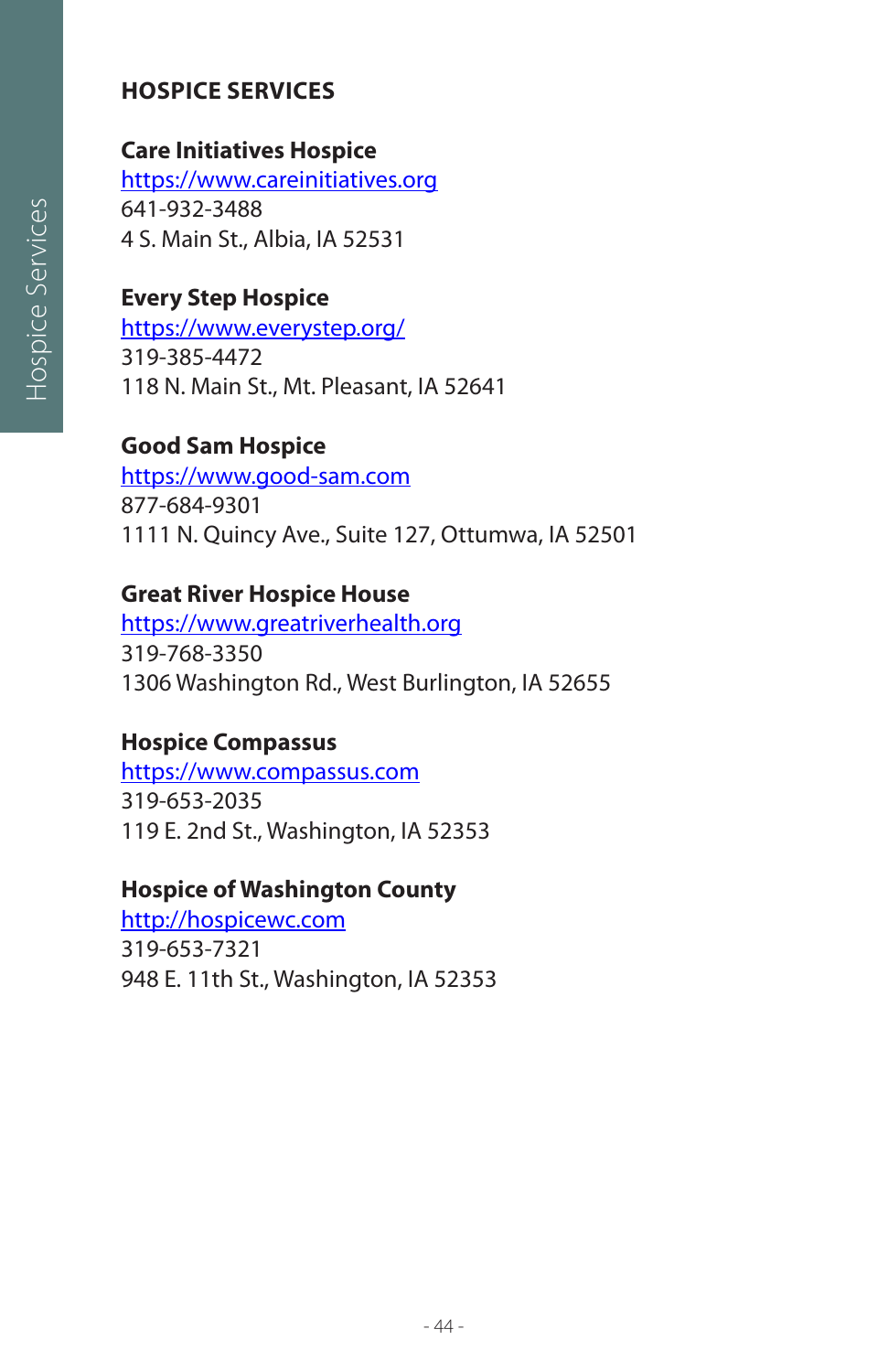# **HOUSING**

#### **American Home Finding Association**

http://ahfa.org 641-682-3449 217 E 5th St, Ottumwa, IA 52501

American Home Finding Association is a private, not-for-profit family service agency. Our services include adoption, WIC, maternal & child health programs, emergency shelter for adolescents, child care, and the foster grandparent program.

#### **American Red Cross**

877-272-7337 | support@redcrosstraining.org

#### **Area 15 Agency**

http://www.areaxvhousing.org 319-753-5109 417 N. College St., Agency, IA 52530

Administers three different programs with in Southeast Iowa. Public Housing Program, Section 8 Housing Choice Voucher Program, and Area 15 Apartments Program.

#### **Rolling Hills Coalition**

https://centraliowashelter.org/what-we-do/rolling-hillscoalition.html 833-739-0065

In June 2020, Central Iowa Shelter & Services founded the Rolling Hills Coalition. The program began in response to the realization that people experiencing homelessness were leaving their communities to seek services in Des Moines. With the Rolling Hills Coalition, people do not have to leave home to find housing.

#### **VA Home Front**

https://theveteranshomefront.com 877-424-3838

It's our mission to ensure Veterans across this country are able to become homeowners, get the best advice, have the greatest home loan experience possible, and get the best deal in the market.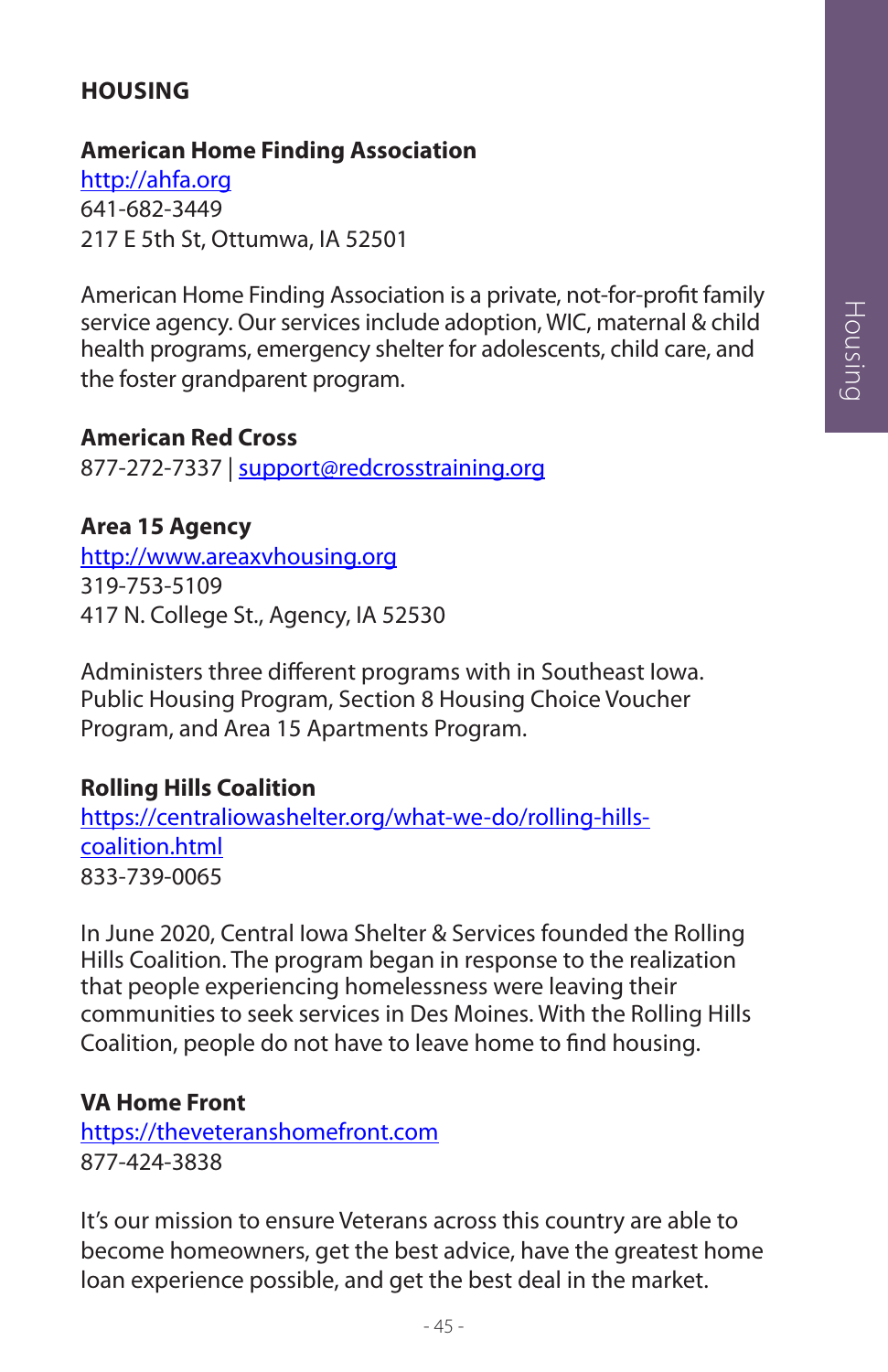# **SHELTERS**

#### **Burlington Area Homeless Shelter**

319-754-6791 Accepts men, women, and children

#### **More than a Roof & a Bed, Iowa City**

319-351-0326 Accepts men, women, and children

#### **Central Iowa Shelter & Services, Des Moines**

515-284-5719 Accepts men and women

#### **Women's Shelter, Oskaloosa**

641-673-5499 Accepts victims of violence

# **The Lighthouse Center, Washington**

319-653-5871 Accepts men, women, children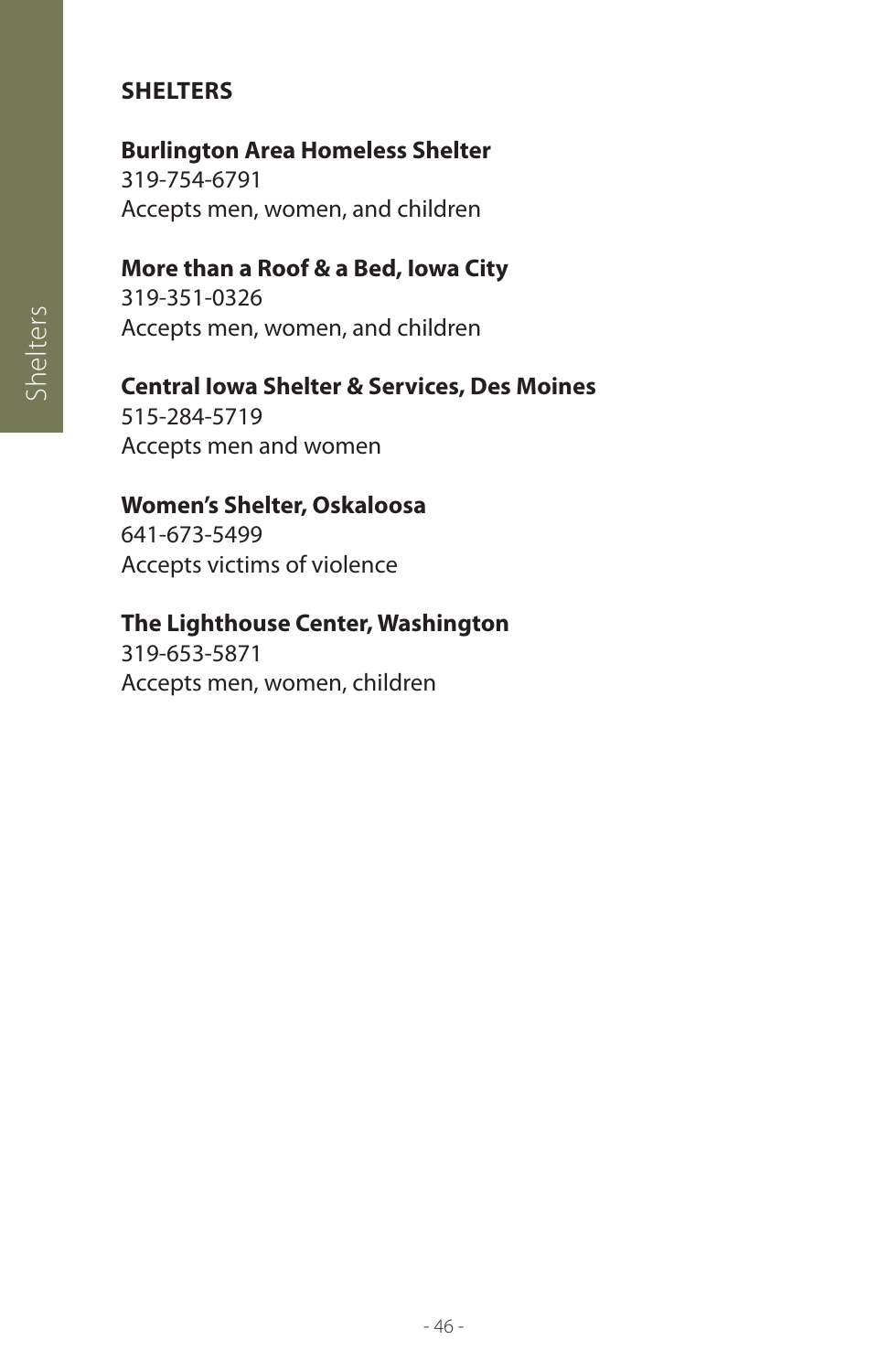#### **INFORMATION HELPLINES**

**211 United Way**

Call/Text 211

**AIDS CDC National Hotline** 800-232-4636

**Alcohol Treatment Referral Hotline** 800-252-6465

**National Council on Alcoholism and Drug Dependence**  800-622-2255

**Alzheimer's & Related Disorders** | www.alz.org 800-272-3900

**American Cancer Society** | www.cancer.org 800-227-2345

**American Heart Association** | www.heart.org 800-242-8721

**American Lung Association Lung Helpline and Tobacco Quitline** | www.lung.org 800-586-4872

**Better Business Bureau** | www.bbb.org 800-222-1600

**Boys Town Hotline** | www.boystown.org 800-448-3000

**Bullying & Youth Suicide Hotline** | www.yourlifeiowa.org/ 855-581-8111

**COMPASS, Iowa** (for people with disabilities and their families) www.iowacompass.org 800-779-2001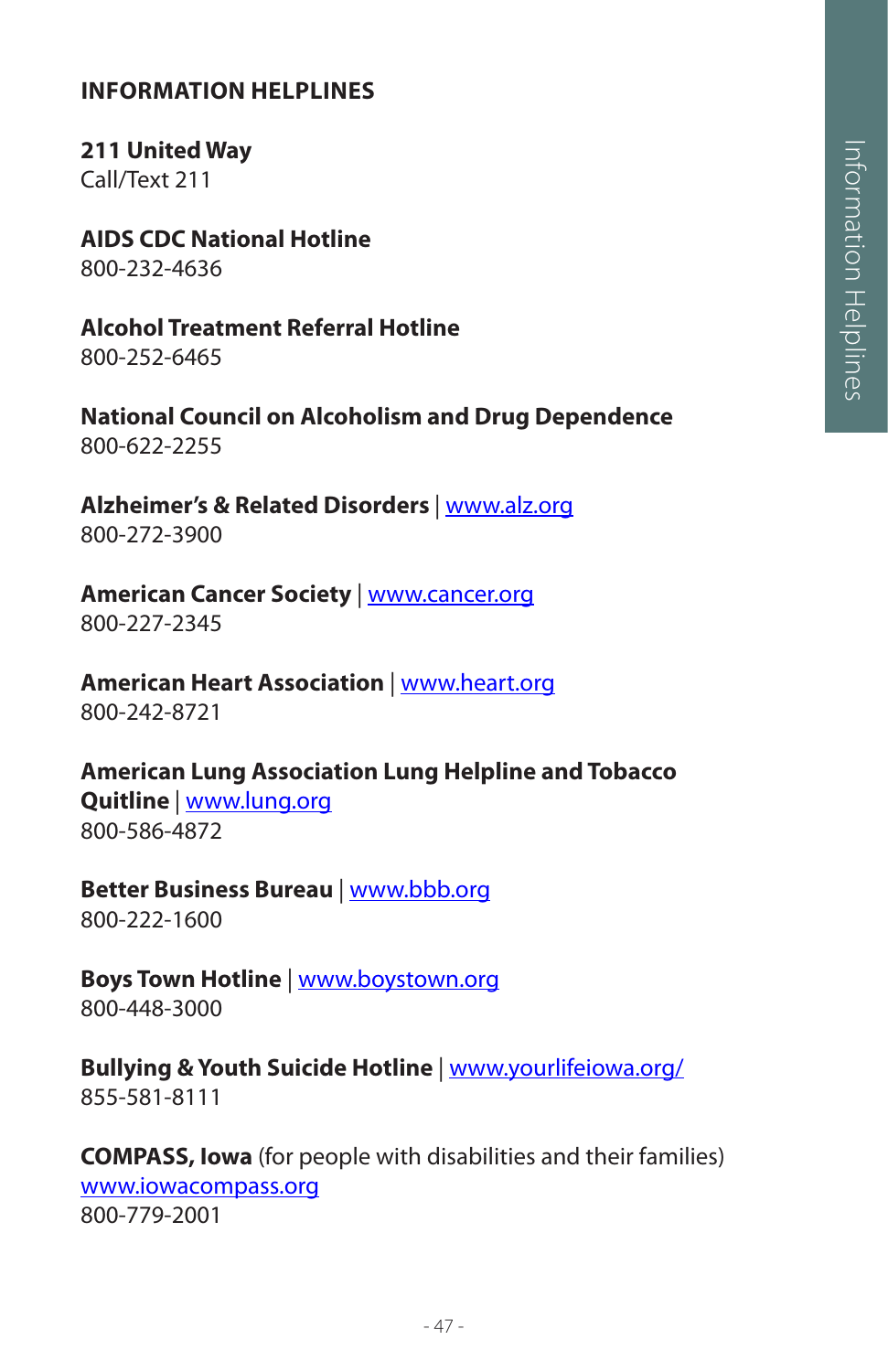**Cybertip Hotline** (National Center for Missing & Exploited Children) | www.missingkids.com 800-843-5678

**Department of Human Services Child & Adult Abuse Hotline**  https://dhs.iowa.gov/ 800-362-2178

**National Domestic Violence Hotline** | www.thehotline.org 800-799-7233

**FindHelp** | www.findhelp.org

**Foundation 2 Crisis Line** (24-hour full service crisis hotline) www.foundation2.org 800-332-4224

**Gambling Hotline** | www.1800betsoff.org 800-238-7633

**Iowa Department for the Blind** | https://blind.iowa.gov/ 515-281-1333

**Internal Revenue Service (IRS)** | www.irs.gov 800-829-1040

**Iowa Department of Public Health Lead Poisoning Prevention** 800-972-2026

**My Life My Quit** (Tobacco and Vaping Quitline) https://ia.mylifemyquit.org/ Text 36072

**Medicare Hotline** | www.medicare.gov 800-633-4227

**Iowa Narcotics Enforcement** (to report suspected drug and meth activity) 800-532-0052

**National Hispanic Family Health Help Line** https://www.healthyamericas.org/ 866-783-2645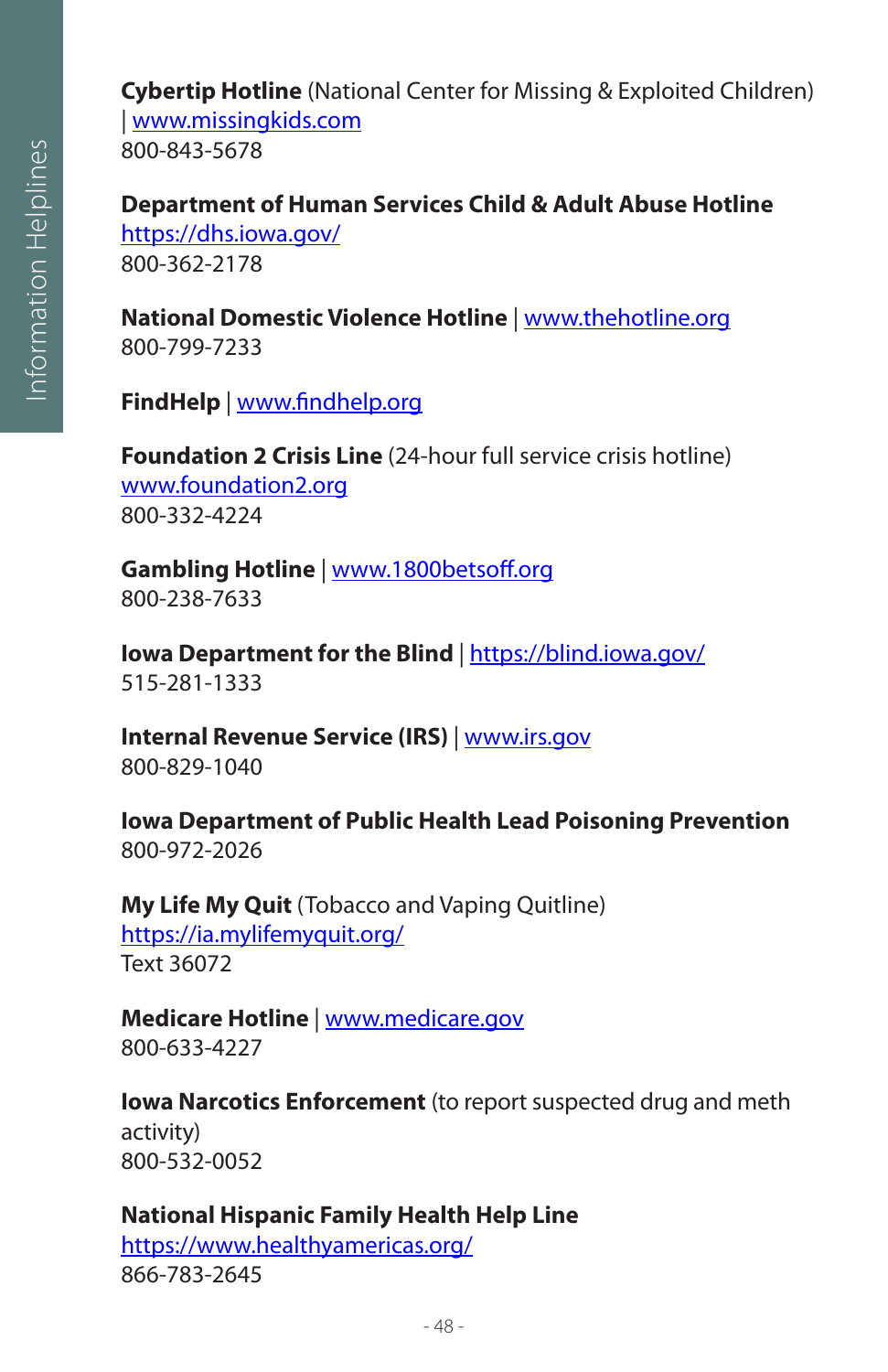# **National Youth Crisis Hotline**

https://nationaltoolkit.csw.fsu.edu/ 800-442-4673

#### **Heartland Pregnancy Center**

https://www.ottumwachoices.com/ 641-683-3030

**Poison Control** | www.iowapoison.org 800-222-1222

**Quitline Iowa** (For quitting tobacco) | www.quitlineiowa.org 800-784-8669

**Rape, Abuse, & Incest National Network** (RAINN) https://www.rainn.org/ 800-656-4673

**Iowa Sexual Abuse Hotline** | https://rvap.uiowa.edu/isah/ 800-284-7821

# **Social Security Administration** | www.ssa.gov

800-772-1213

**Southern Iowa Mental Health Center** (offering Integrated Health Home) 641-682-8772 simhc@simhcottumwa.org | www.simhcottumwa.org

#### **National Suicide Prevention Lifeline**

www.suicidepreventionlifeline.org 800-273-8255

**National Veterans Foundation Lifeline for Vets** | https://nvf.org/ 888-777-4443

# **Weather & Road Information** | www.511ia.org

511 or 800-288-1047

**Your Life Iowa** | https://yourlifeiowa.org/ 855-581-8111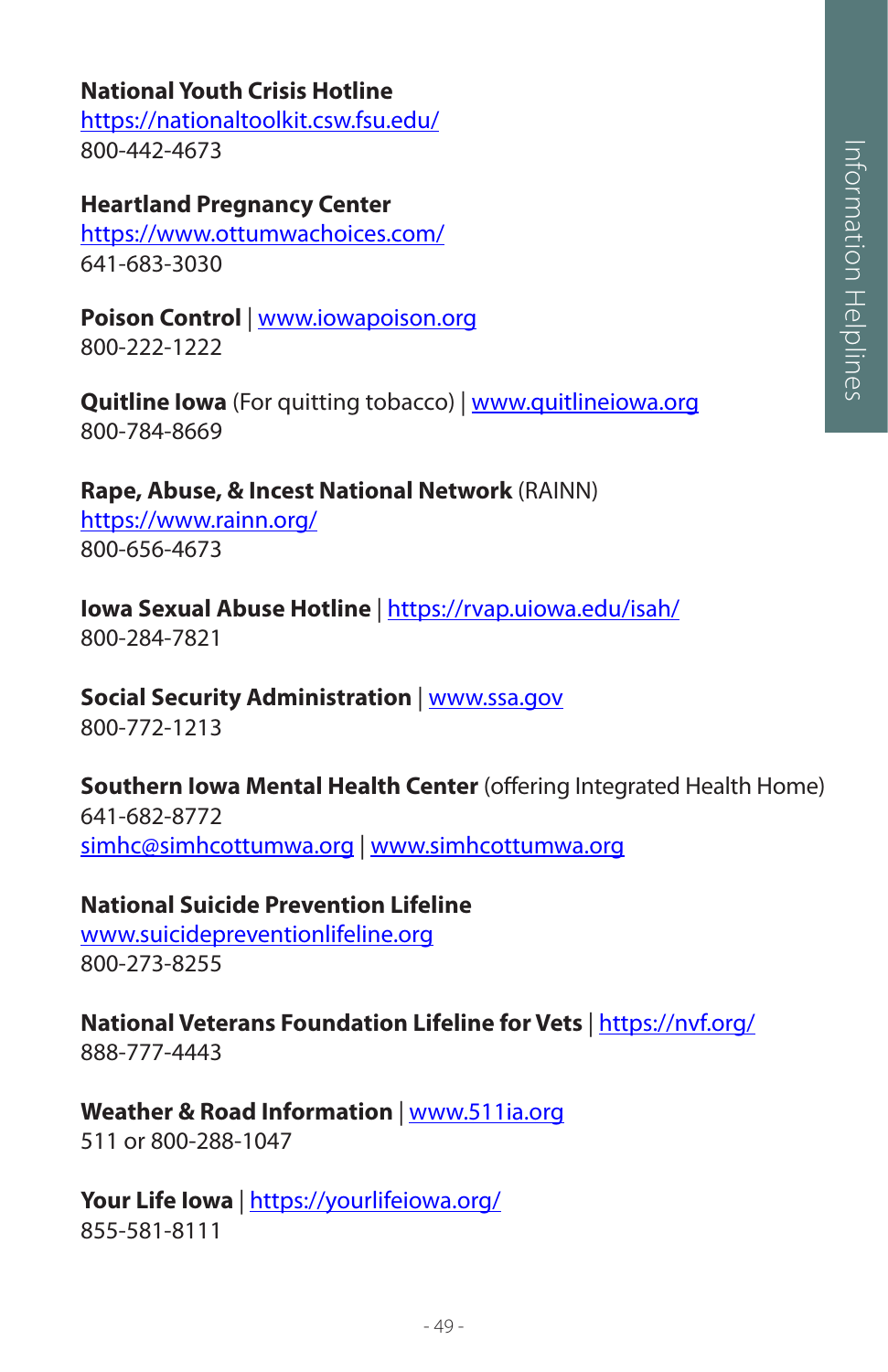# **ISU EXTENSION HOTLINES**

# **ISU Extension Services**

https://www.extension.iastate.edu/jefferson/contact-us 641-472-4166 2606 W. Burlington Ave., Fairfield, IA 52556

# **Beginning Farmer Center**

www.extension.iastate.edu/bfc 877-232-1999

# **Families Answer Line**

http://www.extension.iastate.edu/answerline 800-262-3804

# **Healthy Families Line – Iowa Department of Public Health**

https://idph.iowa.gov/family-health 800-369-2229

#### **Horticulture and Home Pest News**

http://www.yardandgarden.extension.iastate.edu/Hortline

#### **Iowa Concern**

www.extension.iastate.edu/iowaconcern 800-447-1985

# **Teen Line**

www.extension.iastate.edu/teenline 800-443-8336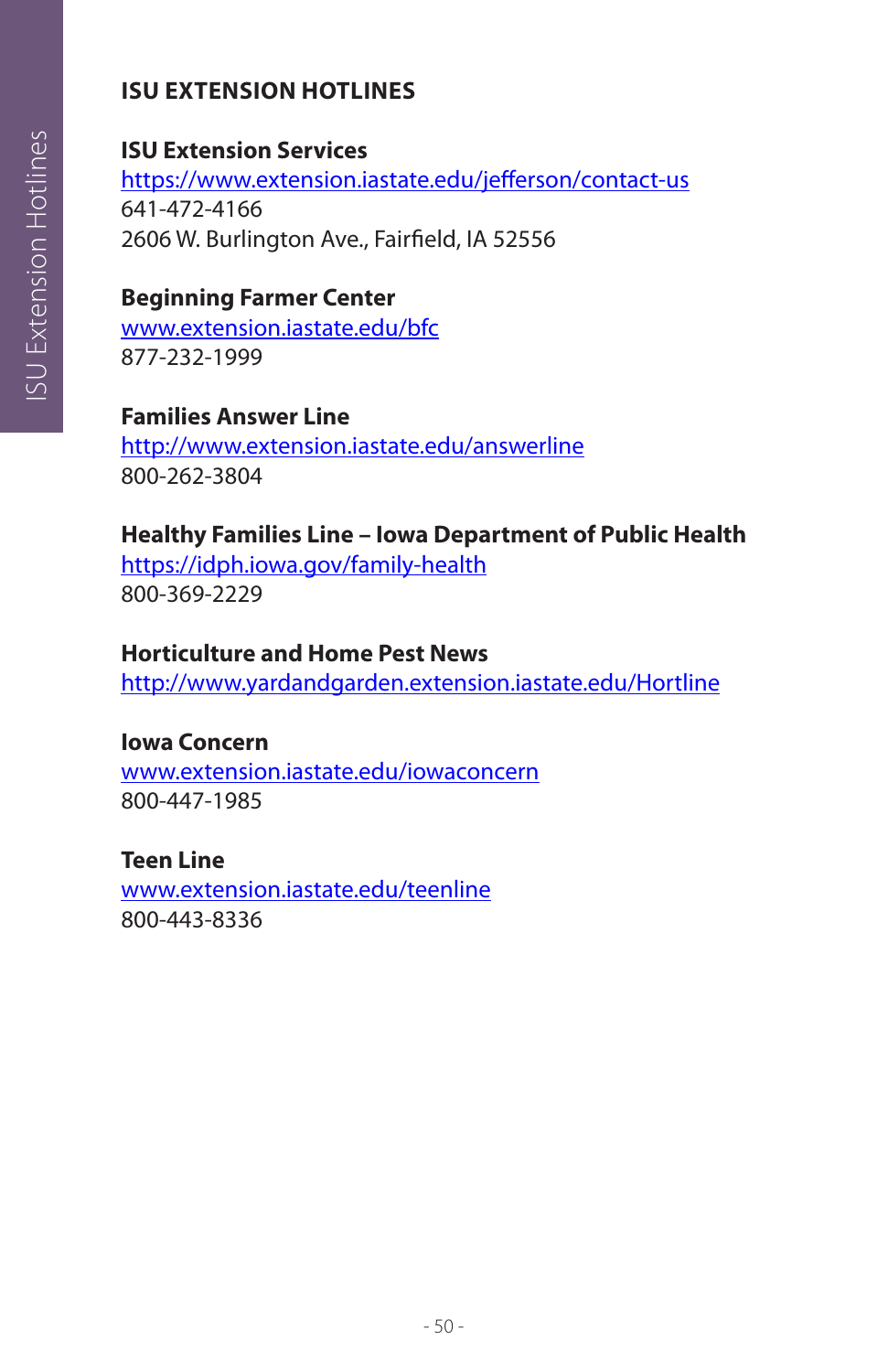# Legal

# **LEGAL**

#### **Foss, Kuiken, Cochran, Helling, & Willman, P.C**.

https://fairfieldiowalaw.com 641-472-3129 100 E. Burlington Ave., Suite 201, Fairfield, IA 52556

#### **Iowa Legal Aid**

https://www.iowalegalaid.org/organization/iowa-legal-aidsoutheast-iowa-regional-office 800-532-1275 112 3rd St. E., Ottumwa, IA 52501

Iowa Legal Aid is a not-for-profit organization that provides free legal assistance to low-income Iowans. It is a statewide program serving residents of all 99 Iowa counties with ten regional offices located in Sioux City, Council Bluffs, Mason City, Des Moines, Ottumwa, Cedar Rapids, Iowa City, Davenport, Dubuque and Waterloo. Iowa Legal Aid handles civil legal issues involving basic necessities, fundamental rights and physical safety, such as: health care, consumer rights, education, employment, individual rights, housing, debt collection, family law and government benefits.

In addition to its staff members, Iowa Legal Aid fulfills its mission with the help of volunteers including attorneys, students, interpreters, former clients, retirees and other community members.

# **Jefferson County Attorney**

http://jeffersoncounty.iowa.gov 641-472-9201 51 W. Hempstead Ave., Fairfield, IA 52556

The county attorney is the legal advisor and chief law enforcement officer for your county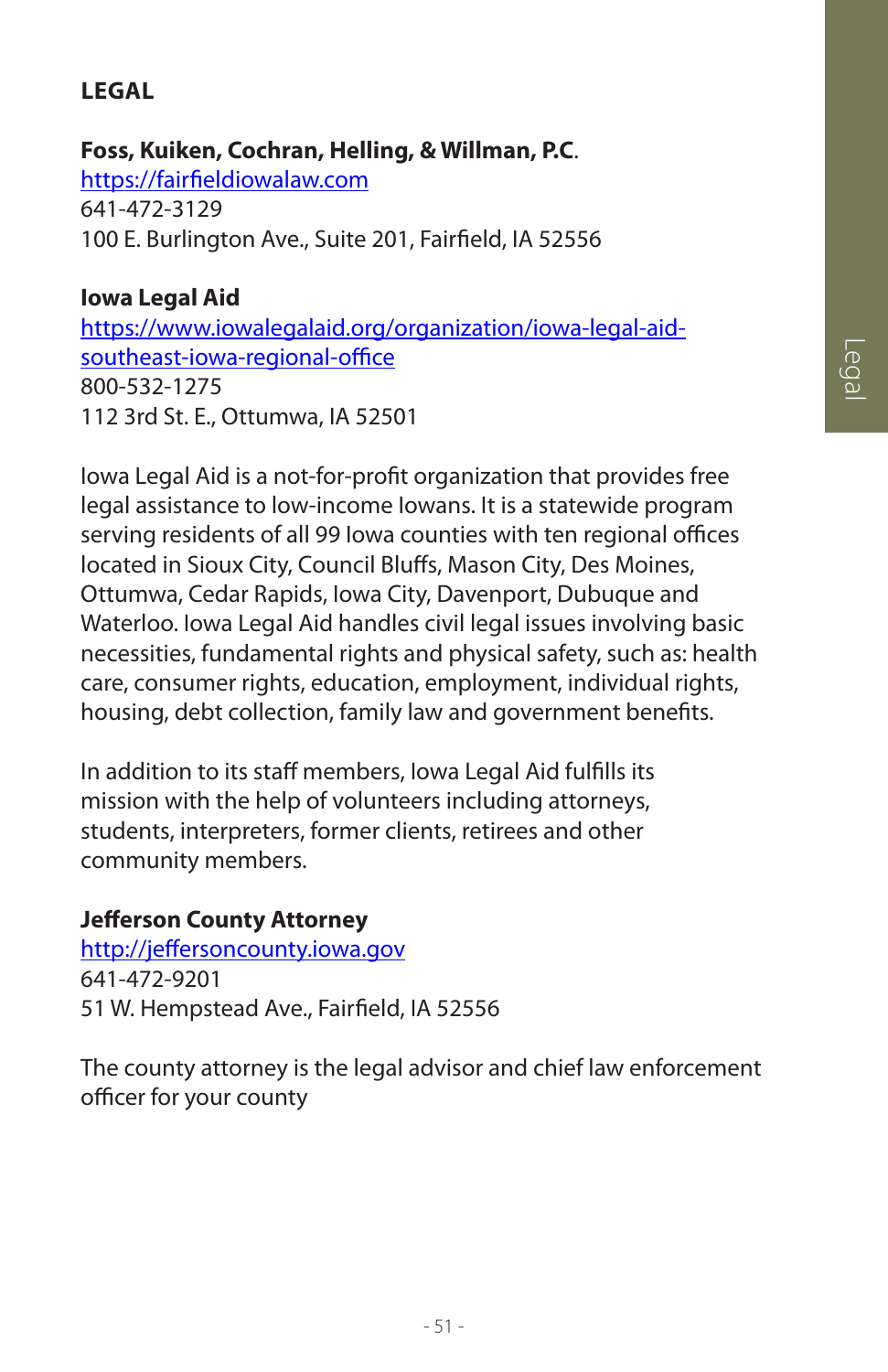#### **Miller Law Office**

https://www.millerlawia.com/ 641-472-5049 119 N. Court St., Fairfield, IA 52556

#### **Morrissey Law Offices**

641-472-3144 109 N. Court St., Fairfield, IA 52556

# **Noyes Law Offices, P.C.**

https://www.noyeslawoffice.com/ 641-472-3236 104 N. Main St., Fairfield, IA 52556

#### **Pearson Law**

http://www.pearsonlaw.com/ 641-472-6095 506 N. 4th St., Fairfield, IA 52556

#### **Reed Law P.C**.

https://www.reedlawsupport.com/ 641-209-6383 103 S. 3rd St., Fairfield, IA 52556

#### **David E. Sykes, P.C.**

https://www.davidsykeslaw.com/ 641-472-5141 2094 185th St., Suite 17, Fairfield, IA 52556

#### **Thomas H. Makeig, P.C.**

http://makeiglaw.com/ 641-472-2235 601 S. 23rd St., #108, Fairfield, IA 52556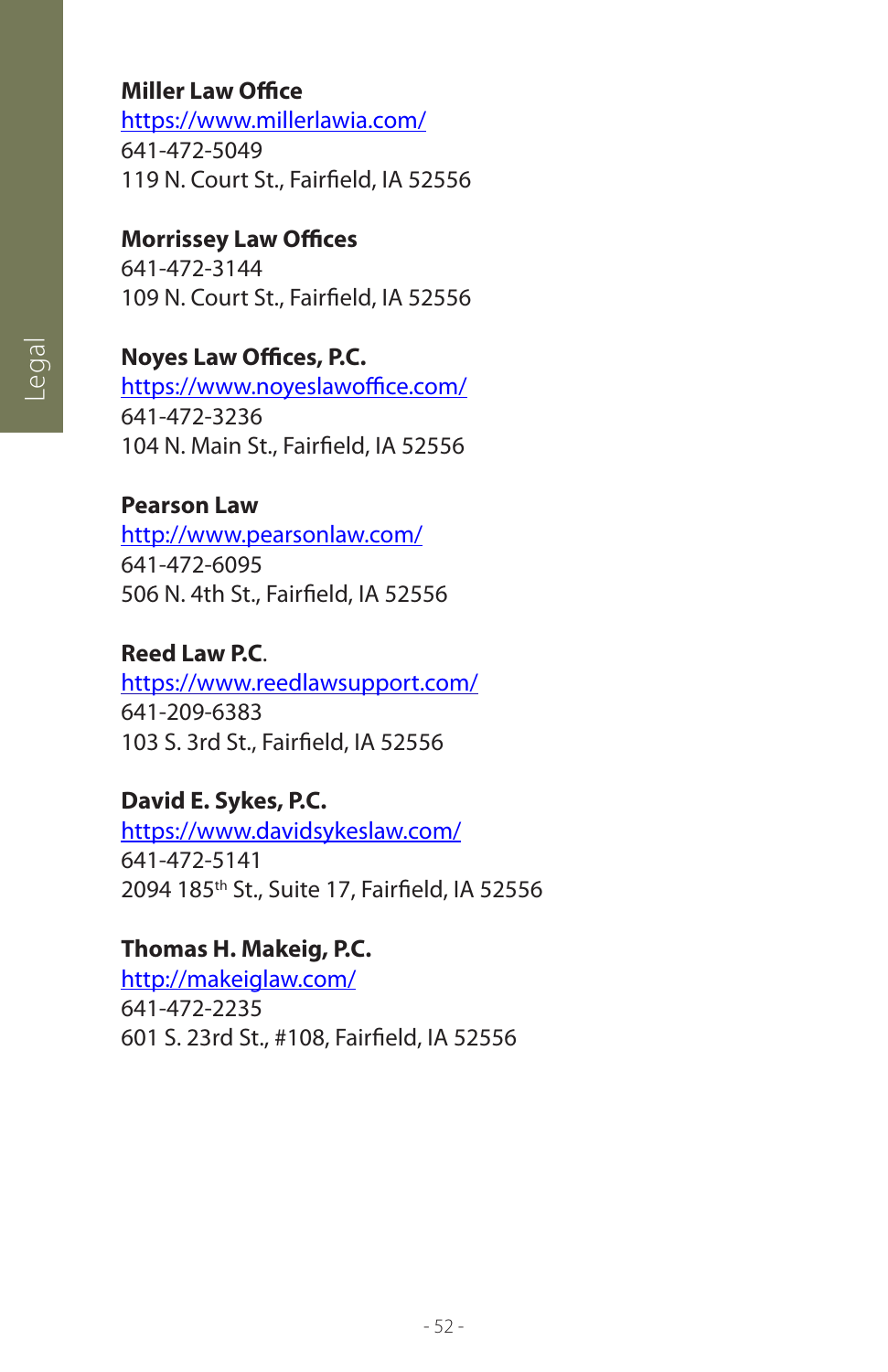# **LIBRARIES**

# **Fairfield Public Library**

https://www.fairfield.lib.ia.us/ 641-472-6551 104 W. Adams Ave., Fairfield, IA 52556

# **Maharishi International University Library**

https://library.miu.edu/ 641-472-1154 Maharishi International University, Fairfield, IA 52557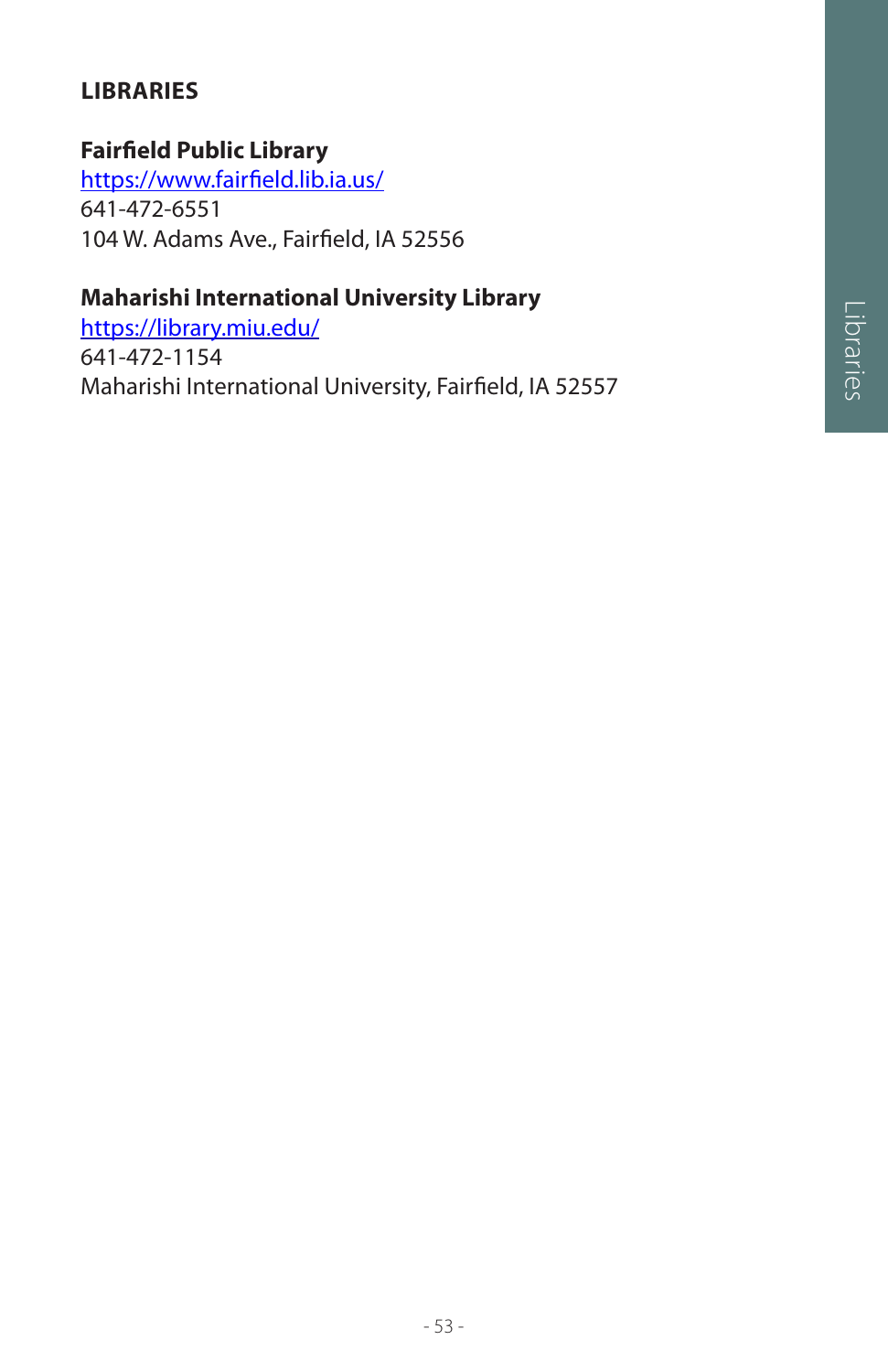#### **MENTAL HEALTH**

# **Ardent Counseling Center**

https://www.ardentcenter.com/ 888-870-1775 500 N. 3rd St., Suite 209, Fairfield, IA 52556

#### **Iowa Counseling Services**

641-919-4004 109 S. Main St., Fairfield, IA 52556

#### **Jefferson County Mental Health**

http://jeffersoncounty.iowa.gov/ 641-472-8637 51 W. Briggs Ave., Fairfield, IA 52556

# **River Hills Behavioral Health Clinic**

https://www.riverhillshealth.org/ 641-451-6380 2000 S. Main St., Fairfield, IA52556

# **Optimae Behavioral Health Services**

http://www.optimaelifeservices.com/ 641-472-5771 301 W. Burlington Ave., Fairfield, IA 52556

#### **SIEDA Behavioral Health and Treatment Services**

https://www.sieda.org/ 641-472-6140 2200 W. Jefferson Ave., Fairfield, IA 52556

#### **Southeast Iowa Link (SEIL)**

855-581-8111 seiowalink.org

24-hour crisis line, SEIL facilitates open quality comprehensive services to people with multiple issues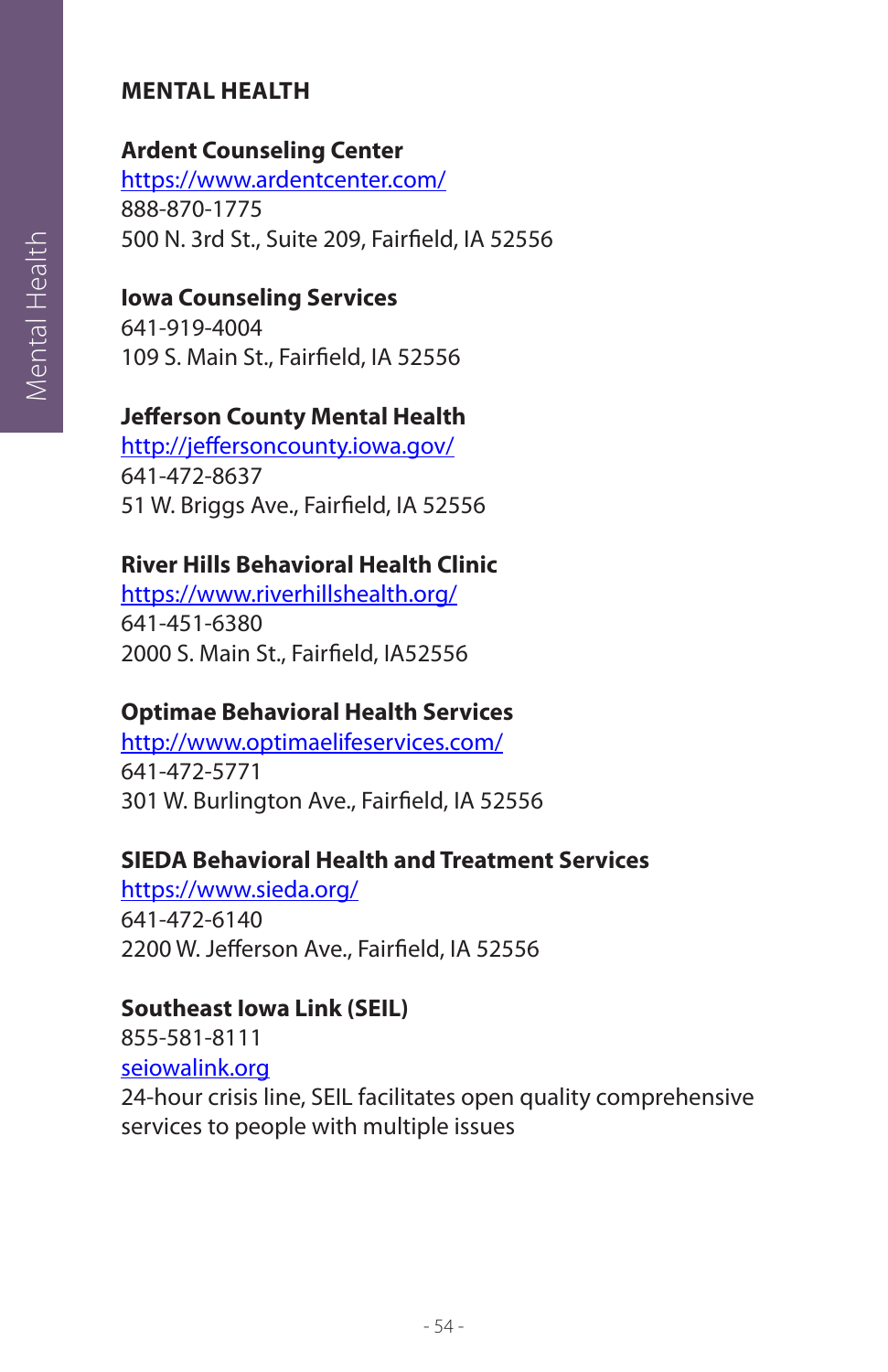#### **NURSING HOMES**

#### **Parkview Care Center**

http://osbycorp.com/

641-472-5022

2237 Hwy 34, Fairfield, IA 52556.

- 24-Hour Nursing Care
- Medicare & Medicaid Services
- Private Pay Services
- Personal Care
- Physical Therapy
- Hygiene Assistance
- Occupational Therapy
- Outpatient Therapy
- Speech Therapy
- Liberalized Diets & 3 Heart Healthy Meals
- Transportation
- Special Care Unit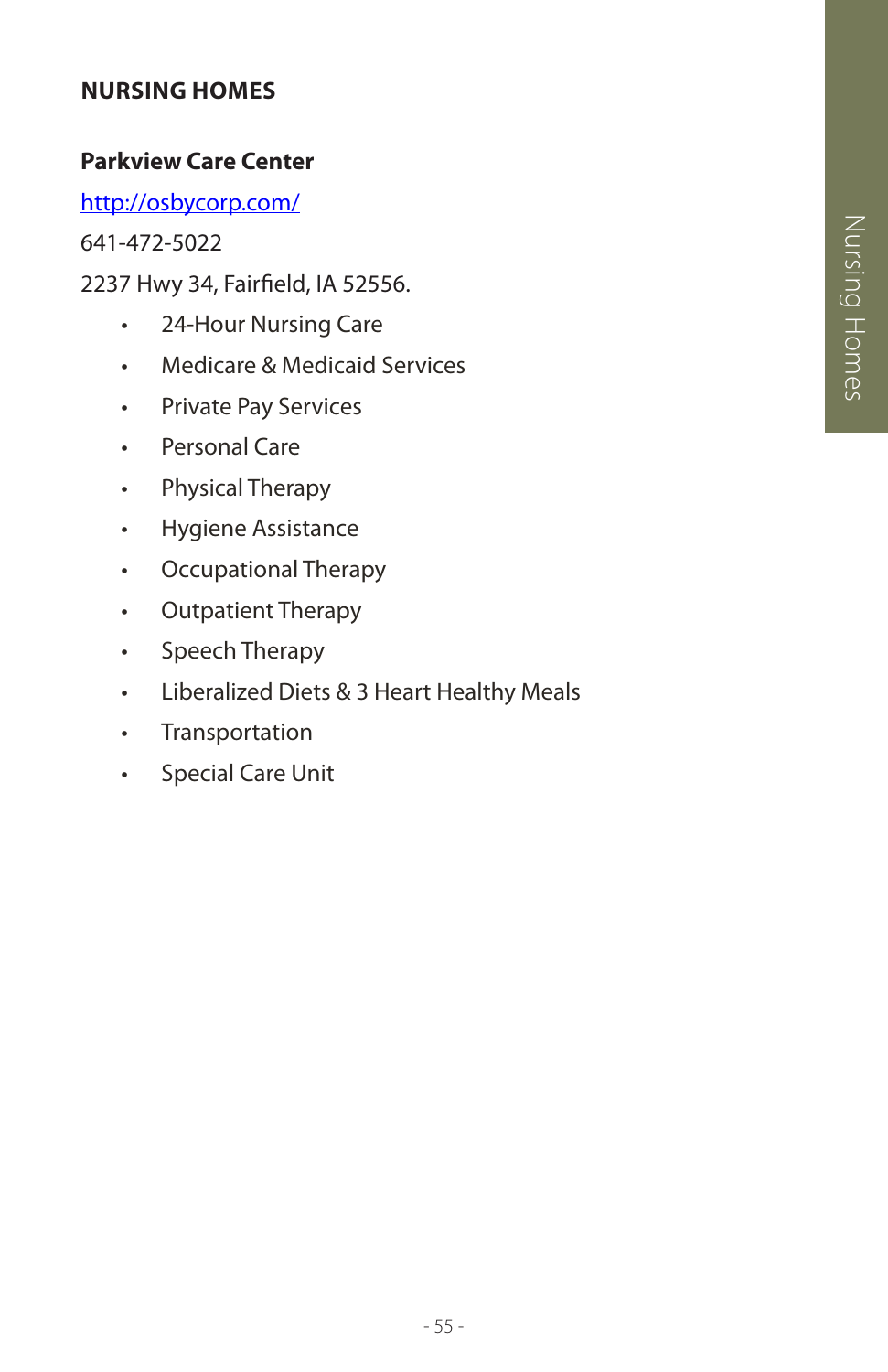#### **Sunnybrook Living Care Center**

641-209-1600 400 Highland St, Fairfield, IA 52556

Medicare, Medicaid and private insurance, 24-hour nursing care, respite care, hospice care, private rooms. delicious home cooked meals, Bee-Hive Beauty Salon, coffee shop, movie theatre. per diem includes landline telephone, Wi-Fi & cable TV, activities. Specializes in short-term rehabilitation and long-term are. Physical therapy, occupational therapy, and speech therapy.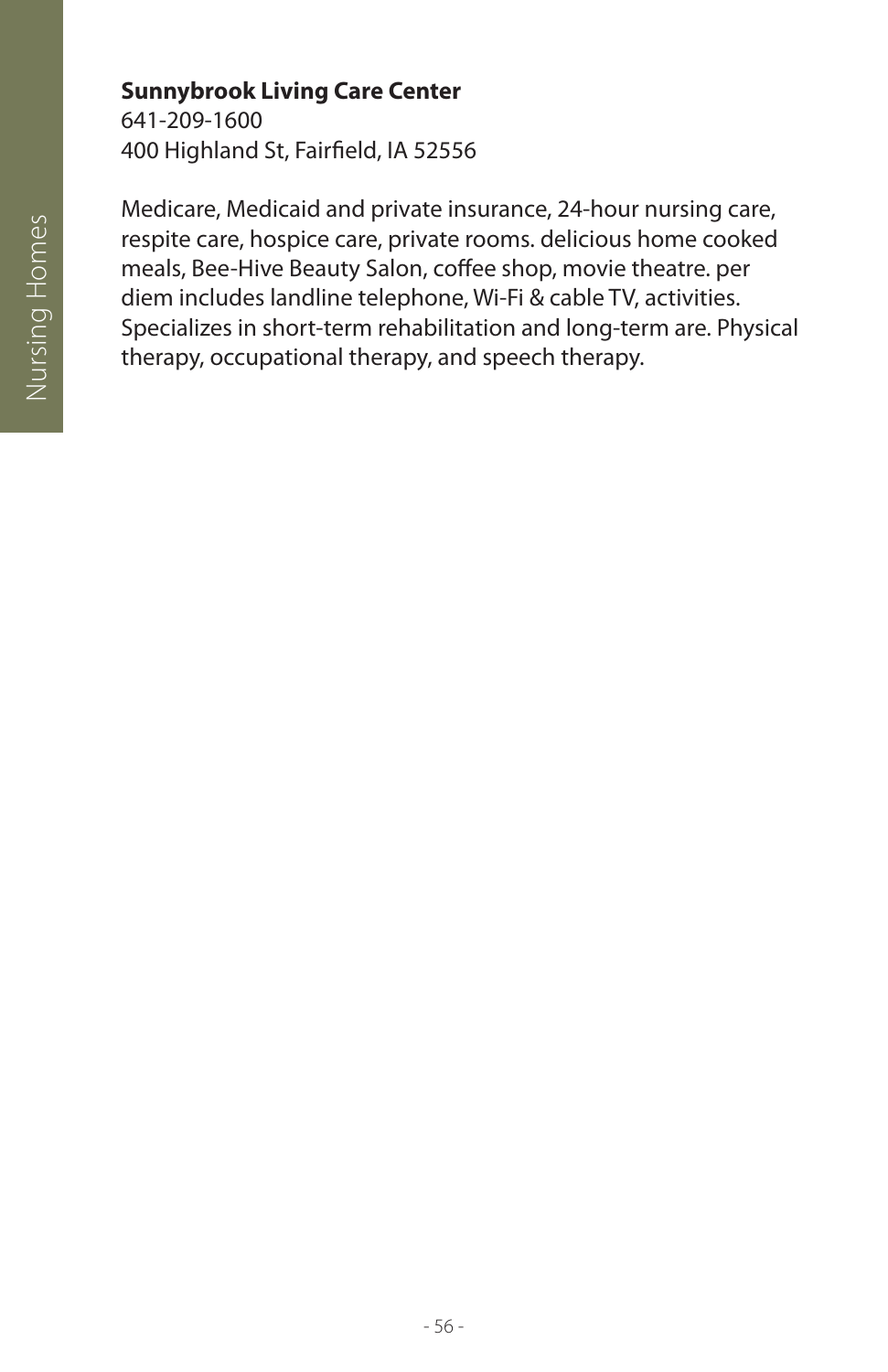# **PARKS, TRAILS & RECREATIONAL AREAS**

#### **Jefferson County Conservation**

https://jeffersoncountyconservation.com/ 641-472-4421

- Cedar Creek Timber & Wetland
- Cedar View Trail
- Gantz-Hewett Timber
- Gobble Park
- Jefferson County Park
- Livingston Timber
- Fairfield Loop Trail
- Mac Coon Access
- Neff Wetland
- Round Prairie Park
- Turkey Run Wildlife Area
- Whitham Woods
- Zillman's Hickory Hills

#### **Fairfield Parks and Recreation Department**

https://cityoffairfieldiowa.com/ 641-472-6159

- Central Park
- Chautauqua Park
- Forrest Park
- Heritage Park
- Howard Park
- Lamson Woods
- O.B. Nelson Park
- Roosevelt Aquatic Center
- Roosevelt Recreation Center and Cambridge SportsPlex
- South Wood Park
- Waterworks Park
- Wilson Park
- Woodthrush Woods State Preserve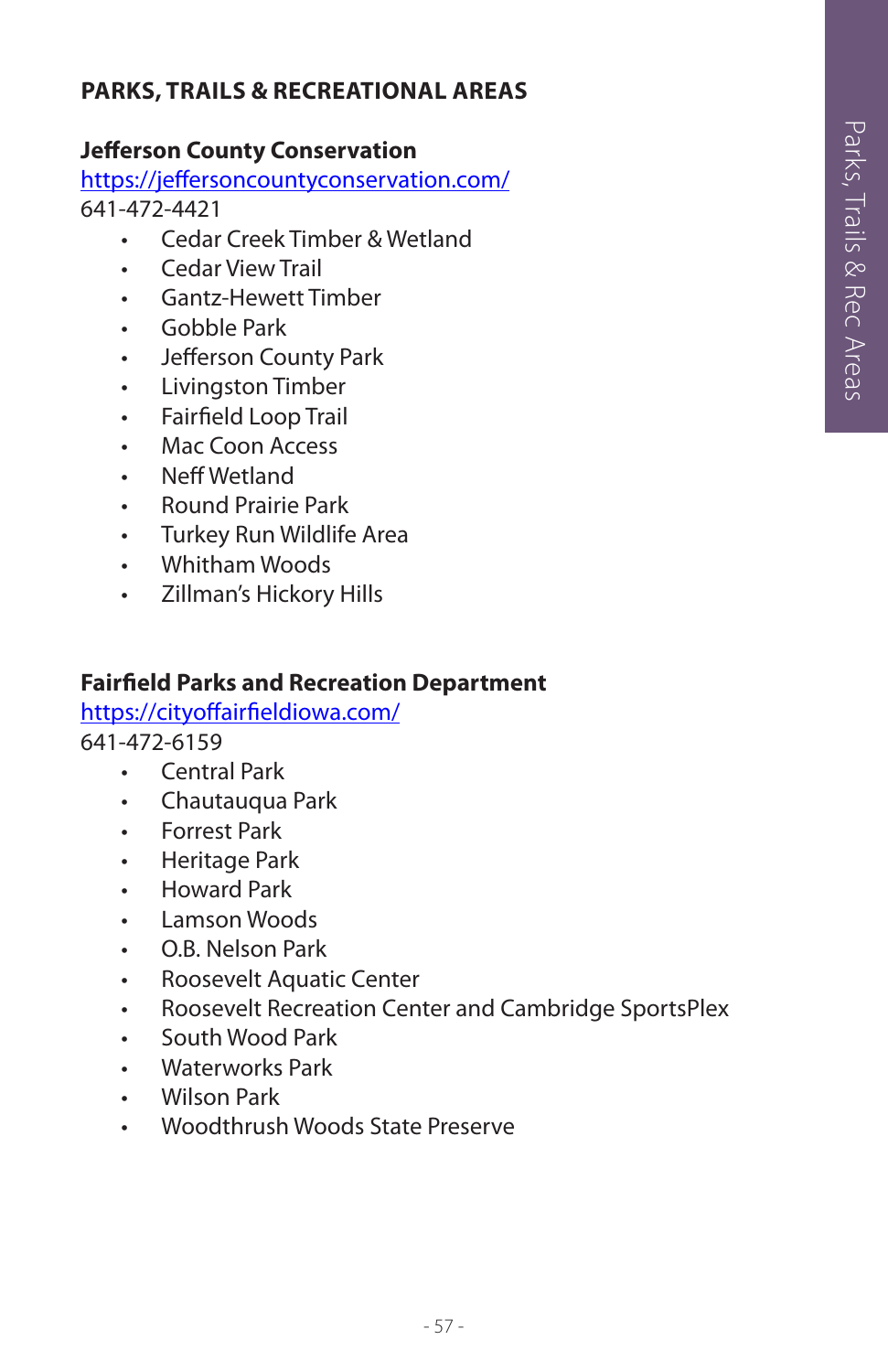# **PHARMACIES**

# **Hy-Vee Pharmacy**

https://www.hy-vee.com/ 641-472-3542 1300 W. Burlington Ave., Fairfield, IA 52556

# **NuCara Pharmacy**

https://www.nucara.com/ 641-469-3001 2000D S. Main St., Fairfield, IA 52556

#### **Summit Pharmacy**

https://www.summitpharmacyia.com/ 641-472-7987 300 W. Burlington Ave., Fairfield, IA 52556

#### **Walmart Pharmacy**

https://www.walmart.com/ 641-472-6199 2701 W. Burlington Ave., Fairfield, IA 52556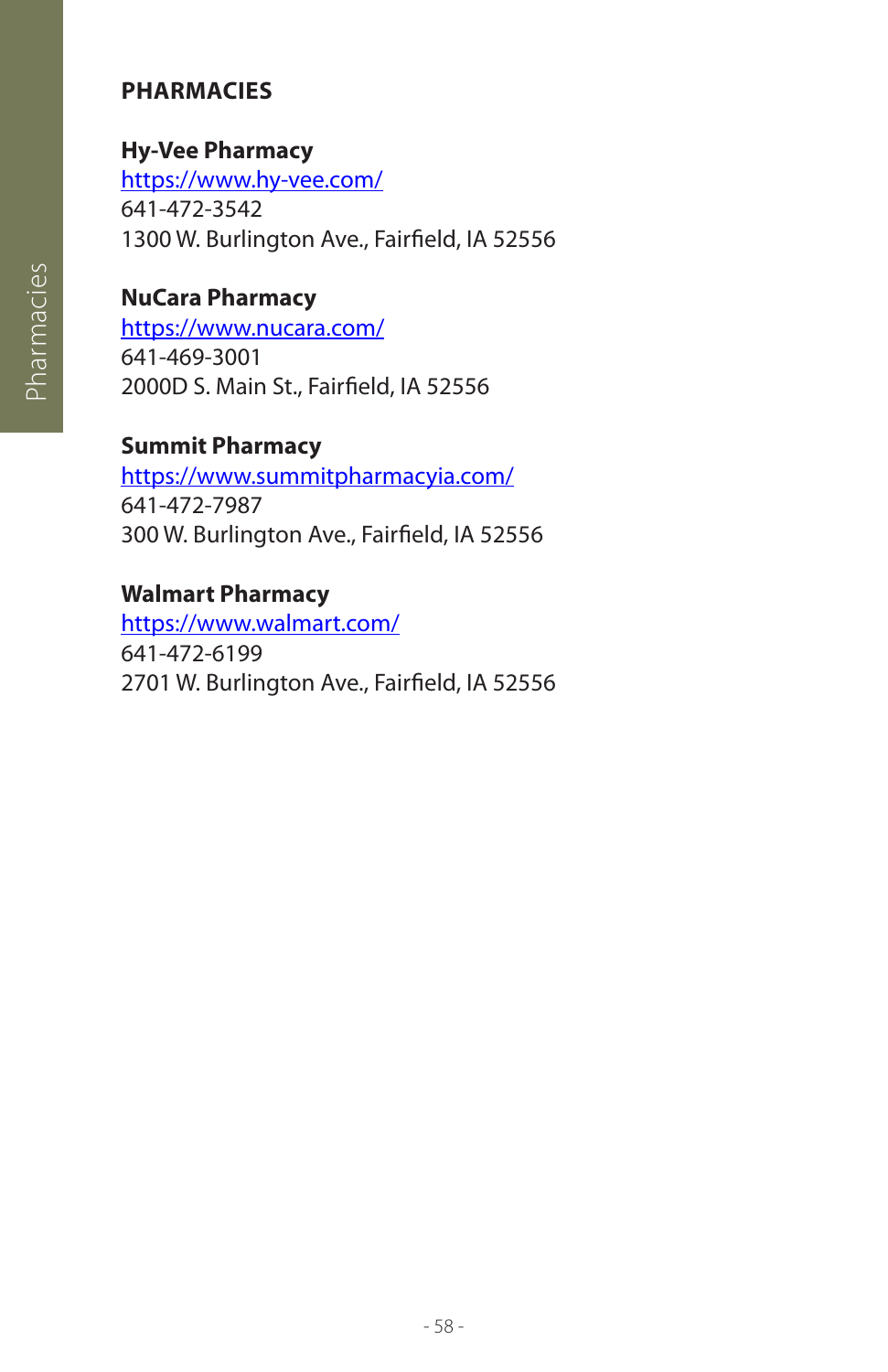# **PUBLIC HEALTH AGENCIES**

#### **Davis County Public Health**

https://www.dchc.org/ 641-664-3629 509 N. Madison St., Bloomfield, IA 52537

#### **Henry County Public Health**

https://healthyhenrycounty.org/publichealth/ 319-385-6724 106 N. Jackson St., Suite 103, Mt. Pleasant, IA 52641

#### **Jefferson County Public Health**

http://jeffersoncounty.iowa.gov/health.htm 641-472-5929 200 W. Briggs Ave., Fairfield, IA 52556

Services provided include registered nurses, skilled nursing services, home health aides, homemaker services, caring companions (respite), immunization clinics (children and adults), community health services including communicable disease follow up, new mom and baby visits, blood pressure screenings, health education, nutrition education resource referrals, and general health promotion. community health care liaison, and partners program.

#### **Keokuk County Public Health**

https://keokukcounty.iowa.gov/business/public-health 641-622-3575 101 S. Main St., Sigourney, IA 52591

Medicare certified

#### **Van Buren County Public Health**

https://www.vanburencounty.iowa.gov/offices/services/public\_ health/ 319-293-3431 404 Dodge St., Keosauqua, IA 52565

Medicare certified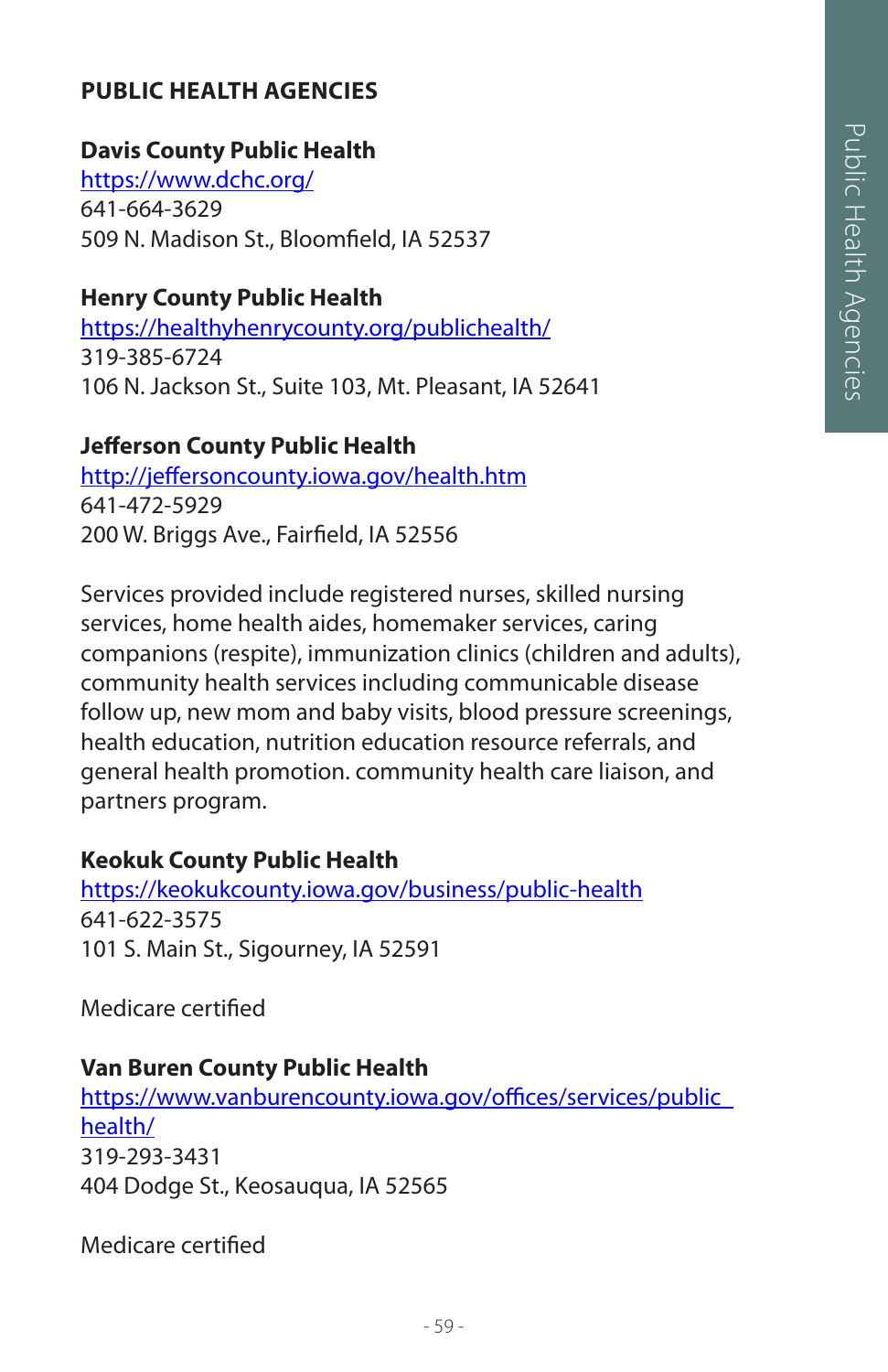# **Wapello County Public Health**

https://wapellocounty.org/departments/public-health/ 641-682-5434 108 E. Main St., Ottumwa, IA 52501

# **Washington County Public Health**

https://washph.com/ 319-653-7758 110 N. Iowa Ave., Suite 300, Washington, IA 52353 Medicare certified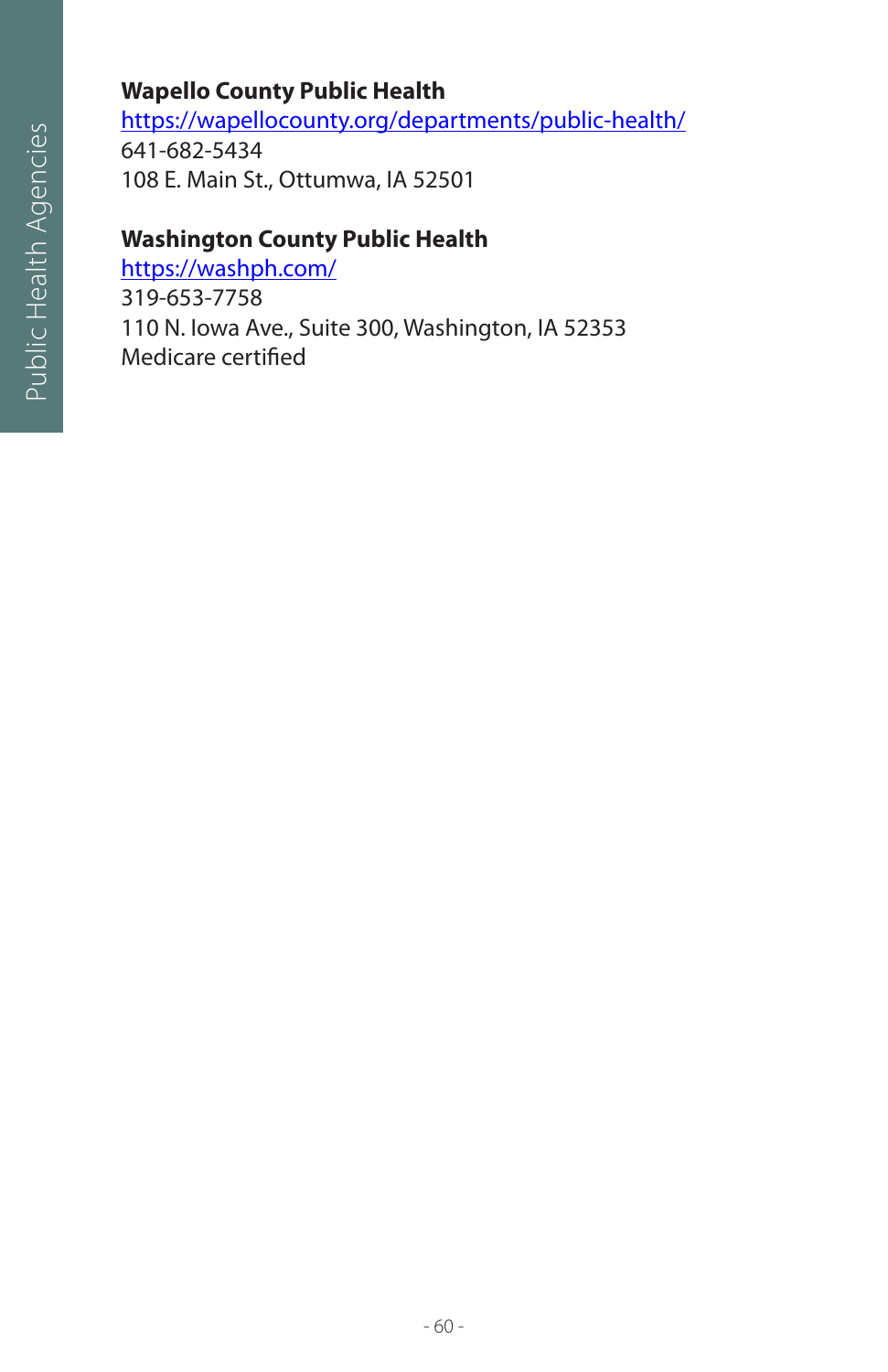#### **SENIOR CITIZENS**

# **Milestones Area Agency on Aging**

641-472-4403 209 S. Court St., Fairfield, IA 52556

**I-Smile Silver** https://ismile.idph.iowa.gov/ I-Smile Silver is a program that helps all adults get dental care.

**Philips Lifeline** https://www.lifeline.philips.com/ 800-543-3546

# **Fairfield First Christian Church Loan Closet**

641-472-2520 1905 S. Junction Rd., Fairfield, IA 52556

#### **Mobile Companion Taxi**

https://mobilecompaniontaxi.com/ 319-201-9741

# **Senior Health Insurance Information Program (SHIIP**)

https://shiip.iowa.gov/ 641-469-4308 2000 S. Main St., Fairfield, IA 52556

#### **Social Security Administration**

https://www.ssa.gov 866-964-7394 2429 Northgate St., Suite A, Ottumwa, IA 52501

#### **10-15 Transit- Ottumwa**

https://www.1015transit.com/ 800-227-6390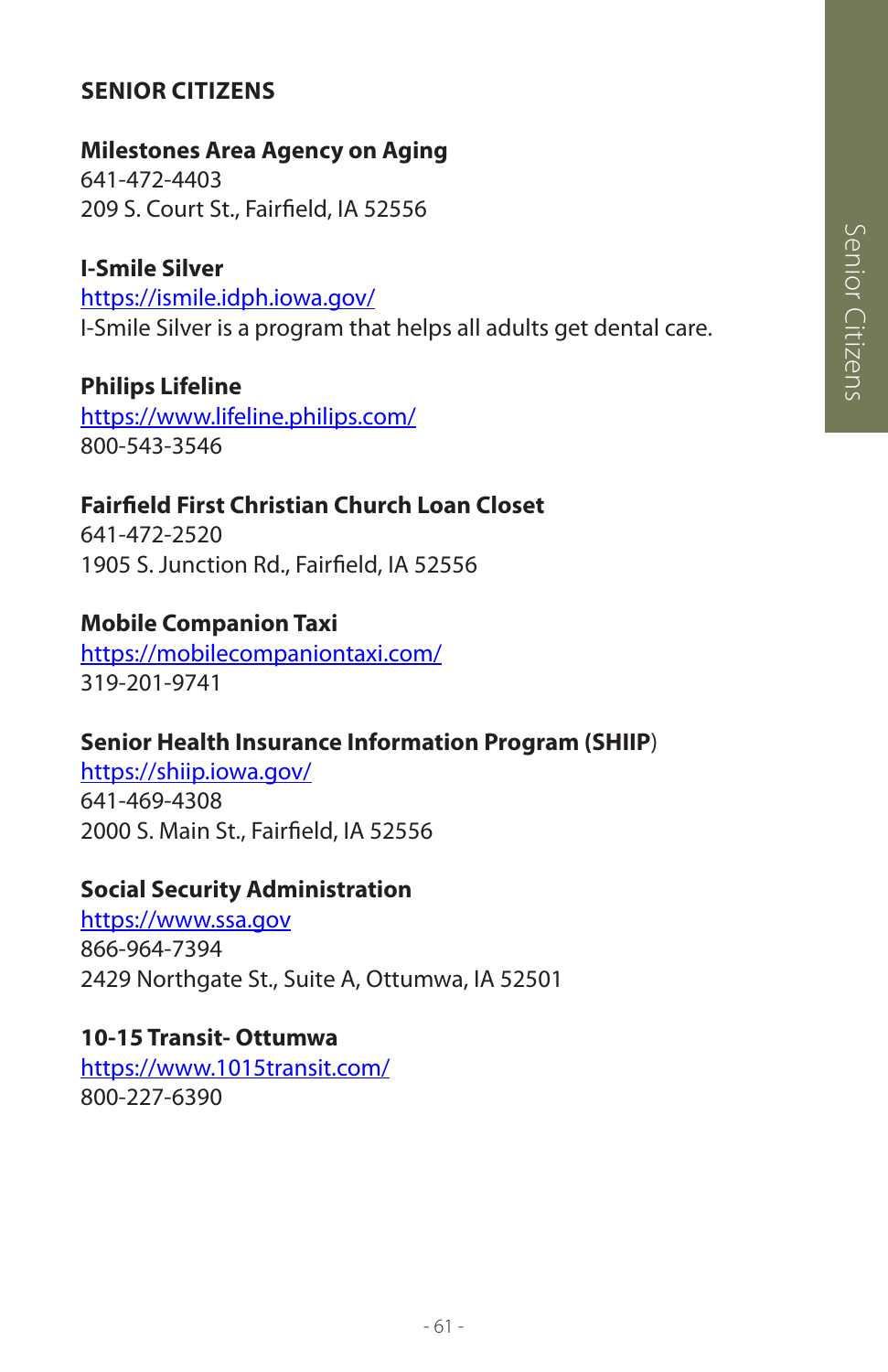# **SERVICES FOR THE DISABLED**

# **Disability Rights Iowa**

https://disabilityrightsiowa.org/ 515-278-2502 666 Walnut St., Des Moines, IA 50309

# **First Resources**

https://www.firstresources.us/ 641-472-9233 101 N. 16<sup>th</sup> St., Fairfield, IA 52556

# **Jefferson County Veterans Affairs**

http://jeffersoncounty.iowa.gov/ 641-472-3013 51 W. Briggs Ave., Fairfield, IA 52556

# **Optimae Behavioral Health Services**

http://www.optimaelifeservices.com/ 641-472-5771 301 W Burlington Ave., Fairfield, IA 52556

**Transition Iowa** (for youth and young adults with disabilities) https://www.transitioniowa.org/ 800-450-8667

#### **Iowa Department of the Blind**

https://blind.iowa.gov/ 800-362-2587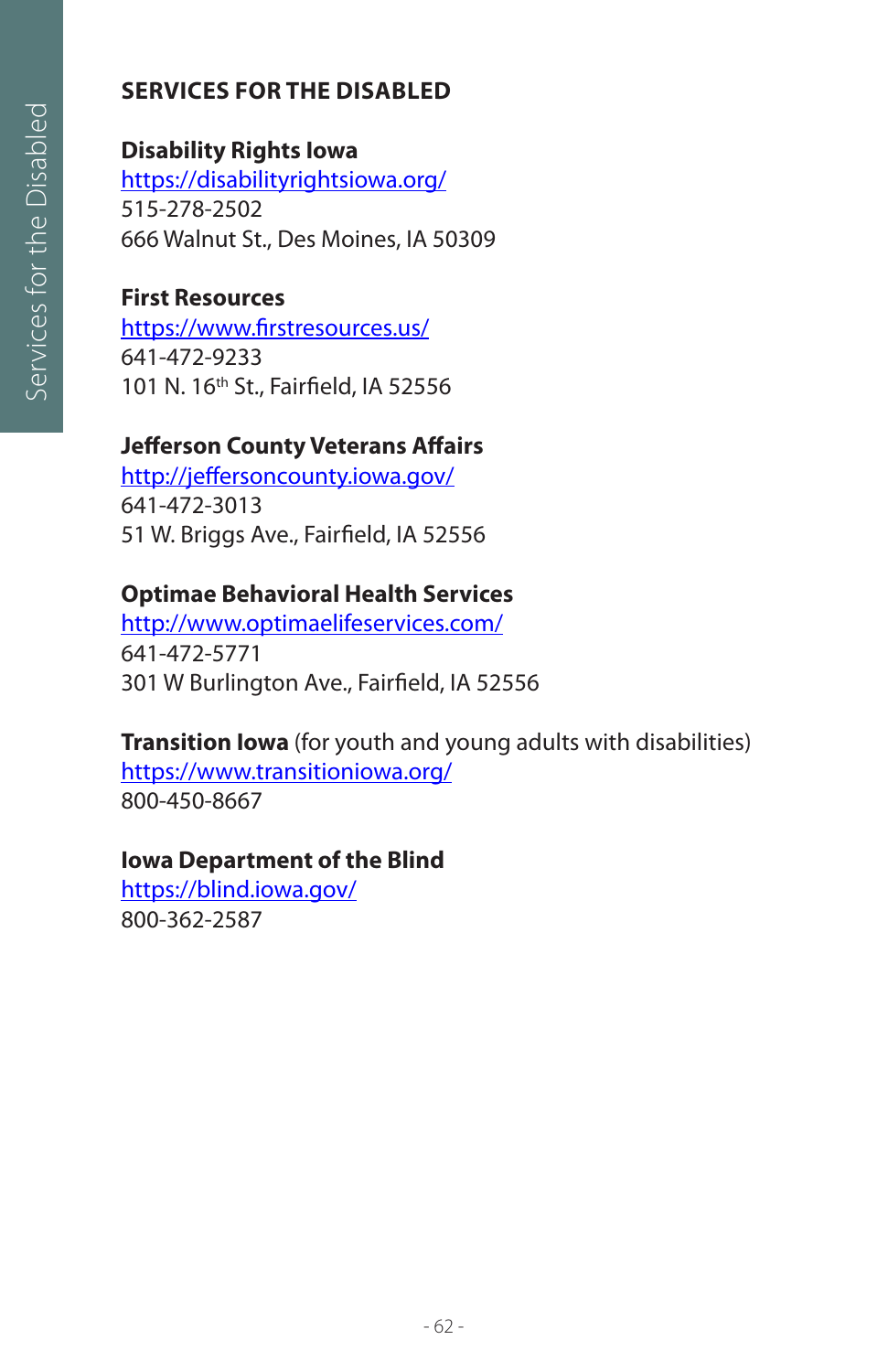# Substance Abuse Substance Abuse

# **SUBSTANCE ABUSE**

# **Alcohol and Drug Dependency Services of Southeast Iowa (ADDS**)

https://addsiowa.org/ 319-385-2216

#### **Alcoholics Anonymous**

www.aa-iowa.org

#### **American Addiction Centers**

http://americanaddictioncenters.org/ 888-728-6508

#### **First Resources Corporation Therapy**

https://www.firstresources.us/ 641-682-8114

#### **SIEDA Substance Abuse Services**

https://www.sieda.org/ 641-472-5834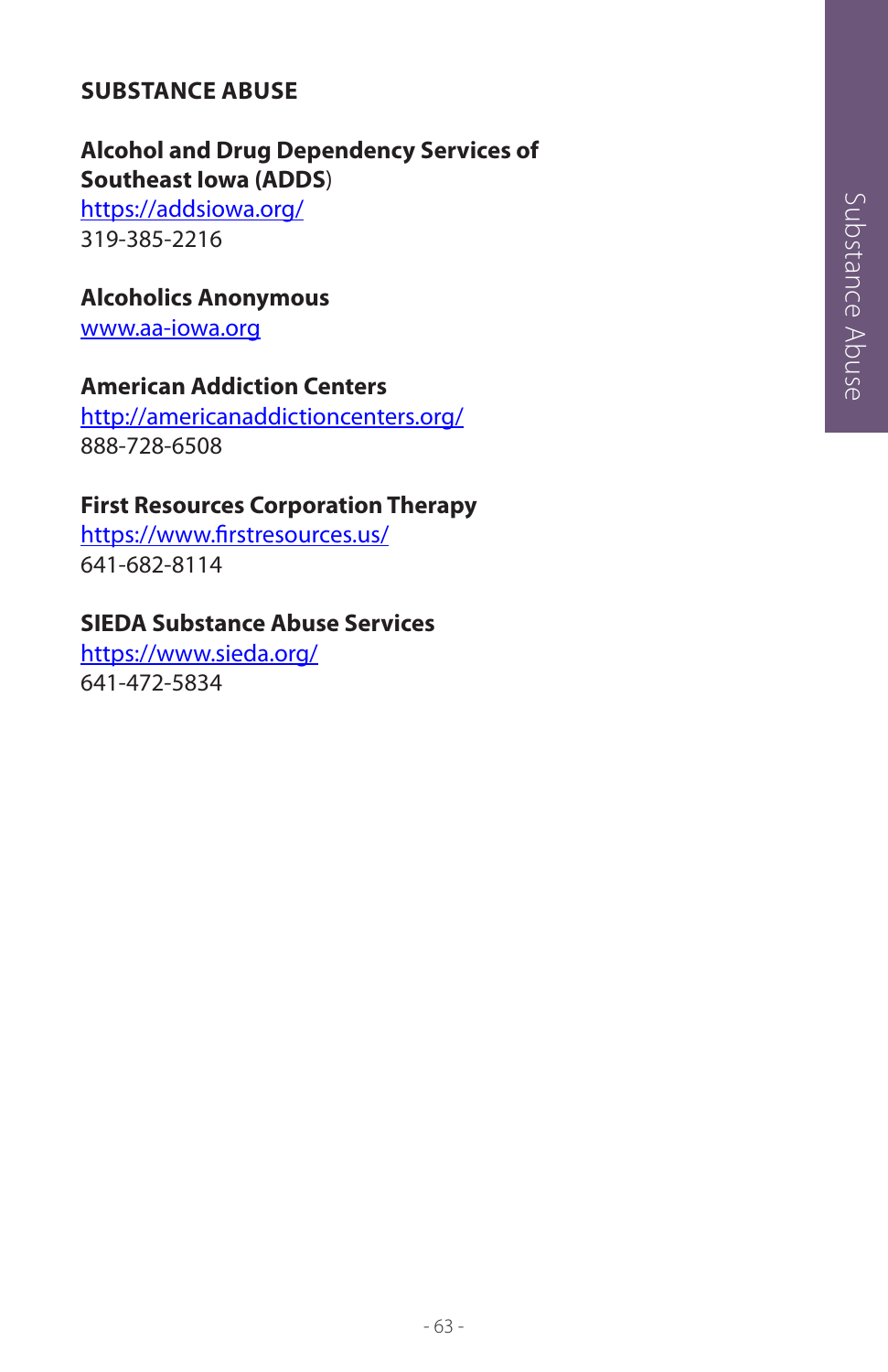# **SUPPORT GROUPS**

#### **Alzheimer's Association**

https://www.alz.org/ 800-272-3900

# **American Parkinson Disease Association – Iowa Chapter**

https://www.apdaparkinson.org/ 515-782-3833

# **Cancer Support Group**

https://www.jeffersoncountyhealthcenter.org/ 641-469-4144

# **Grief Support Group**

https://www.everystep.org/ 319-385-4472

#### **Optimae Coping Strategies**

http://www.optimaelifeservices.com 641-472-5771

#### **Optimae Healthy Emotions**, **Healthy Anger**

http://www.optimaelifeservices.com 641-472-5771

#### **Optimae Intro to Recovery**

http://www.optimaelifeservices.com 641-472-5771

#### **Parkinson's Disease Support Group**

https://www.jeffersoncountyhealthcenter.org/ 641-469-4353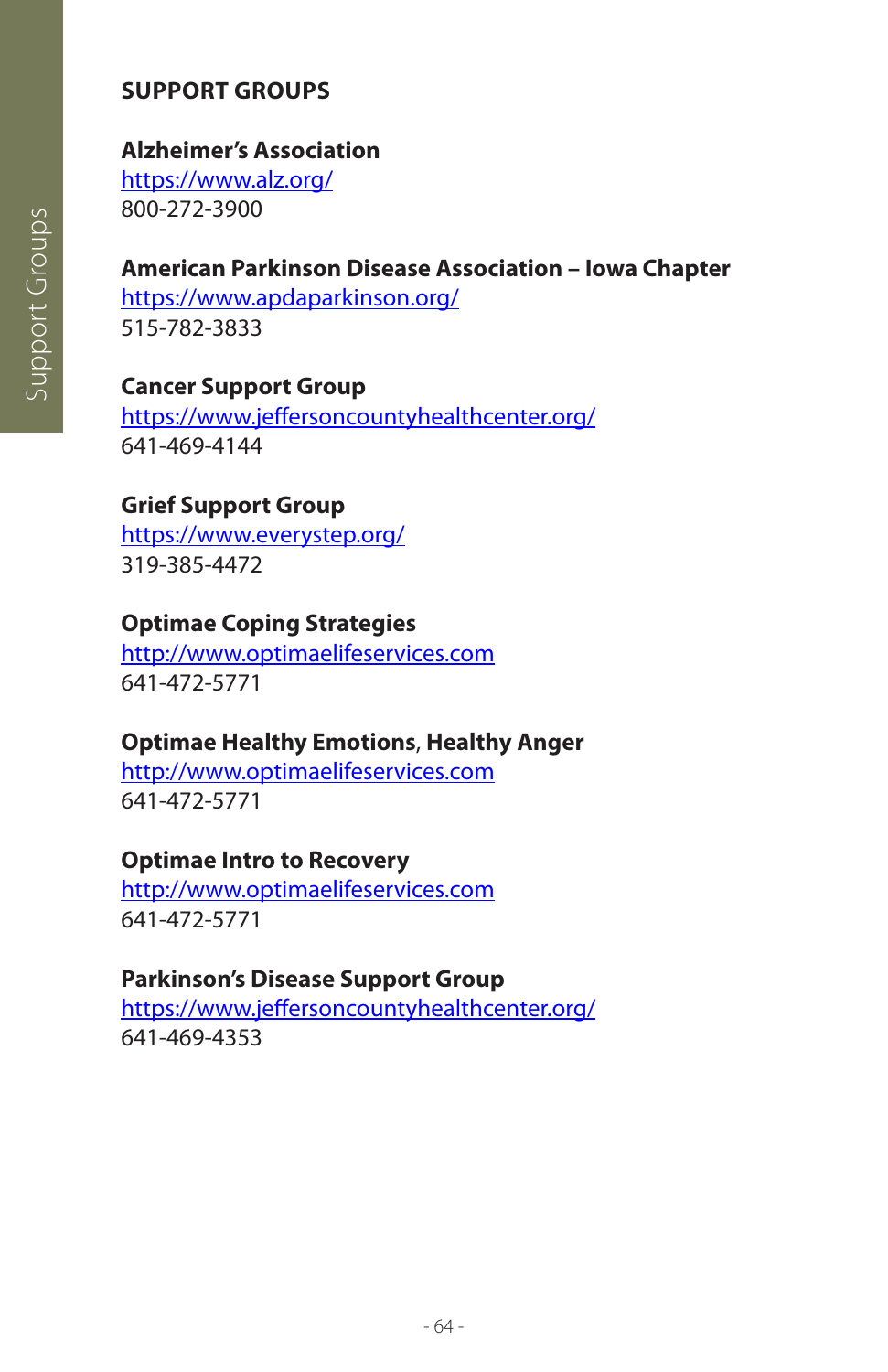# Transportation Transportation

# **TRANSPORTATION**

#### **Jefferson County Health Center Courtesy Van**

https://www.jeffersoncountyhealthcenter.org/ 641-472-4111

#### **10-15 Transit**

https://www.1015transit.com/ 641-683-2024

#### **Medicaid Transport**

- a. Amerigroup 844-544-1390
- b. Iowa Total Care 877-271-4819

#### **Mobile Companion Taxi**

https://mobilecompaniontaxi.com/ 319-201-9741

#### **Disabled American Veterans (DAV)**

https://www.dav.org/ 641-684-4485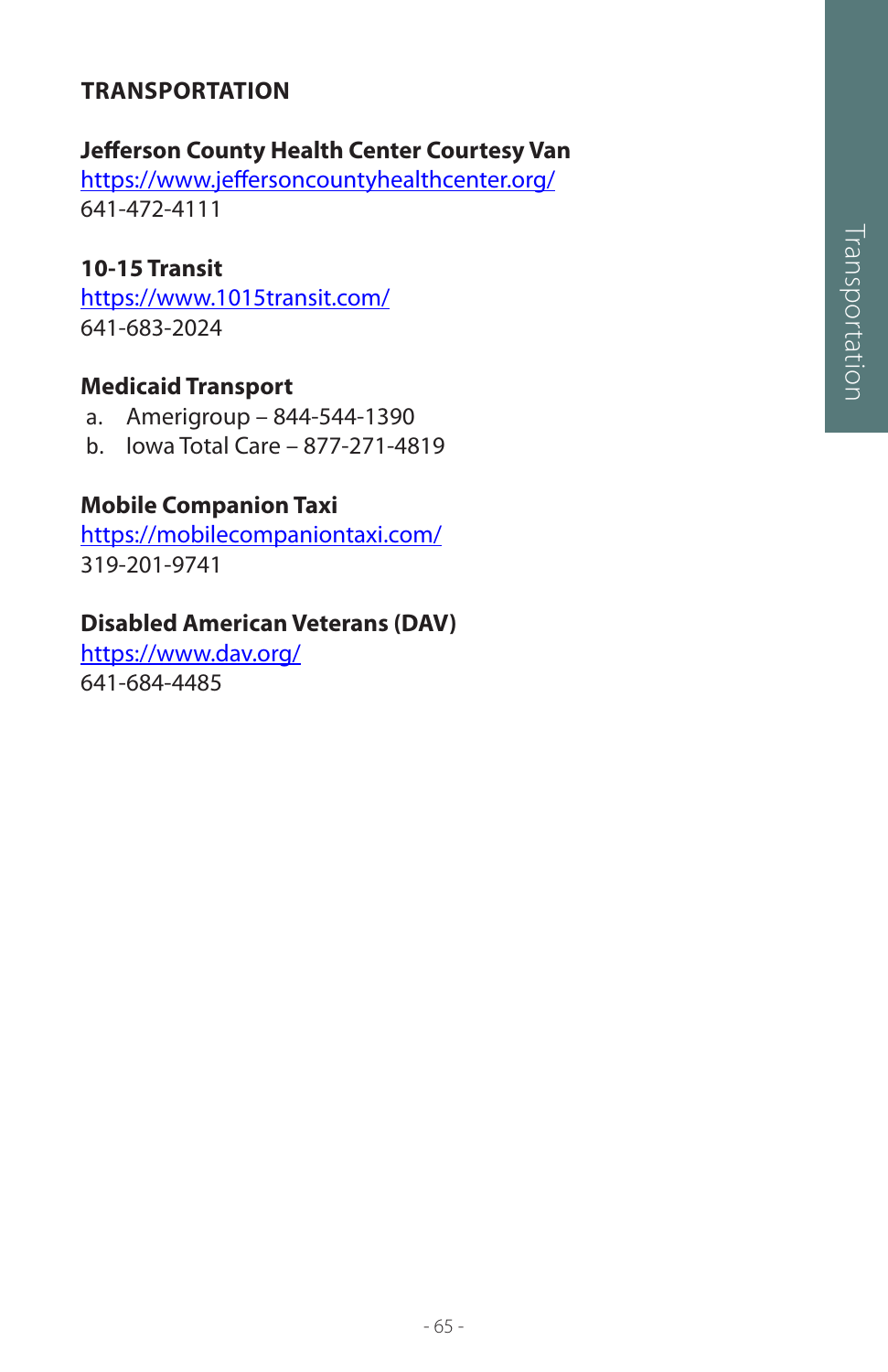# **UTILITIES/PHONE/INTERNET**

**Airgas** https://locations.airgas.com/ 641-472-1675 200 S. 23rd St., Fairfield, IA 52556

#### **Alliant Energy**

https://www.alliantenergy.com/ 800-255-4268

# **Fairfield City Hall**

https://cityoffairfieldiowa.com/ 641-472-6193 118 S. Main St., Fairfield, IA 52556

# **Connelly Recycling Inc.**

641-472-8454 903 W. Gear Ave., Fairfield, IA 52556

#### **Fairfield Waterworks – City Water**

https://cityoffairfieldiowa.com/ 641-472-5343 118 S. Main St., Fairfield, IA 52556

#### **Ferrellgas**

https://www.ferrellgas.com/ 641-472-3224 1943 Hwy 1 N., Suite 238, Fairfield, IA 52556

#### **Ideal Energy Solar**

https://www.idealenergysolar.com 641-209-3288 602 N. 6th St., Fairfield, IA 52556

#### **Jefferson Co. Rural Water District**

641-472-7370 2433 Peach Ave., Fairfield, IA 52556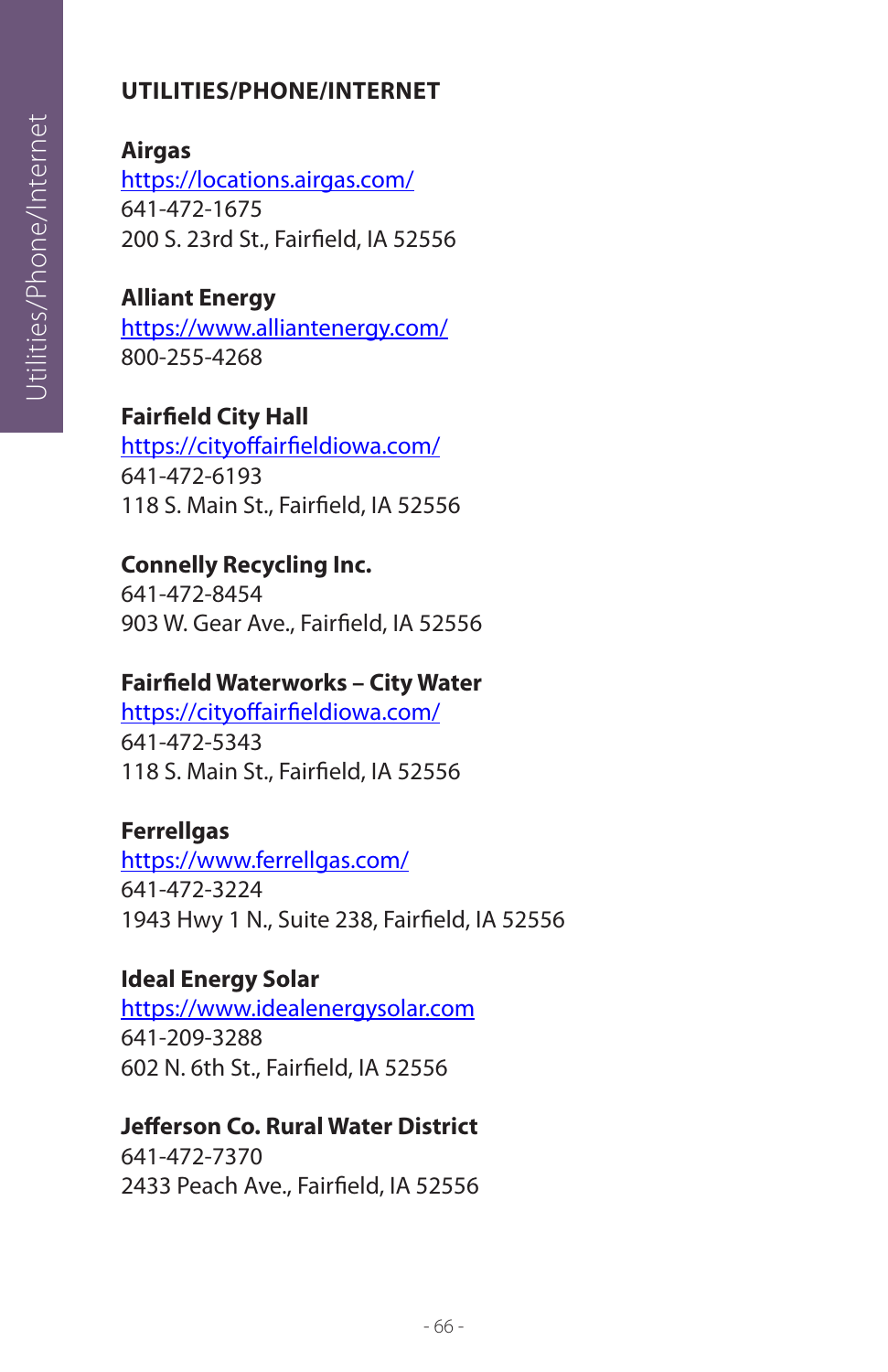# **Lisco**

https://www.lisco.com/ 641-472-5400 251 W. Burlington Ave., Fairfield, IA 52556

# **Live Wire Electric**

https://livewirefairfield.com/ 641-472-4853 2909 W. Grimes Ave., Fairfield, IA 52556

#### **Natel Broadband**

https://natel.net 641-469-6220 907 W. Burlington Ave., Fairfield, IA 52556

# **US Cellular**

https://stores.uscellular.com 641-469-5418 2103 W. Burlington Ave., Fairfield, IA 52556

# **Verizon Authorized Retailer – Russell Cellular**

https://russellcellular.com/ 641-209-6114 50 N. Main St., Fairfield, IA 52556

#### **Waste Management**

https://www.wm.com/ 800-796-9696

# **Windstream** https://www.windstream.com/ 866-727-3101

101 W. Madison St., Mt. Pleasant, IA 52641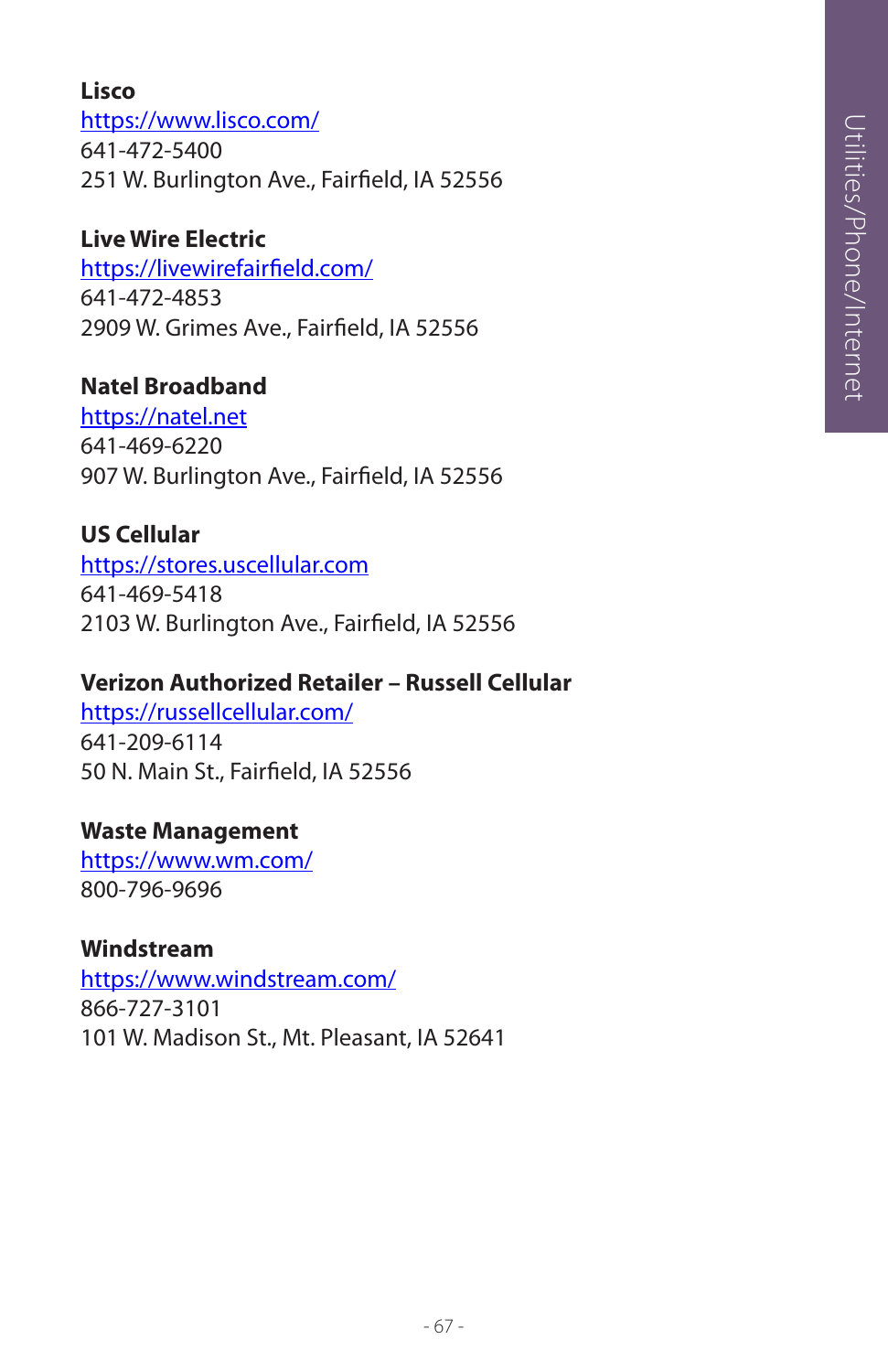#### **WELLNESS**

#### **Aurora Massage and Body Therapy**

774-701-0339 121 W. Broadway Ave., Fairfield, IA 52556

#### **Optimae Wellness & Recovery Center**

http://www.optimaelifeservices.com 641-472-5771 301 W. Burlington Ave., Fairfield, IA 52556

#### **Boom Fitness**

https://www.boom641.com/ 641-451-1491 210 W. Lowe Ave., Fairfield, IA 52556

#### **Carbon Fitness**

907 W. Burlington Ave., Fairfield, IA 52556 641-919-2225

#### **Extreme Wellness Supply**

https://extremewellnesssupply.com/ 800-826-4478

#### **Eye Love to See**

https://eyelovetosee.business.site 641-919-5879 123 N. Main St., Suite 4, Fairfield, IA 52556

#### **Fairfield Aikikai**

http://fairfieldaikido.com/ 641-455-6568 404 N. 3rd St., Suite 201, Fairfield, IA 52556

#### **Fairfield Mind & Body**

https://www.fairfieldmindandbody.com 402-980-1538 56 E. Burlington Ave., Fairfield, IA 52556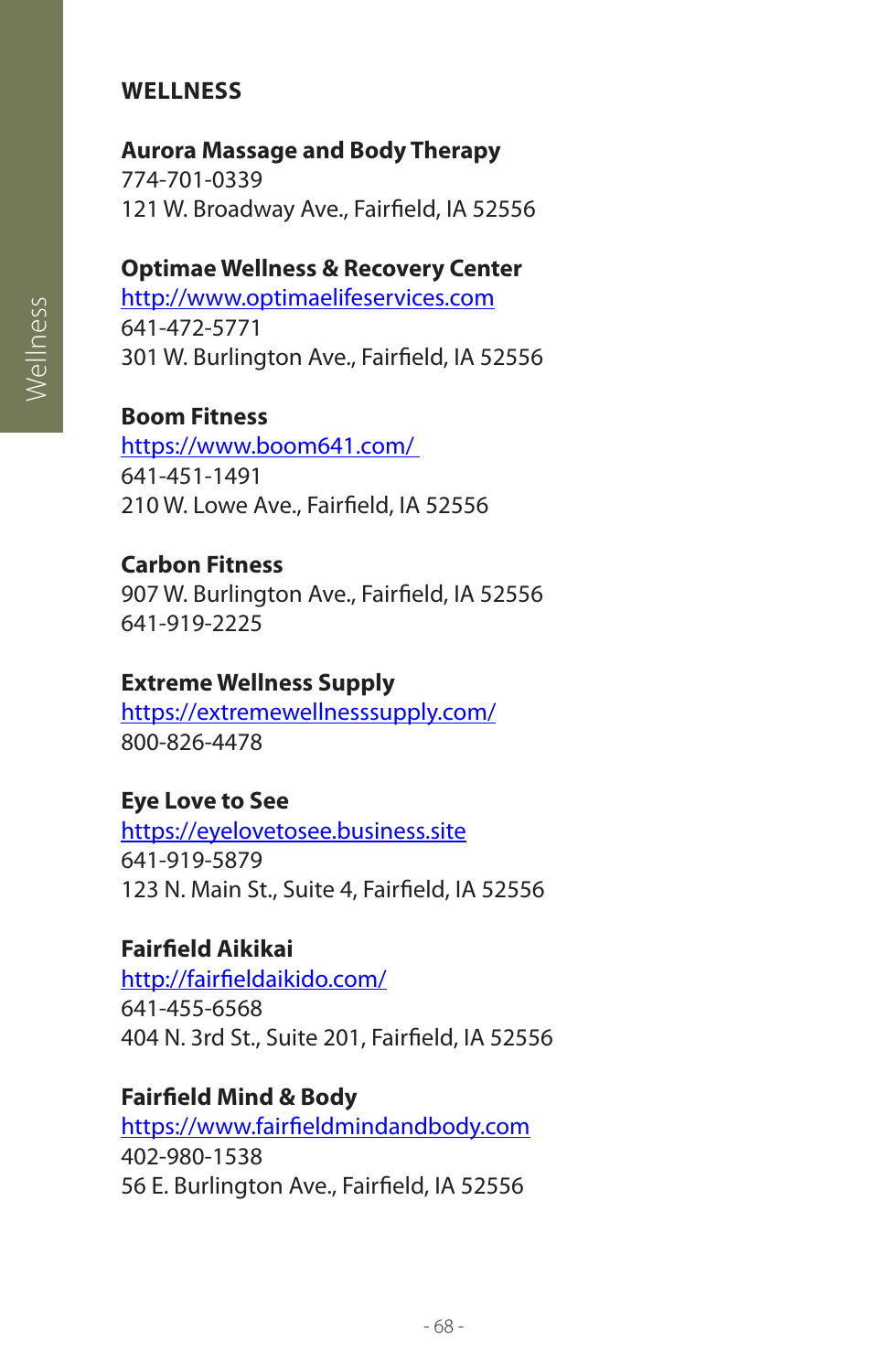# **Ground Zero Jiu Jitsu**

641-919-5386 107 W. Broadway Ave., Fairfield, IA 52556

#### **Healthy Inspirations Massage**

641-472-9337 1007 S. 7th St., Fairfield, IA 52556

# **Ide Gymnastics**

https://www.idegymnastics.com/ 319-461-5200 1800 W. Burlington Ave., Fairfield, IA 52556

#### **Impact Fitness & Sports Performance, LLC**

http://impactfitnessandsportsperformance.com/ 641-919-2533 1401 S. Main St., Suite 80, Fairfield, IA 52556

#### **MIU Recreation Center**

https://services.miu.edu/recreation-center 641-472-1112 1000 Granville Ave., Fairfield, IA 52556

#### **Morning Star Studio – Creative Arts and Yoga Center**

http://www.morningstarstudio.info/ 641-472-4287 51 S. Court St., Fairfield, IA 52556

#### **Roosevelt Recreation Center and Cambridge Sports Plex**

https://cityoffairfieldiowa.com/ 641-472-6159 1000 W. Burlington Ave., Fairfield, IA 52556

#### **Sanctuary**

https://www.sanctuaryfairfield.com/ 614-351-7870 405 N. C St., Fairfield, IA 52556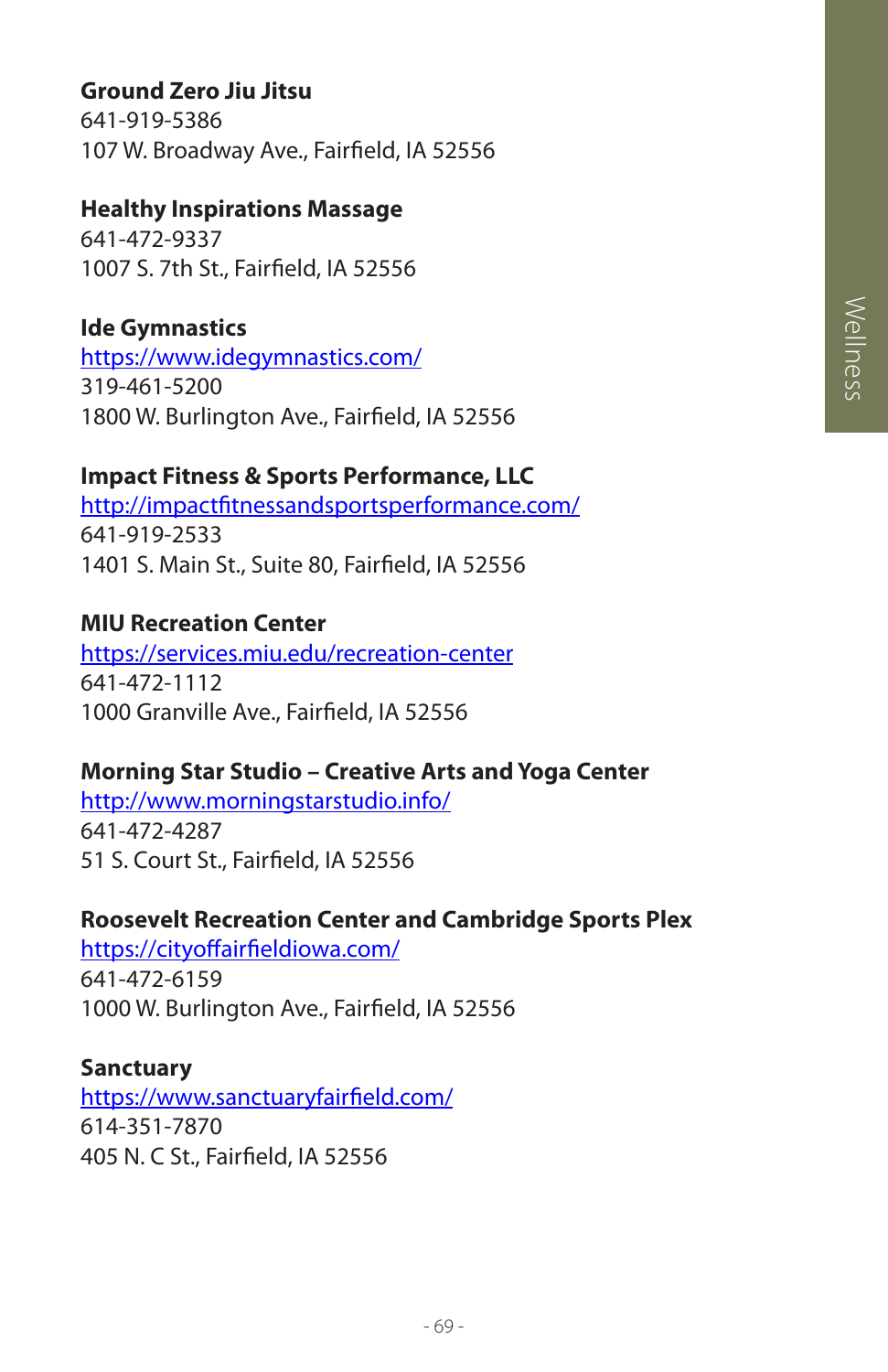# **Weight Watchers**

https://www.weightwatchers.com/ 800-651-6000

# **Working Body Massage**

http://www.sarahkrone.com/ 970-925-7783 121A W. Broadway Ave., Fairfield, IA 52556